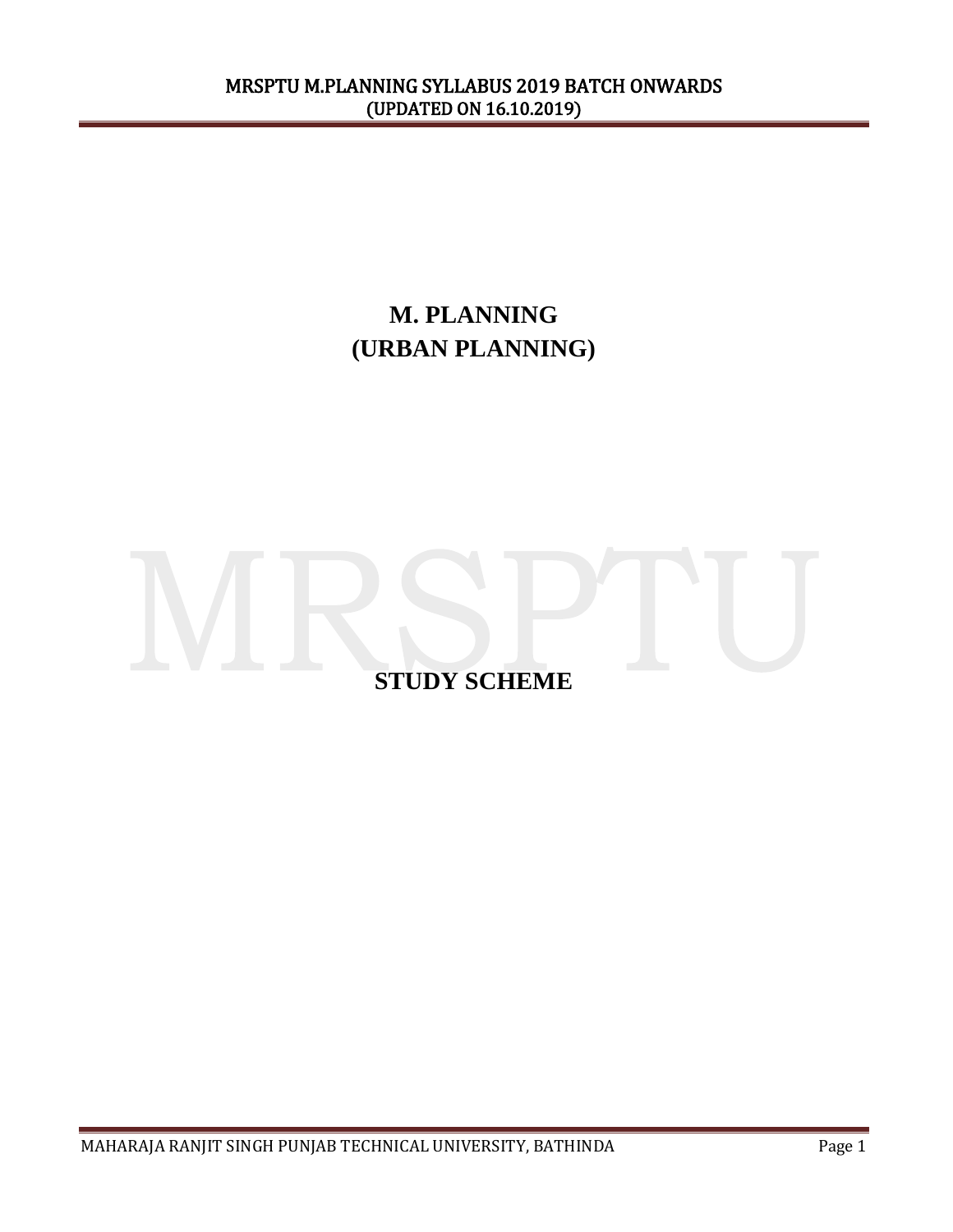**FIRST SEMESTER**

| S.<br>No       | Code                            | <b>Subject</b>                                                               | Hrs.<br>per    | <b>Week</b>               | <b>End Semester</b><br>Exam/<br><b>External Jury</b><br>(Marks) | <b>Internal</b><br><b>Assessmen</b><br>t (Marks) | <b>Credits</b><br>(T) | <b>Credits</b><br>(P)    | <b>Total</b><br><b>Credit</b> |  |
|----------------|---------------------------------|------------------------------------------------------------------------------|----------------|---------------------------|-----------------------------------------------------------------|--------------------------------------------------|-----------------------|--------------------------|-------------------------------|--|
|                | <b>FIRST SEMESTER</b>           |                                                                              |                |                           |                                                                 |                                                  |                       |                          |                               |  |
| $\mathbf{1}$   | MARPL1-101                      | <b>Planning History</b><br>and Theory                                        | $\overline{3}$ | $\overline{a}$            | 50                                                              | 50                                               | 3                     | $\overline{a}$           | 3                             |  |
| 2              | <b>MARPL1-102</b>               | Socio-economic<br>basis for Planning                                         | 3              | --                        | 50                                                              | 50                                               | 3                     | $-$                      | 3                             |  |
| 3              | <b>MARPL1-103</b>               | <b>Planning</b><br><b>Techniques</b>                                         | 3              | $\mathbb{L}^{\mathbb{L}}$ | 50                                                              | 50                                               | 3                     | $\overline{a}$           | 3                             |  |
| $\overline{4}$ | <b>MARPL1-104</b>               | <b>Infrastructure and</b><br><b>Transport Planning</b>                       | 3              | $-$                       | 50                                                              | 50                                               | 3                     | $-$                      | 3                             |  |
| 5              | <b>MARPL1-105</b>               | Housing<br><b>Environments and</b><br><b>Planning</b>                        | 3              | $\mathbf{u}$              | 50                                                              | 50                                               | 3                     | $-$                      | 3                             |  |
| 6              | <b>MARPL1-106</b>               | <b>Basic Planning</b><br><b>Techniques</b>                                   | 3              | $\overline{a}$            | $-$                                                             | 100                                              | 3                     | $\mathbf{u}$             | 3                             |  |
| $\overline{7}$ | <b>MARPL1-107</b>               | <b>Planning Studio</b>                                                       | $-$            | 12                        | 150                                                             | 250                                              | $\perp$               | 6                        | 6                             |  |
|                | <b>Sub-Total</b>                |                                                                              |                | 12                        | 400                                                             | 600                                              | 18                    | 6                        | 24                            |  |
|                | <b>SECOND SEMESTER</b>          |                                                                              |                |                           |                                                                 |                                                  |                       |                          |                               |  |
| $\mathbf{1}$   | <b>MARPL1-201</b>               | <b>City</b> and<br>Metropolitan<br><b>Planning</b>                           | 3              | --                        | 50                                                              | 50                                               | 3                     |                          | 3                             |  |
| 2              | <b>MARPL1-202</b>               | <b>Infrastructure</b><br><b>Planning</b>                                     | 3              | --                        | 50                                                              | 50                                               | 3                     |                          | 3                             |  |
| 3              | <b>MARPL1-203</b>               | <b>Urban Heritage</b><br><b>Conservation</b>                                 | 3              | --                        | 50                                                              | 50                                               | 3                     | $\overline{\phantom{a}}$ | 3                             |  |
| $\overline{4}$ | <b>MARPL1-204</b>               | <b>Advanced Planning</b><br><b>Techniques</b>                                | 3              | $\overline{a}$            | 50                                                              | 50                                               | 3                     | $\overline{a}$           | 3                             |  |
| 5              | <b>MARPL1-205</b>               | <b>Urban Planning Studio - I</b>                                             |                |                           |                                                                 |                                                  |                       |                          |                               |  |
|                |                                 | Geo-Informatics $-1$                                                         | 3              | $\frac{1}{2}$             | 50                                                              | 50                                               | 3                     | $\overline{\phantom{a}}$ | 3                             |  |
|                |                                 | Development Plan                                                             | $\overline{a}$ | 12                        | 150                                                             | 250                                              | $- -$                 | 6                        | 6                             |  |
| 6              | <b>MARPL1-206</b><br>(Elective) | <b>Inclusive Urban</b><br><b>Planning</b>                                    | 3              | $\overline{\phantom{a}}$  | 50                                                              | 50                                               | 3                     |                          | 3                             |  |
|                | <b>MARPL1-207</b>               | <b>Planning for</b><br><b>Tourism</b>                                        |                |                           |                                                                 |                                                  |                       |                          |                               |  |
| $\tau$         | (Elective)                      | Mandatory Training of Six Weeks after Second Semester during Summer Vacation |                |                           |                                                                 |                                                  |                       |                          |                               |  |
|                |                                 | <b>Sub-Total</b>                                                             | 18             | 12                        | 450                                                             | 550                                              | 18                    | 6                        | 24                            |  |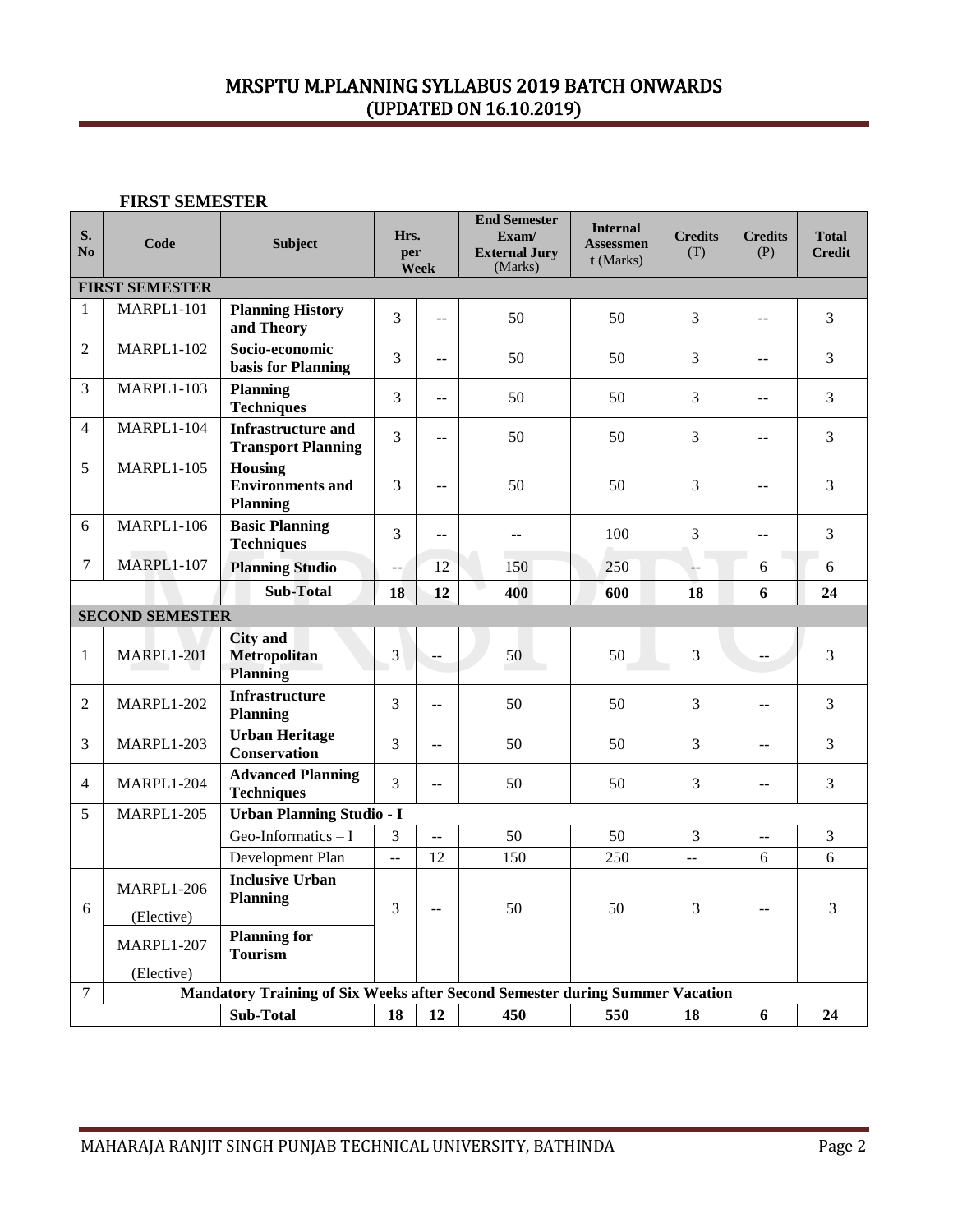|                    | <b>THIRD SEMESTER</b>           |                                                                                                |                |                          |                     |      |               |                |    |
|--------------------|---------------------------------|------------------------------------------------------------------------------------------------|----------------|--------------------------|---------------------|------|---------------|----------------|----|
| $\mathbf{1}$       | <b>MARPL1-301</b>               | <b>Urban Development and</b><br><b>Management</b>                                              | 3              | $-$                      |                     | 50   | 3             |                | 3  |
| 2                  | <b>MARPL1-302</b>               | <b>Project Planning and</b><br><b>Management</b>                                               | 3              | $-$                      | 50                  | 50   | 3             | $\overline{a}$ | 3  |
| 3                  | <b>MARPL1-303</b>               | <b>Urban Governance</b>                                                                        | 3              | $-$                      | 50                  | 50   | 3             | $-$            | 3  |
| $\overline{4}$     | <b>MARPL1-304</b>               | <b>Politics and</b><br><b>Planning</b>                                                         | 3              | $\sim$                   | 50                  | 50   | 3             |                | 3  |
| 5                  | <b>MARPL1-305</b>               | <b>Urban Planning Studio - II</b>                                                              |                |                          |                     |      |               |                |    |
|                    |                                 | Geo-Informatics $-$ II                                                                         | 3              | $\overline{a}$           | 50                  | 50   | 3             | --             | 3  |
|                    |                                 | Management and<br>Governance Plan                                                              | --             | 12                       | 150                 | 250  | --            | 6              | 6  |
| 6                  | <b>MARPL1-306</b><br>(Elective) | Environment,<br><b>Development</b> and<br><b>Disaster Management</b><br><b>Energy, Climate</b> | 3              | $\overline{\phantom{m}}$ | 5<br>$\overline{0}$ | 50   | 3             |                | 3  |
|                    | <b>MARPL1-307</b><br>(Elective) | <b>Change and Urban</b><br><b>Development</b>                                                  |                |                          |                     |      |               |                |    |
| 7                  | <b>MARPL1-308</b>               | Review of Six Weeks Mandatory Training during Summer Vacation after Second Semester.           |                |                          |                     |      |               |                |    |
|                    |                                 | <b>Sub-Total</b><br>18                                                                         | 12             |                          | 450                 | 550  | 18            | 6              | 24 |
|                    | <b>FOURTH SEMESTER</b>          |                                                                                                |                |                          |                     |      |               |                |    |
| $\mathbf{1}$       | <b>MARPL1-401</b>               | <b>Development Finance</b>                                                                     | 3              |                          | 50                  | 50   | 3             |                | 3  |
| $\overline{2}$     | <b>MARPL1-402</b>               | <b>Legal Issues and</b><br><b>Professional</b><br><b>Practice</b>                              | 3              |                          | 50                  | 50   | 3             | $\overline{a}$ | 3  |
| 3                  | <b>MARPL1-403</b>               | <b>Thesis</b>                                                                                  | $\overline{a}$ | 24                       | 300                 | 500  | $\sim$ $\sim$ | 12             | 12 |
|                    |                                 | <b>Sub-Total</b>                                                                               | 6              | 24                       | 400                 | 600  | 6             | 12             | 18 |
| <b>Grand Total</b> |                                 |                                                                                                | 60             | 60                       | 1700                | 2300 | 60            | 30             | 90 |

Note: (1) Credits for Theory: One Credit for one hour of teaching per week.

(2) Credits for Practical: One Credit for two hours of practical per week.

(3) Six Weeks Training after Second Semester during the summer vacation is **mandatory** for which the Review will be held in Third Semester.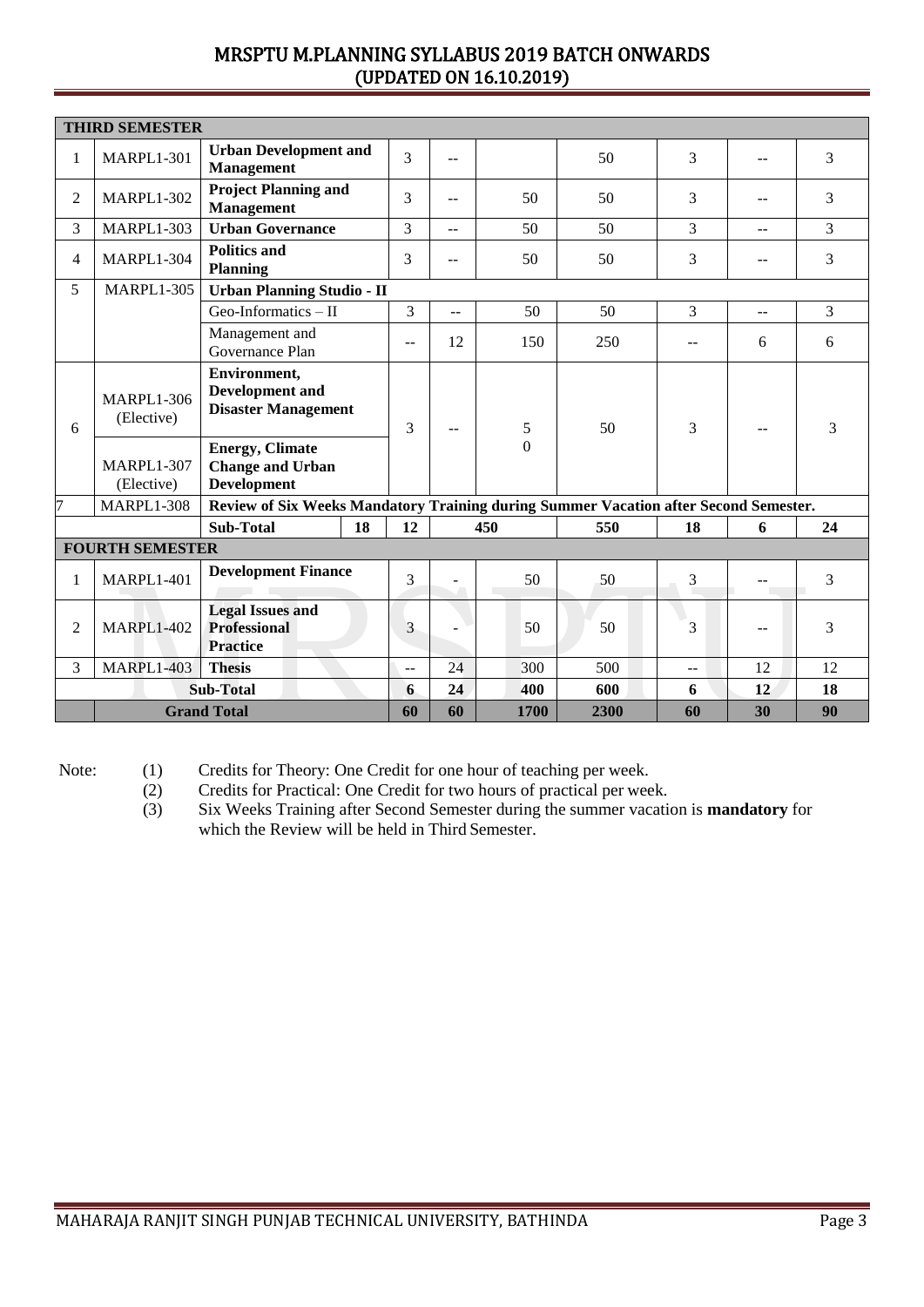# **SYLLABUS**

# **1 ST SEMESTER**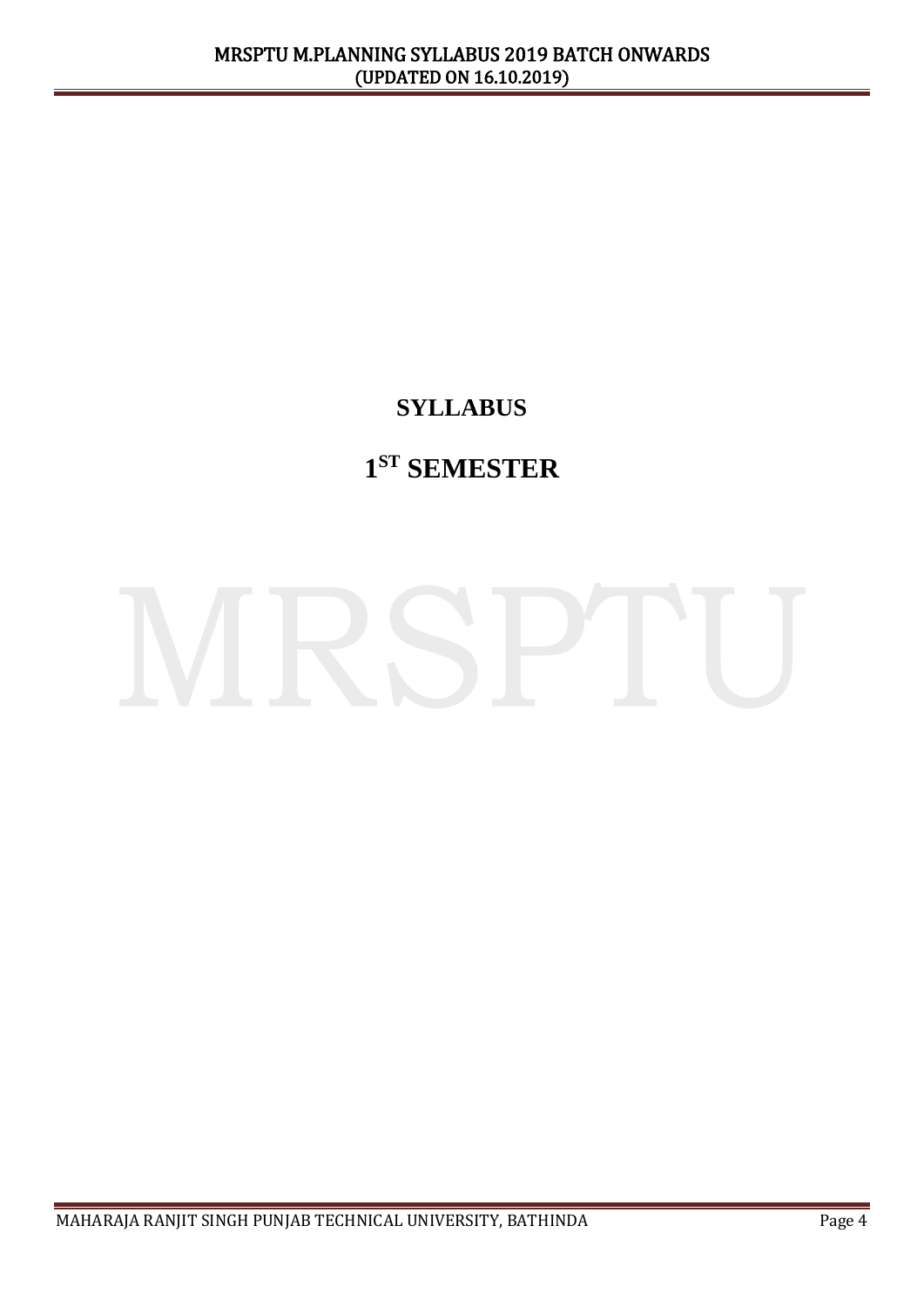|                                         |                                                                                                                                                               | Name of the Subject: PLANNING HISTORY AND THEORY                                                                                                      |                        |            |  |  |
|-----------------------------------------|---------------------------------------------------------------------------------------------------------------------------------------------------------------|-------------------------------------------------------------------------------------------------------------------------------------------------------|------------------------|------------|--|--|
|                                         | Subject Code: MARPL1-101                                                                                                                                      | Semester: First                                                                                                                                       |                        |            |  |  |
| Duration: 48 Hours                      |                                                                                                                                                               | Maximum Marks: 100                                                                                                                                    | Credits: $(3 + 0) = 3$ |            |  |  |
| <b>Teaching Scheme</b>                  |                                                                                                                                                               | <b>Examination Scheme</b>                                                                                                                             |                        |            |  |  |
| Lecture: 3 hrs/week                     |                                                                                                                                                               | End Semester Exam: Marks 50                                                                                                                           |                        |            |  |  |
| Practical : --                          |                                                                                                                                                               | Internal Assessment: Marks 50                                                                                                                         |                        |            |  |  |
|                                         |                                                                                                                                                               | Aim: To study History and Theory of Urban and Regional Planning.                                                                                      |                        |            |  |  |
| Objective:                              |                                                                                                                                                               |                                                                                                                                                       |                        |            |  |  |
|                                         |                                                                                                                                                               | 1. To study Evolution of Cities and History of Planning.                                                                                              |                        |            |  |  |
|                                         | 2. To study Theories of City Development.                                                                                                                     |                                                                                                                                                       |                        |            |  |  |
| Pre-Requisites: --                      |                                                                                                                                                               |                                                                                                                                                       |                        |            |  |  |
| <b>Contents</b>                         |                                                                                                                                                               |                                                                                                                                                       |                        | <b>Hrs</b> |  |  |
| Unit - 1                                | <b>Evolution of City Building</b>                                                                                                                             |                                                                                                                                                       |                        | 9          |  |  |
|                                         |                                                                                                                                                               | Relevance of the study of evolution of settlements; Hunter, gatherer, farmer                                                                          |                        |            |  |  |
|                                         |                                                                                                                                                               | and formation of organized society; Cosmological and other influences,                                                                                |                        |            |  |  |
|                                         |                                                                                                                                                               | origins and growth of cities, effects of cultural influence on physical form;                                                                         |                        |            |  |  |
|                                         |                                                                                                                                                               | Human settlements as an expression of civilizations; Basic elements of the                                                                            |                        |            |  |  |
| Unit - $2$                              | city; Concepts of space, time, scale of cities.                                                                                                               |                                                                                                                                                       |                        | 15         |  |  |
|                                         | <b>Planning History</b>                                                                                                                                       | Town planning in ancient India; Medieval, renaissance, industrial and post                                                                            |                        |            |  |  |
|                                         |                                                                                                                                                               | industrial cities; City as a living spatial entity; Concepts of landmark, axis,                                                                       |                        |            |  |  |
|                                         |                                                                                                                                                               | orientation; City form as a living space; City as a political statement: New                                                                          |                        |            |  |  |
|                                         |                                                                                                                                                               | Delhi, Chandigarh, Washington D.C. Brasilia etc; Contribution of individuals                                                                          |                        |            |  |  |
|                                         |                                                                                                                                                               | to city planning: Lewis Mumford, Patrick Geddes, Peter Hall, etc; Dynamics                                                                            |                        |            |  |  |
|                                         |                                                                                                                                                               | of the growing city, impact of industrialization and urbanization, metropolis                                                                         |                        |            |  |  |
|                                         | and megalopolis.                                                                                                                                              |                                                                                                                                                       |                        |            |  |  |
| Unit - $3$                              | <b>Definitions and Objectives of Planning</b>                                                                                                                 |                                                                                                                                                       |                        | 9          |  |  |
|                                         |                                                                                                                                                               | Definitions of town and country planning; Orthodoxies of planning; Goal                                                                               |                        |            |  |  |
|                                         |                                                                                                                                                               | formulation, objective, scope, limitations; Sustainability and rationality in                                                                         |                        |            |  |  |
|                                         | planning;                                                                                                                                                     |                                                                                                                                                       |                        |            |  |  |
|                                         |                                                                                                                                                               | Components of sustainable urban and regional development.                                                                                             |                        |            |  |  |
| Unit - $4$                              |                                                                                                                                                               | <b>Theories of City Development and Planning Theories</b>                                                                                             |                        | 15         |  |  |
|                                         |                                                                                                                                                               | Theories of city development including Concentric Zone Theory, Sector                                                                                 |                        |            |  |  |
|                                         |                                                                                                                                                               | Theory, Multiple Nuclei Theory and other latest theories; Land use and land<br>value theory of William Alonso; Ebenezer Howard's Garden City Concept; |                        |            |  |  |
|                                         |                                                                                                                                                               |                                                                                                                                                       |                        |            |  |  |
|                                         | and Green Belt Concept; City as an organism: a physical, social, economic<br>and political entity; Emerging Concepts: global city, inclusive city, safe city, |                                                                                                                                                       |                        |            |  |  |
|                                         |                                                                                                                                                               | etc.; City of the future and future of the city; Shadow cities, divided cities;                                                                       |                        |            |  |  |
|                                         |                                                                                                                                                               | Models of planning: Advocacy and Pluralism in Planning; Systems approach                                                                              |                        |            |  |  |
|                                         |                                                                                                                                                               | to planning: rationalistic and incremental approaches, mixed scanning and                                                                             |                        |            |  |  |
|                                         |                                                                                                                                                               | middle range planning; Equity planning; Political Economy Model; Types of                                                                             |                        |            |  |  |
|                                         |                                                                                                                                                               |                                                                                                                                                       |                        |            |  |  |
| development plans, plan making process. |                                                                                                                                                               |                                                                                                                                                       |                        |            |  |  |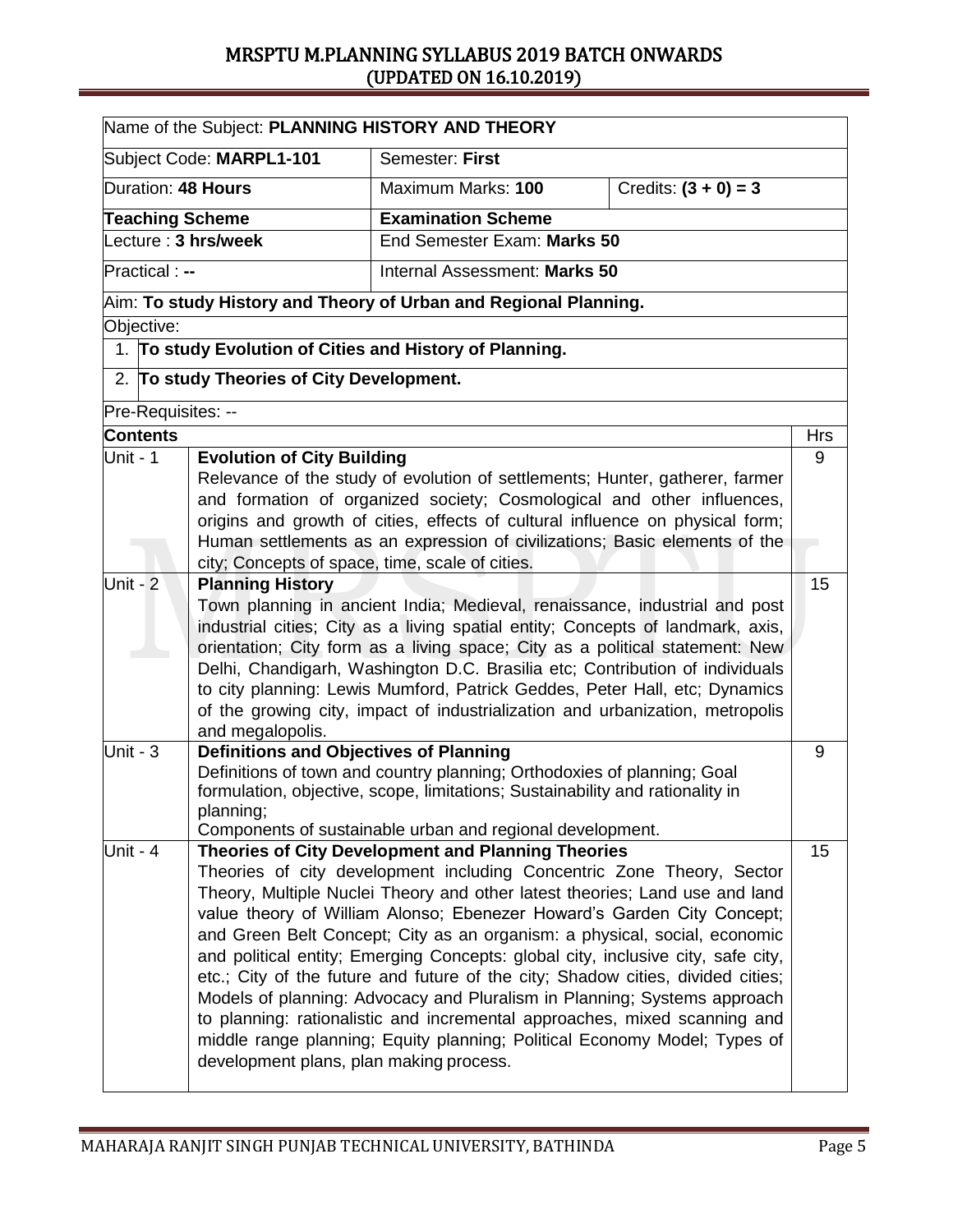| <b>S. No.</b>  | <b>Name of Authors</b>                    | <b>Titles of the Book</b>                                                                                                                                                                                        | <b>Edition</b> | Name of the<br><b>Publisher</b>                             |
|----------------|-------------------------------------------|------------------------------------------------------------------------------------------------------------------------------------------------------------------------------------------------------------------|----------------|-------------------------------------------------------------|
| $\mathbf{1}$   | Hall, P.                                  | <b>Cities</b><br>of<br>tomorrow:<br>an<br>intellectual history of urban<br>planning and design in the<br>twentieth century,                                                                                      | 2001           | Blackwell, London.                                          |
| 2              | Birch, E.L. and<br>Silver, C.             | One Hundred Years of City<br>Planning's<br>Enduring<br>and<br>Evolving<br>Connections,<br>American<br>Journal<br>of<br>the<br>Planning Association, Vol.75,<br>Issue 2,<br>pp.113-122.                           | 2009           |                                                             |
| 3              | Sandercock, L.                            | Making the Invisible Visible: A<br><b>Multicultural Planning History</b>                                                                                                                                         | 1998           | <b>University</b><br>of<br>Califor<br>nia<br>Press, London. |
| $\overline{4}$ | Brooks, M.P.                              | Four critical junctures in the<br>history of the urban planning<br>profession: An exercise in<br>hindsight,<br>Journal<br><b>of</b><br>the<br>American<br>Planning<br>Association,<br>Vol. 54, Issue 2, 241-248. | 1988           |                                                             |
| 5              | McLoughlin, J. B.                         | Urban and Regional Planning.<br>A systems approach,                                                                                                                                                              | 1969           | Faber and Faber,<br>London.                                 |
| 6              | Faludi, A.                                | A Reader in Planning Theory,                                                                                                                                                                                     | 1973           | Pergamon Press,<br>London.                                  |
| $\overline{7}$ | Healey, P.                                | Collaborative<br>Planning:<br>Shaping Places in<br>Fragmented<br><b>Societies</b>                                                                                                                                | 1997           | Macmillan, London.                                          |
| 8              | G.H.<br>Peter,<br>and<br>Tewdwr-Jones, M. | Urban and Regional Planning,                                                                                                                                                                                     | 2011           | Routledge, London.<br>Edition.                              |
|                | <b>List of Exercises / Practicals:</b>    |                                                                                                                                                                                                                  |                |                                                             |
|                | and Theories by them.                     | Visit to Planning Organization / Department and submit Report on adoption of Concepts                                                                                                                            |                |                                                             |
|                | <b>List of Assignments/Tests:</b>         |                                                                                                                                                                                                                  |                |                                                             |
| 1              | Test on Unit 1 or Unit 2.                 |                                                                                                                                                                                                                  |                |                                                             |
| $\overline{2}$ | Assignment on Unit 4.                     |                                                                                                                                                                                                                  |                |                                                             |

### 1. One compulsory question containing five questions of 2 marks (10 marks), each requiring short answers, are to be set from the entire syllabus.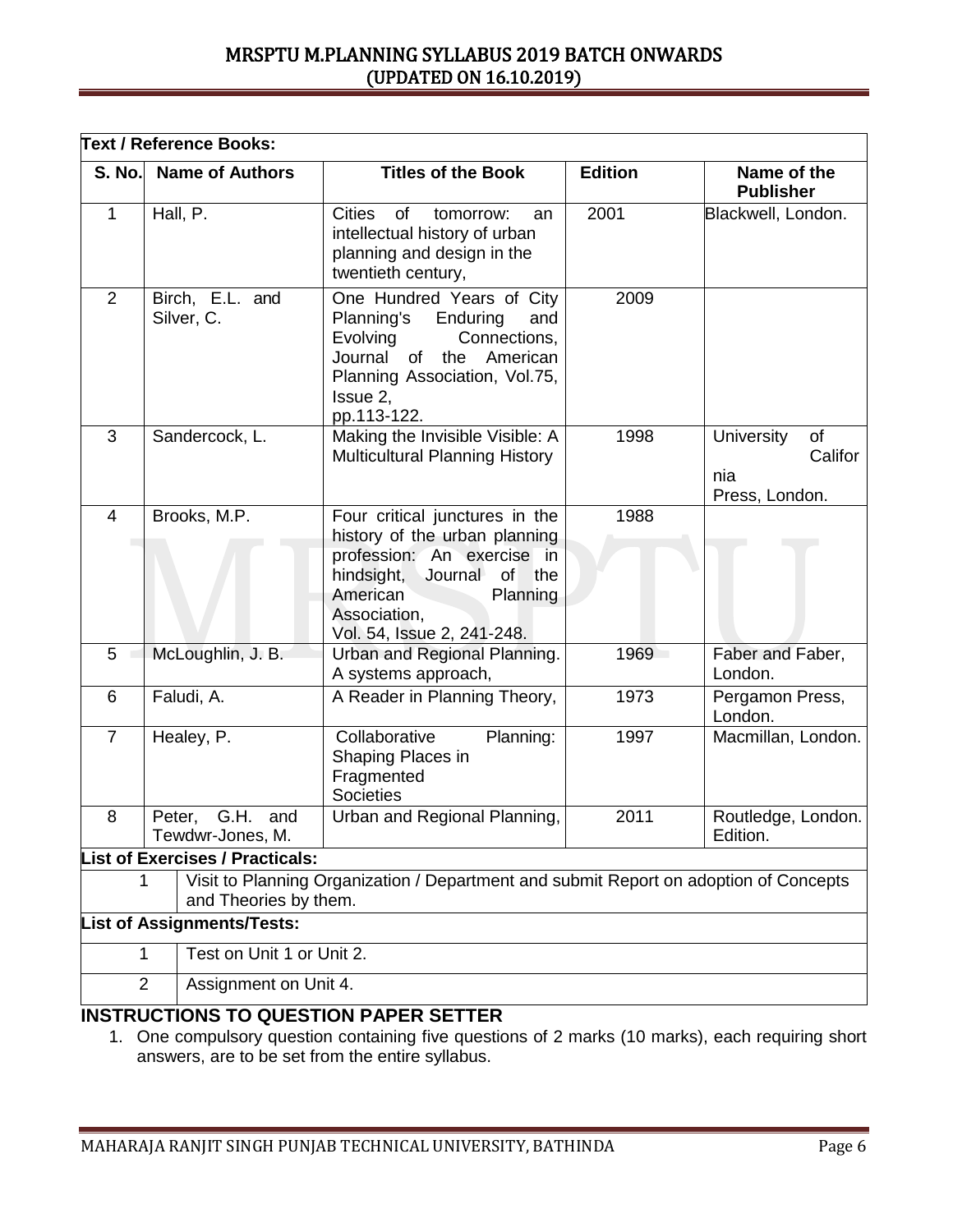2. The examiner is required to set another six questions (atleast one from each unit), out of which the students are required to attempt any four questions (selecting at least one from each unit).

|                                                                                                                                                                                                                                                                                                                                                                                                                                                                                                                                                                                                                                                                                                            |                          | Name of the Subject: SOCIO - ECONOMIC BASIS FOR PLANNING                                |                        |            |
|------------------------------------------------------------------------------------------------------------------------------------------------------------------------------------------------------------------------------------------------------------------------------------------------------------------------------------------------------------------------------------------------------------------------------------------------------------------------------------------------------------------------------------------------------------------------------------------------------------------------------------------------------------------------------------------------------------|--------------------------|-----------------------------------------------------------------------------------------|------------------------|------------|
|                                                                                                                                                                                                                                                                                                                                                                                                                                                                                                                                                                                                                                                                                                            | Subject Code: MARPL1-102 | Semester: First                                                                         |                        |            |
| Duration: 48 Hours                                                                                                                                                                                                                                                                                                                                                                                                                                                                                                                                                                                                                                                                                         |                          | Maximum Marks: 100                                                                      | Credits: $(3 + 0) = 3$ |            |
| <b>Teaching Scheme</b>                                                                                                                                                                                                                                                                                                                                                                                                                                                                                                                                                                                                                                                                                     |                          | <b>Examination Scheme</b>                                                               |                        |            |
|                                                                                                                                                                                                                                                                                                                                                                                                                                                                                                                                                                                                                                                                                                            | Lecture: 3 hrs/week      | End Semester Exam: Marks 50                                                             |                        |            |
| Practical : --                                                                                                                                                                                                                                                                                                                                                                                                                                                                                                                                                                                                                                                                                             |                          | Internal Assessment: Marks 50                                                           |                        |            |
| Regional<br>Planning.                                                                                                                                                                                                                                                                                                                                                                                                                                                                                                                                                                                                                                                                                      |                          | $\!$ Aim: To develop understanding with relevance to Socio-economic Issues in Urban and |                        |            |
| Objective:                                                                                                                                                                                                                                                                                                                                                                                                                                                                                                                                                                                                                                                                                                 |                          |                                                                                         |                        |            |
|                                                                                                                                                                                                                                                                                                                                                                                                                                                                                                                                                                                                                                                                                                            | Settlements.             | 1. To study Socio-cultural Profile of Indian Society in the context of Urban and Rural  |                        |            |
| 2.                                                                                                                                                                                                                                                                                                                                                                                                                                                                                                                                                                                                                                                                                                         |                          | To study the Economic Growth and Development of Urban and Rural Settlements.            |                        |            |
| Pre-Requisites: --                                                                                                                                                                                                                                                                                                                                                                                                                                                                                                                                                                                                                                                                                         |                          |                                                                                         |                        |            |
| <b>Contents</b>                                                                                                                                                                                                                                                                                                                                                                                                                                                                                                                                                                                                                                                                                            |                          |                                                                                         |                        | <b>Hrs</b> |
| <b>Nature and Scope of Sociology</b><br>Sociological concepts and methods, man and environment relationships;<br>Socio- cultural profile of Indian society and urban transformation; Tradition and<br>modernity in the context of urban and rural settlements; Issues related to<br>caste, age, sex, gender, health safety,<br>and<br>marginalized<br>groups;<br>Displacement, resettlement and<br>rehabilitation due to compulsory land acquisition.                                                                                                                                                                                                                                                      |                          |                                                                                         |                        |            |
| Unit - $2$<br><b>Community and Settlements</b><br>Social problems of slums and squatters communities, urban and rural social<br>transformation and their impact on social life, safety, security; Crimes in urban<br>areas and their spatial planning implications, social structure and spatial<br>planning; Role of socio-cultural aspects on growth patterns of city and<br>neighbourhood communities; Social planning and policy, and community<br>participation; Marginalization and concepts of inclusive planning, and gender<br>Settlement Policy: National Commission<br>concerns<br>planning.<br>in<br><b>on</b><br>Urbanization, Rural Habitat Policy and experiences from developing countries |                          |                                                                                         |                        | 15         |
| regarding settlement structure, growth and spatial distribution.<br>Unit - $3$<br><b>Elements of Micro and Macro Economics</b><br>Concepts of demand, supply, elasticity and consumer markets; concept of<br>revenue costs; Economies of scale, economic and social costs, production<br>and factor market; Different market structures and price determination; market<br>failures, cost-benefit analysis, public sector pricing; Determinants of national<br>income, consumption, investment, inflation, unemployment, capital budgeting,<br>risk and uncertainty, and long-term investment planning.                                                                                                    |                          |                                                                                         |                        |            |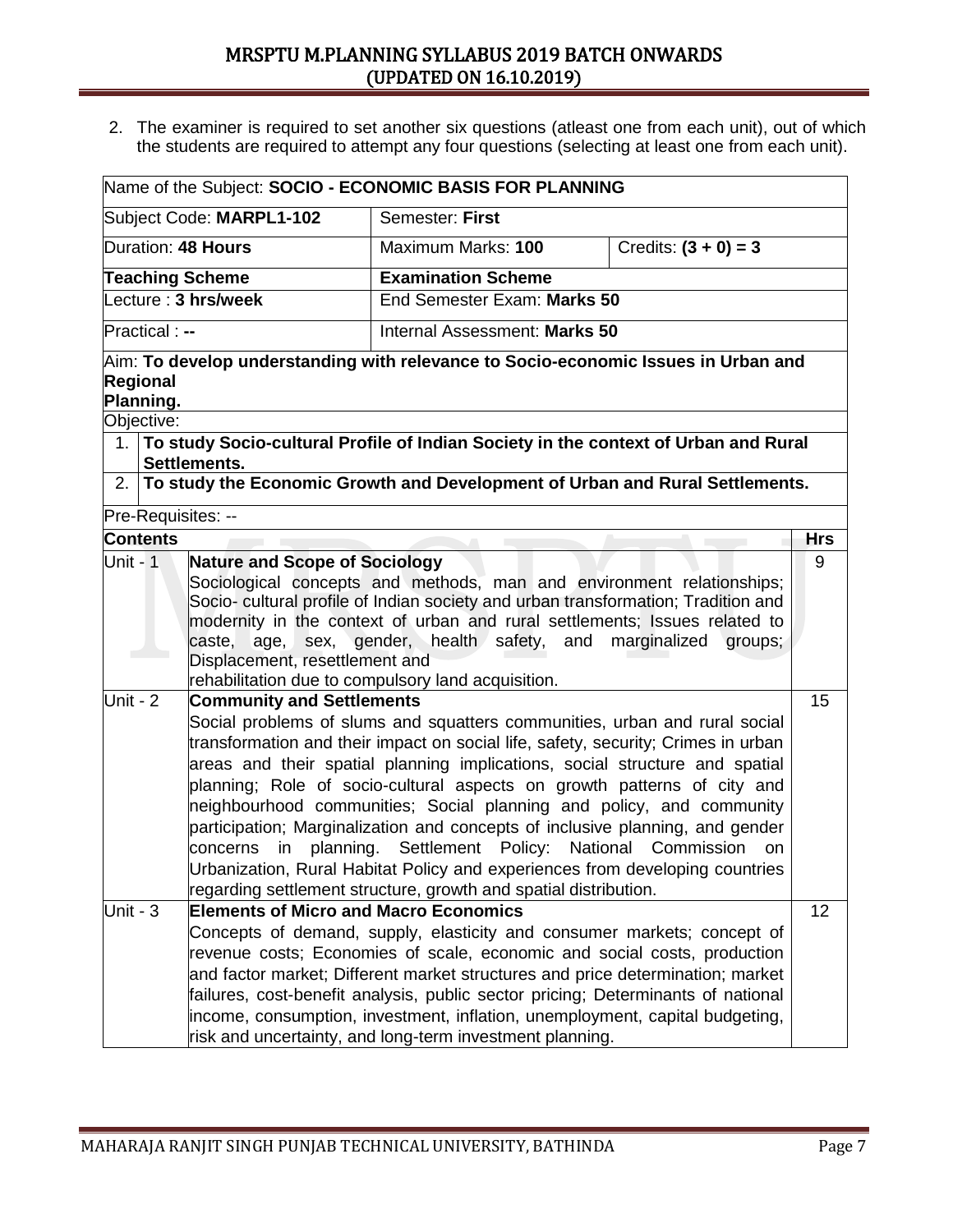| Unit - $4$                                                                                                                                                                                                                                                                 | Development Economics and Lessons from Indian Experiences                  |  |  |  |  |  |
|----------------------------------------------------------------------------------------------------------------------------------------------------------------------------------------------------------------------------------------------------------------------------|----------------------------------------------------------------------------|--|--|--|--|--|
|                                                                                                                                                                                                                                                                            | Economic growth and development, quality of life; Human development index, |  |  |  |  |  |
| poverty and income distribution, employment and livelihood; Economic<br>principles in land use planning; Policies and strategies in economic planning,<br>balanced versus unbalanced growth, public sector dominance; changing<br>economic policies, implications on land. |                                                                            |  |  |  |  |  |

|                  | <b>Text / Reference Books:</b>                                                                              |                                                                                                  |                |                                                               |  |  |  |
|------------------|-------------------------------------------------------------------------------------------------------------|--------------------------------------------------------------------------------------------------|----------------|---------------------------------------------------------------|--|--|--|
| <b>S. No.</b>    | <b>Name of Authors</b>                                                                                      | <b>Titles of the Book</b>                                                                        | <b>Edition</b> | Name of the Publisher                                         |  |  |  |
| 1.               | N. Jayapalan                                                                                                | Urban Sociology                                                                                  | 2002           | <b>Publishers</b><br>&<br>Atlantic<br>Distributors, New Delhi |  |  |  |
| $\overline{2}$ . | G.<br>William<br>Flanagan                                                                                   | Sociology-images<br>Urban<br>and Structures                                                      | 2010           | Littlefield<br>Rowman<br>&<br>Publishers Inc                  |  |  |  |
| 3.               | Mani Monto, L.S.<br>Κ.<br>Ganesh<br>&<br>Verghese                                                           | Sustainability and Human<br>Settlements: Fundamental<br>Modeling<br>Issues,<br>and<br>Simulation | 2005           | <b>SAGE Publications Pvt. Ltd.</b><br>New Delhi               |  |  |  |
| 4.               | Dr. D N Dwivedi                                                                                             | Principles of Economics                                                                          | 2006           | <b>Vikas Publishing House</b>                                 |  |  |  |
| 5                | Karl E. Case                                                                                                | Principles of Economics                                                                          | 2009           | <b>Pearson Education</b>                                      |  |  |  |
| 6.               | Jhingan, M                                                                                                  | Economics<br>The⊹<br>0f<br>Development and Planning                                              | 1998           | Vrinda Publications, Delhi,                                   |  |  |  |
|                  | <b>List of Exercises / Practicals:</b>                                                                      |                                                                                                  |                |                                                               |  |  |  |
| 1.               | Visits to a Village / Small town to ascertain Socio-economic Impact of Development and<br>submit<br>Report. |                                                                                                  |                |                                                               |  |  |  |
|                  | <b>List of Assignments/Tests:</b>                                                                           |                                                                                                  |                |                                                               |  |  |  |
| 1                | Test on Unit 1 or Unit 3.                                                                                   |                                                                                                  |                |                                                               |  |  |  |
| 2                | Assignment on Unit 2 or Unit 4                                                                              |                                                                                                  |                |                                                               |  |  |  |

- 1. One compulsory question containing five questions of 2 marks (10 marks), each requiring short answers, are to be set from the entire syllabus.
- 2. The examiner is required to set another six questions (atleast one from each unit), out of which the students are required to attempt any four questions (selecting at least one from each unit).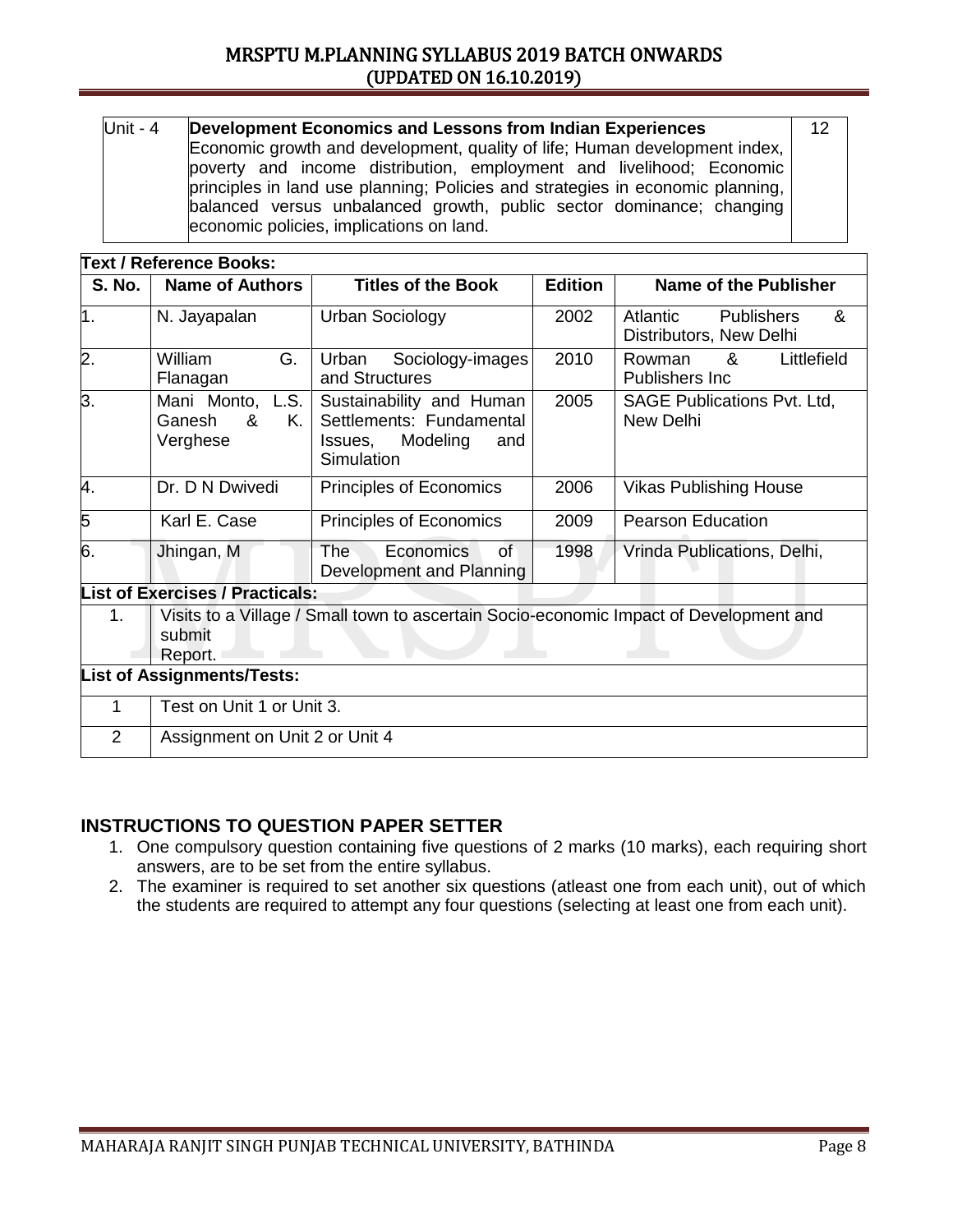| Name of the Subject: PLANNING TECHNIQUES                                             |       |                                                                                                                                                                |                                                                           |                                                                                                                                                          |      |         |                                                                                     |            |
|--------------------------------------------------------------------------------------|-------|----------------------------------------------------------------------------------------------------------------------------------------------------------------|---------------------------------------------------------------------------|----------------------------------------------------------------------------------------------------------------------------------------------------------|------|---------|-------------------------------------------------------------------------------------|------------|
|                                                                                      |       | Subject Code: MARPL1-103                                                                                                                                       |                                                                           | Semester: First                                                                                                                                          |      |         |                                                                                     |            |
|                                                                                      |       | Duration: 48 Hours                                                                                                                                             |                                                                           | Credits: $(3 + 0) = 3$<br>Maximum Marks: 100                                                                                                             |      |         |                                                                                     |            |
|                                                                                      |       | <b>Teaching Scheme</b>                                                                                                                                         |                                                                           | <b>Examination Scheme</b>                                                                                                                                |      |         |                                                                                     |            |
|                                                                                      |       | $\overline{\mathsf{ect}}$ ure : 3 hrs/week                                                                                                                     |                                                                           | End Semester Exam: Marks 50                                                                                                                              |      |         |                                                                                     |            |
| Practical : --<br>Internal Assessment: Marks 50                                      |       |                                                                                                                                                                |                                                                           |                                                                                                                                                          |      |         |                                                                                     |            |
|                                                                                      |       | $\,$ Aim: To study Mapping and Survey Techniques and Spatial Standards.                                                                                        |                                                                           |                                                                                                                                                          |      |         |                                                                                     |            |
| Objective:                                                                           |       |                                                                                                                                                                |                                                                           |                                                                                                                                                          |      |         |                                                                                     |            |
|                                                                                      | Maps. |                                                                                                                                                                |                                                                           |                                                                                                                                                          |      |         | 1. To study the Database for Physical Surveys and Techniques of preparation of Base |            |
| 2.                                                                                   |       | To study the Methods of Population Forecast and Projections.                                                                                                   |                                                                           |                                                                                                                                                          |      |         |                                                                                     |            |
|                                                                                      |       | Pre-Requisites: --                                                                                                                                             |                                                                           |                                                                                                                                                          |      |         |                                                                                     |            |
| <b>Contents</b>                                                                      |       |                                                                                                                                                                |                                                                           |                                                                                                                                                          |      |         |                                                                                     | <b>Hrs</b> |
| Unit - 1                                                                             |       | <b>Survey Techniques and Mapping</b>                                                                                                                           |                                                                           |                                                                                                                                                          |      |         |                                                                                     | 12         |
|                                                                                      |       |                                                                                                                                                                |                                                                           |                                                                                                                                                          |      |         | Data base for physical surveys including land use, building use, density,           |            |
|                                                                                      |       |                                                                                                                                                                |                                                                           |                                                                                                                                                          |      |         | building age, etc., and socio-economic surveys; Survey techniques; Land use         |            |
|                                                                                      |       |                                                                                                                                                                |                                                                           |                                                                                                                                                          |      |         | classification or coding and expected outputs; Techniques of preparing base         |            |
|                                                                                      |       |                                                                                                                                                                |                                                                           | maps including understanding the concepts of scales, components and<br>detailing for various levels of plans like regional plan, city plan, zoning plan, |      |         |                                                                                     |            |
|                                                                                      |       | and local area plan.                                                                                                                                           |                                                                           |                                                                                                                                                          |      |         |                                                                                     |            |
| Unit - $2$                                                                           |       | <b>Analytical Methods</b>                                                                                                                                      |                                                                           |                                                                                                                                                          |      |         |                                                                                     | 15         |
|                                                                                      |       |                                                                                                                                                                |                                                                           |                                                                                                                                                          |      |         |                                                                                     |            |
|                                                                                      |       | Classification of regions, delineation techniques of various types of regions,<br>analysis of structure of nodes, hierarchy, nesting and rank size; Scalogram, |                                                                           |                                                                                                                                                          |      |         |                                                                                     |            |
|                                                                                      |       |                                                                                                                                                                |                                                                           |                                                                                                                                                          |      |         | sociogram, etc.; Planning balance sheet; Threshold analysis; Input output           |            |
|                                                                                      |       | analysis, SWOT analysis;                                                                                                                                       |                                                                           |                                                                                                                                                          |      |         |                                                                                     |            |
| $Unit - 3$                                                                           |       | <b>Demographic Methods</b>                                                                                                                                     |                                                                           |                                                                                                                                                          |      |         |                                                                                     | 12         |
|                                                                                      |       | Methods of population forecasts and projections; Lorenz Curve, Ginni Ratio,                                                                                    |                                                                           |                                                                                                                                                          |      |         |                                                                                     |            |
|                                                                                      |       | Theil's index, rations: urban - rural, urban concentration, metropolitan                                                                                       |                                                                           |                                                                                                                                                          |      |         |                                                                                     |            |
|                                                                                      |       | strategic choice                                                                                                                                               | concentration; Location dimensions of population groups – social area and |                                                                                                                                                          |      |         |                                                                                     |            |
|                                                                                      |       |                                                                                                                                                                |                                                                           | approach – inter connected decision area analysis.                                                                                                       |      |         |                                                                                     |            |
| Unit - $4$                                                                           |       | <b>Planning Standards</b>                                                                                                                                      |                                                                           |                                                                                                                                                          |      |         |                                                                                     | 9          |
|                                                                                      |       |                                                                                                                                                                |                                                                           |                                                                                                                                                          |      |         | Spatial standards, performance standards and benchmarks, and variable               |            |
|                                                                                      |       |                                                                                                                                                                |                                                                           |                                                                                                                                                          |      |         | standards; UDPFI guidelines, zoning regulations and development control             |            |
|                                                                                      |       | rules and                                                                                                                                                      |                                                                           |                                                                                                                                                          |      |         |                                                                                     |            |
|                                                                                      |       | regulations.                                                                                                                                                   |                                                                           |                                                                                                                                                          |      |         |                                                                                     |            |
|                                                                                      |       | <b>Text / Reference Books:</b>                                                                                                                                 |                                                                           |                                                                                                                                                          |      |         |                                                                                     |            |
| S. No.                                                                               |       | Name of Authors                                                                                                                                                |                                                                           | Titles of the Book                                                                                                                                       |      | Edition | Name of the Publisher                                                               |            |
| 1                                                                                    |       | Margaret Robert                                                                                                                                                |                                                                           | An introduction<br>to<br>planning techniques                                                                                                             | town | 1974    | Hutchinson Educational,<br>University of California                                 |            |
| 3                                                                                    |       | lan Braken                                                                                                                                                     |                                                                           | <b>Urban Planning Methods</b>                                                                                                                            |      | 2007    | Routledge,                                                                          |            |
| Kruekeberg D. A.<br><b>Urban Planning Analysis</b><br>1988<br>4<br>and Silvers A. A. |       |                                                                                                                                                                | John Willey and Sons Inc.                                                 |                                                                                                                                                          |      |         |                                                                                     |            |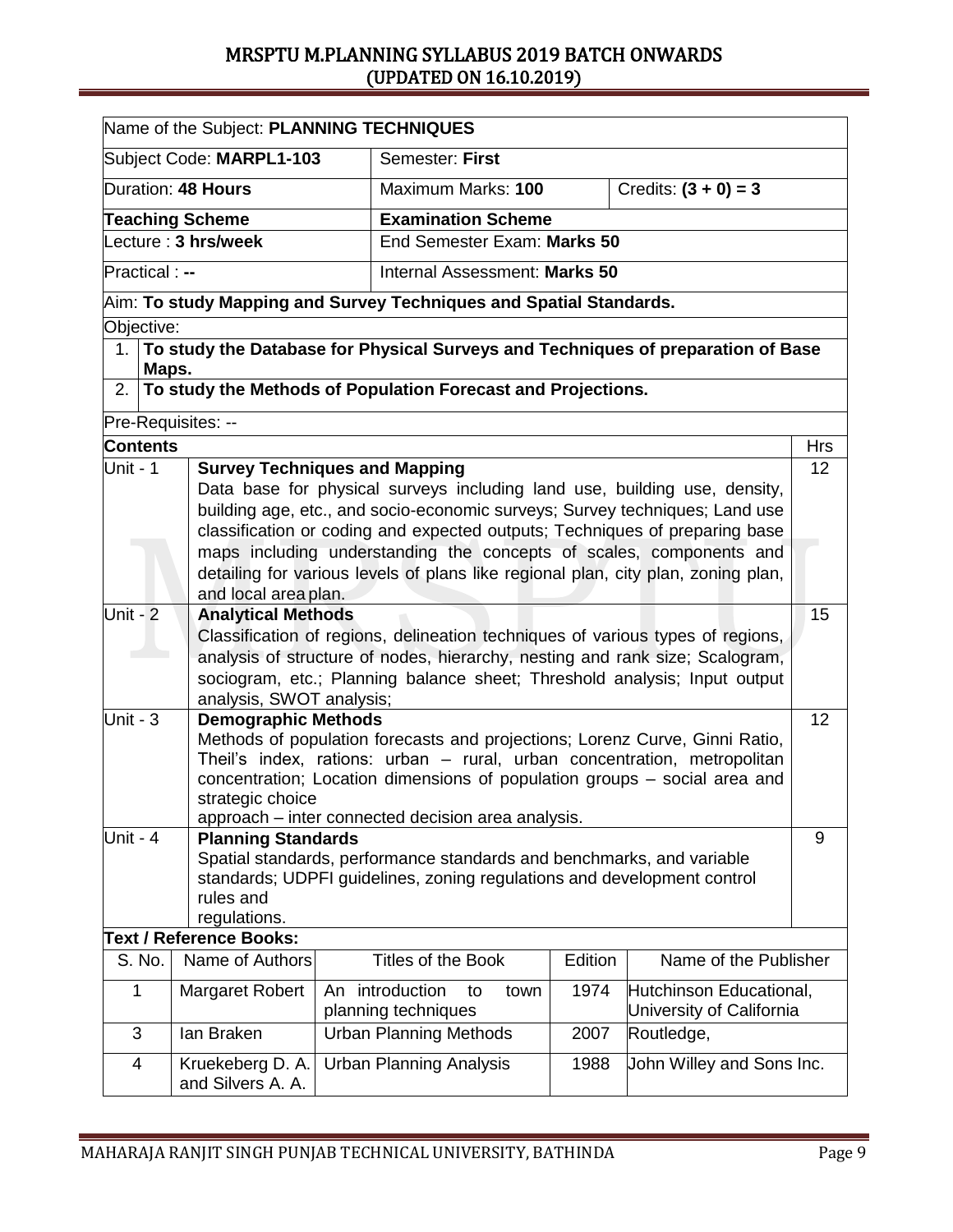| <b>List of Exercises / Practicals:</b>                                                                                        |  |  |  |  |  |
|-------------------------------------------------------------------------------------------------------------------------------|--|--|--|--|--|
| Visit to a Local Body / Development Authority and submit report with relevance to adoption of<br>Planning Techniques by them. |  |  |  |  |  |
| <b>List of Assignments/Tests:</b>                                                                                             |  |  |  |  |  |
| Test on Unit 1 or Unit 2.                                                                                                     |  |  |  |  |  |
| Assignment on Unit 4.                                                                                                         |  |  |  |  |  |

- 1. One compulsory question containing five questions of 2 marks (10 marks), each requiring short answers, are to be set from the entire syllabus.
- 2. The examiner is required to set another six questions (atleast one from each unit), out of which the students are required to attempt any four questions (selecting at least one from each unit).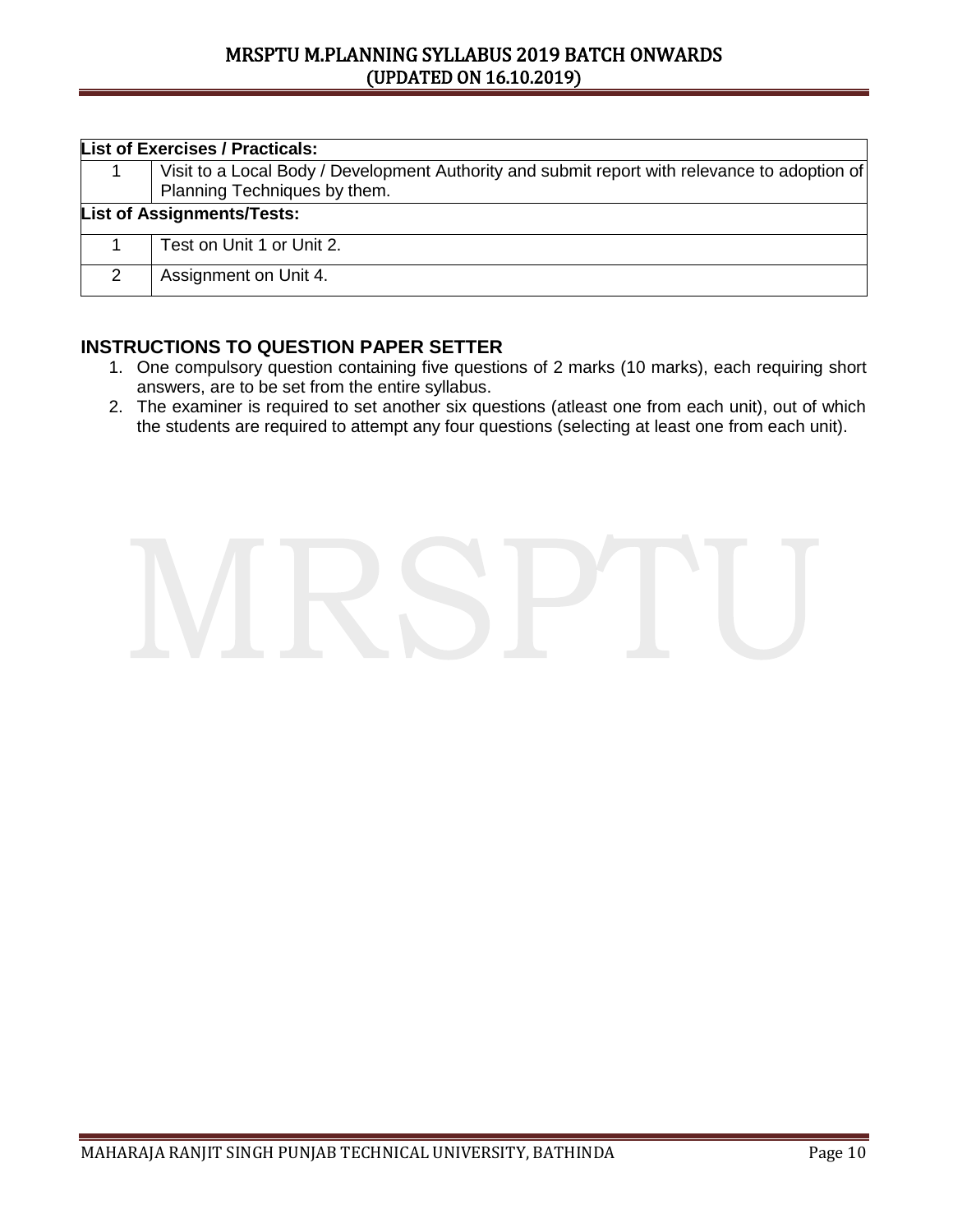| Name of the Subject: INFRASTRUCTURE AND TRANSPORT PLANNING                                  |                                       |                                                                                                                                                                |            |  |  |  |
|---------------------------------------------------------------------------------------------|---------------------------------------|----------------------------------------------------------------------------------------------------------------------------------------------------------------|------------|--|--|--|
|                                                                                             | Subject Code: MARPL1-104              | Semester: First                                                                                                                                                |            |  |  |  |
|                                                                                             | Duration: 48 Hours                    | Credits: $(3 + 0) = 3$<br>Maximum Marks: 100                                                                                                                   |            |  |  |  |
|                                                                                             | <b>Teaching Scheme</b>                | <b>Examination Scheme</b>                                                                                                                                      |            |  |  |  |
| Lecture: 3 hrs/week<br>End Semester Exam: Marks 50                                          |                                       |                                                                                                                                                                |            |  |  |  |
| <b>Practical:</b> --<br>Internal Assessment: Marks 50                                       |                                       |                                                                                                                                                                |            |  |  |  |
| $A$ im: To study the Elements of Infrastructure and Role of Transport in Urban and Regional |                                       |                                                                                                                                                                |            |  |  |  |
| Planning.                                                                                   |                                       |                                                                                                                                                                |            |  |  |  |
| Objective:                                                                                  |                                       |                                                                                                                                                                |            |  |  |  |
|                                                                                             |                                       | 1. To study the Elements of Physical Infrastructure and its Management.                                                                                        |            |  |  |  |
| 2.                                                                                          |                                       | To study the Basic Principles of Urban Transport Planning and Infrastructure.                                                                                  |            |  |  |  |
|                                                                                             | Pre-Requisites: --                    |                                                                                                                                                                |            |  |  |  |
| <b>Contents</b>                                                                             |                                       |                                                                                                                                                                | <b>Hrs</b> |  |  |  |
| Unit - 1                                                                                    | Role of Infrastructure in Development |                                                                                                                                                                | 9          |  |  |  |
|                                                                                             |                                       | Elements of Infrastructure (physical, social, utilities and services); Basic                                                                                   |            |  |  |  |
|                                                                                             |                                       | definitions, concepts, significance and importance; Data required for provision                                                                                |            |  |  |  |
|                                                                                             |                                       | and planning of urban networks and services; Resource analysis, provision of                                                                                   |            |  |  |  |
|                                                                                             |                                       | infrastructure, and land requirements; Principles of resource distribution in                                                                                  |            |  |  |  |
|                                                                                             |                                       | space; Types, hierarchical distribution of facilities, Access to facilities,                                                                                   |            |  |  |  |
|                                                                                             |                                       | provision and location criteria, Norms and standards, etc.                                                                                                     |            |  |  |  |
| Unit - 2                                                                                    |                                       | Planning and Management of Water, Sanitation and Storm Water                                                                                                   | 15         |  |  |  |
|                                                                                             |                                       | Water – sources of water, treatment and storage, transportation and                                                                                            |            |  |  |  |
|                                                                                             |                                       | distribution, quality, networks, distribution losses, water harvesting, recycling                                                                              |            |  |  |  |
|                                                                                             |                                       | and reuse, norms and standards of provision, institutional arrangements,                                                                                       |            |  |  |  |
|                                                                                             |                                       | planning provisions and management issues; Sanitation – points of                                                                                              |            |  |  |  |
|                                                                                             |                                       | generation, collection, treatment, disposal, norms and standards, grey water                                                                                   |            |  |  |  |
|                                                                                             |                                       | disposal, DEWATS, institutional arrangements, planning provisions and                                                                                          |            |  |  |  |
|                                                                                             | management issues.                    |                                                                                                                                                                |            |  |  |  |
|                                                                                             |                                       | Storm water – rainfall data interpretation, points of water stagnation, system of<br>natural drains, surface topography and soil characteristics, ground water |            |  |  |  |
|                                                                                             |                                       |                                                                                                                                                                |            |  |  |  |
|                                                                                             |                                       | replenishment, storm water collection and disposal, norms and standards,<br>institutional arrangements, planning provisions and management issues;             |            |  |  |  |
| Unit - $3$                                                                                  |                                       | Planning and Management of Municipal Wastes, Power and Fire                                                                                                    | 9          |  |  |  |
|                                                                                             |                                       | Municipal and other wastes - generation, typology, quantity, collection,                                                                                       |            |  |  |  |
|                                                                                             |                                       | storage, transportation, treatment, disposal, recycling and reuse, wealth from                                                                                 |            |  |  |  |
|                                                                                             |                                       | waste, norms and standards, institutional arrangements, planning provisions                                                                                    |            |  |  |  |
|                                                                                             | and management issues.                |                                                                                                                                                                |            |  |  |  |
|                                                                                             |                                       | Power - Sources of power procurement, distribution networks, demand                                                                                            |            |  |  |  |
|                                                                                             |                                       | assessment, norms and standards, planning provisions and management                                                                                            |            |  |  |  |
|                                                                                             |                                       | issues. Fire – History of fire hazards, vulnerable locations, methods of fire                                                                                  |            |  |  |  |
|                                                                                             |                                       | fighting, norms and standards, planning provisions and management issues.                                                                                      |            |  |  |  |
| Unit - 4                                                                                    |                                       | Transport Infrastructure Planning, Management and Design                                                                                                       | 15         |  |  |  |
|                                                                                             |                                       | Role of transport, types of transport systems, evolution of transport modes,                                                                                   |            |  |  |  |
|                                                                                             |                                       | transport problems and mobility issues; Urban form and Transport patterns,                                                                                     |            |  |  |  |
|                                                                                             |                                       | land use – transport cycle, concept of accessibility; Hierarchy, capacity and                                                                                  |            |  |  |  |
|                                                                                             |                                       | geometric design elements of roads and intersections; Basic principles of                                                                                      |            |  |  |  |
|                                                                                             |                                       | Transport infrastructure design; Traffic and transportation surveys and                                                                                        |            |  |  |  |
|                                                                                             |                                       | studies, traffic and travel characteristics; Urban transport planning process -                                                                                |            |  |  |  |
|                                                                                             |                                       | stages, study area, zoning, data base, concept of trip generation Transport,                                                                                   |            |  |  |  |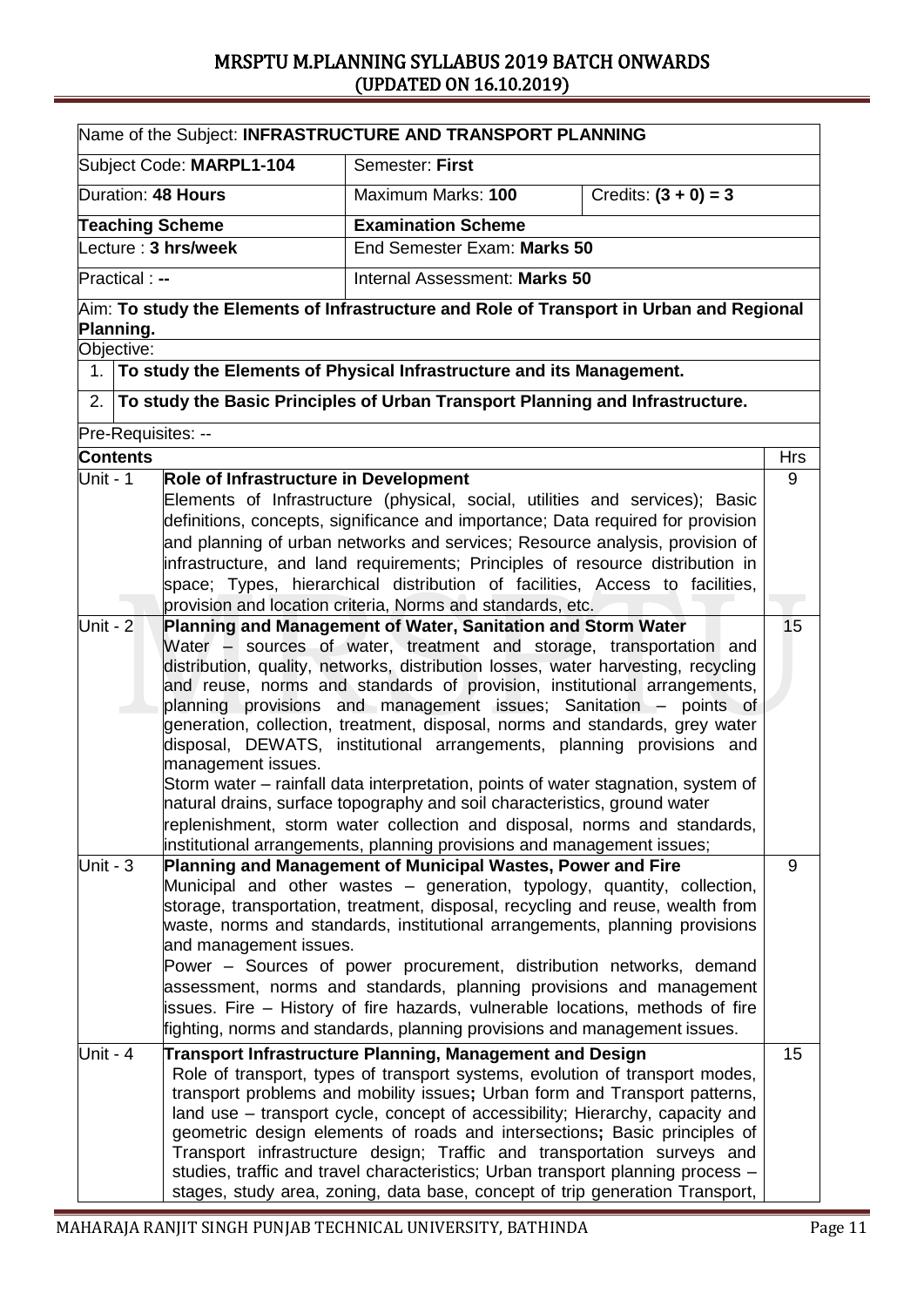| environment and safety issues;                                    |
|-------------------------------------------------------------------|
| principles and approaches of traffic management, transport system |
| management.                                                       |

| Edition<br>S. No.<br>Name of Authors<br>Titles of the Book<br>Name of the Publisher<br>1989<br>Mohinder Singh<br>Konark Publishers Pvt. Ltd.,<br>1<br>Crisis in road transport<br>and L.R. Kadiyali<br>New Delhi<br>2<br>2007<br>L. R. Kadiyali<br>Traffic<br>engineering<br>Khanna Publishers, New<br>and<br>transportation planning<br>Delhi<br>3<br>2012<br>Mukerjee S. and<br>Environmental scenario<br>in<br>Routledge, London<br>Chakraborty D.<br>India<br>(Eds)<br>$\overline{4}$<br>2008<br>Sameer Kochhar,<br>Infrastructure and Governance<br>Academic Foundation, New<br>Deepak B. Phatak,<br>Delhi<br>H. Krishnamurthy,<br>Gursharan<br>Dhanjal, (eds)<br><b>List of Exercises / Practicals:</b><br>Visit to a Local Body / Development Authority and submit report relevant with Infrastructure<br>1<br>and Transport Planning.<br><b>List of Assignments/Tests:</b><br>Test on Unit 1 or Unit 2.<br>1<br>2<br>Assignment on Unit 3 or Unit 4. |  | <b>Text / Reference Books:</b> |  |  |  |  |  |  |
|--------------------------------------------------------------------------------------------------------------------------------------------------------------------------------------------------------------------------------------------------------------------------------------------------------------------------------------------------------------------------------------------------------------------------------------------------------------------------------------------------------------------------------------------------------------------------------------------------------------------------------------------------------------------------------------------------------------------------------------------------------------------------------------------------------------------------------------------------------------------------------------------------------------------------------------------------------------|--|--------------------------------|--|--|--|--|--|--|
|                                                                                                                                                                                                                                                                                                                                                                                                                                                                                                                                                                                                                                                                                                                                                                                                                                                                                                                                                              |  |                                |  |  |  |  |  |  |
|                                                                                                                                                                                                                                                                                                                                                                                                                                                                                                                                                                                                                                                                                                                                                                                                                                                                                                                                                              |  |                                |  |  |  |  |  |  |
|                                                                                                                                                                                                                                                                                                                                                                                                                                                                                                                                                                                                                                                                                                                                                                                                                                                                                                                                                              |  |                                |  |  |  |  |  |  |
|                                                                                                                                                                                                                                                                                                                                                                                                                                                                                                                                                                                                                                                                                                                                                                                                                                                                                                                                                              |  |                                |  |  |  |  |  |  |
|                                                                                                                                                                                                                                                                                                                                                                                                                                                                                                                                                                                                                                                                                                                                                                                                                                                                                                                                                              |  |                                |  |  |  |  |  |  |
|                                                                                                                                                                                                                                                                                                                                                                                                                                                                                                                                                                                                                                                                                                                                                                                                                                                                                                                                                              |  |                                |  |  |  |  |  |  |
|                                                                                                                                                                                                                                                                                                                                                                                                                                                                                                                                                                                                                                                                                                                                                                                                                                                                                                                                                              |  |                                |  |  |  |  |  |  |
|                                                                                                                                                                                                                                                                                                                                                                                                                                                                                                                                                                                                                                                                                                                                                                                                                                                                                                                                                              |  |                                |  |  |  |  |  |  |
|                                                                                                                                                                                                                                                                                                                                                                                                                                                                                                                                                                                                                                                                                                                                                                                                                                                                                                                                                              |  |                                |  |  |  |  |  |  |
|                                                                                                                                                                                                                                                                                                                                                                                                                                                                                                                                                                                                                                                                                                                                                                                                                                                                                                                                                              |  |                                |  |  |  |  |  |  |

- 1. One compulsory question containing five questions of 2 marks (10 marks), each requiring short answers, are to be set from the entire syllabus.
- 2. The examiner is required to set another six questions (atleast one from each unit), out of which the students are required to attempt any four questions (selecting at least one from each unit).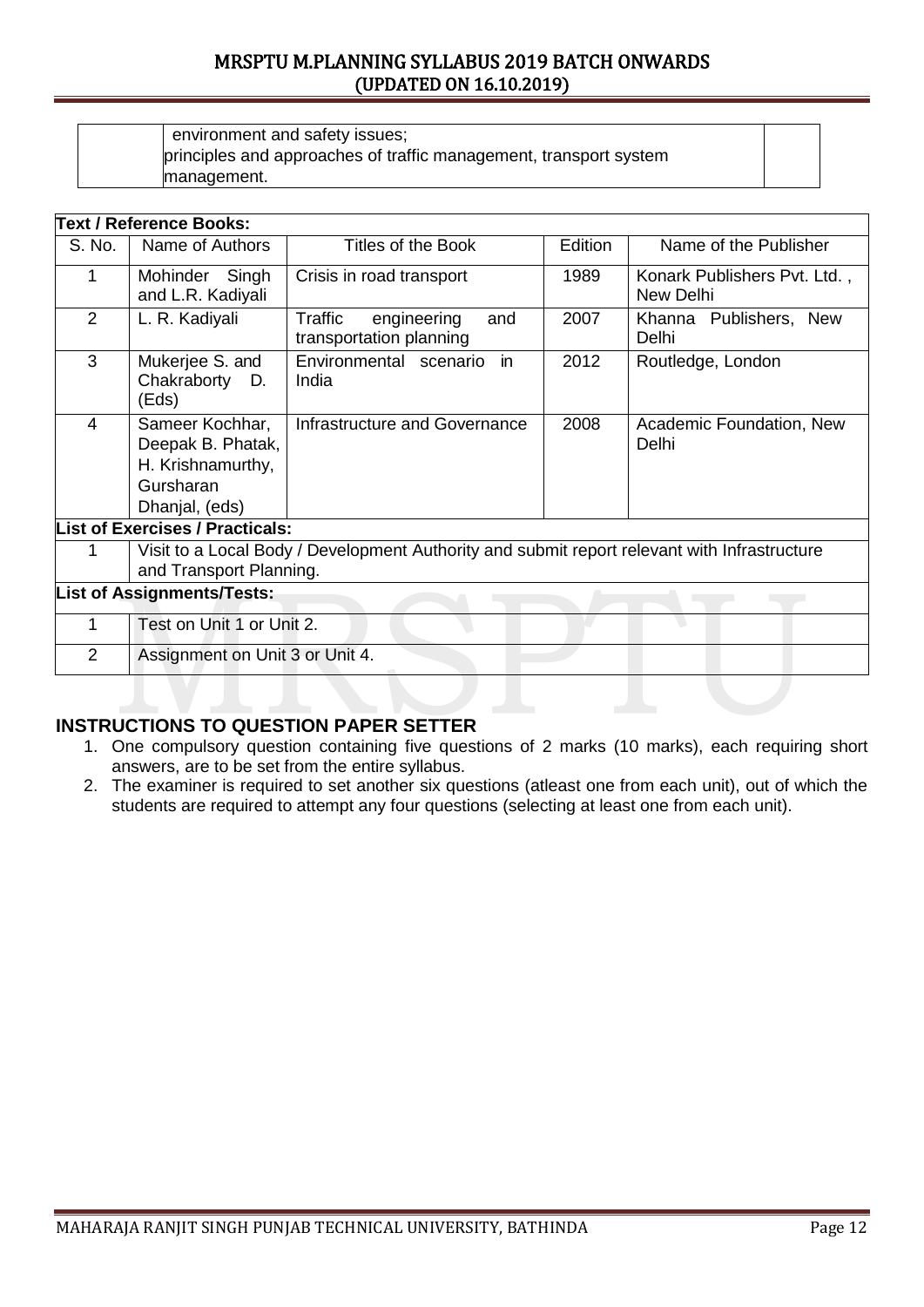| Name of the Subject: HOUSING ENVIRONMENTS AND PLANNING |                                                                                              |                                                                                       |                        |            |  |
|--------------------------------------------------------|----------------------------------------------------------------------------------------------|---------------------------------------------------------------------------------------|------------------------|------------|--|
| Subject Code: MARPL1-105                               |                                                                                              | Semester: First                                                                       |                        |            |  |
| Duration: 48 Hours                                     |                                                                                              | Maximum Marks: 100                                                                    | Credits: $(3 + 0) = 3$ |            |  |
| <b>Teaching Scheme</b>                                 |                                                                                              | <b>Examination Scheme</b>                                                             |                        |            |  |
| Lecture: 3 hrs/week                                    |                                                                                              | End Semester Exam: Marks 50                                                           |                        |            |  |
| <b>Practical:</b> --                                   |                                                                                              | Internal Assessment: Marks 50                                                         |                        |            |  |
|                                                        | $\forall$ Aim: To provide an Exposure to the Basic Housing and Planning Concepts and Issues. |                                                                                       |                        |            |  |
| Objective:                                             |                                                                                              |                                                                                       |                        |            |  |
| to Housing.                                            |                                                                                              | 1. To introduce the Basic Definitions, Concepts and Socio-economic Dimensions related |                        |            |  |
| 2.                                                     |                                                                                              | To provide a basic understanding of Housing at the Neighborhood and City level and    |                        |            |  |
| to                                                     |                                                                                              |                                                                                       |                        |            |  |
|                                                        |                                                                                              | appreciate the Housing Sector as an Integral Sector of Overall Town Planning System.  |                        |            |  |
| Pre-Requisites: --                                     |                                                                                              |                                                                                       |                        |            |  |
| <b>Contents</b>                                        |                                                                                              |                                                                                       |                        | <b>Hrs</b> |  |
| Unit - 1                                               | <b>Concepts and Definitions</b>                                                              |                                                                                       |                        | 12         |  |
|                                                        |                                                                                              | Shelter as a basic requirement, determinants of housing form, Census of India         |                        |            |  |
|                                                        |                                                                                              | definitions, Introduction to policies, housing need, demand and supply,               |                        |            |  |
|                                                        |                                                                                              | dilapidation, structural conditions, materials of constructions, housing age,         |                        |            |  |
|                                                        |                                                                                              | occupancy rate, crowding, housing shortage, income and affordability, poverty         |                        |            |  |
|                                                        |                                                                                              | and slums, houseless population. Various housing typologies viz. traditional          |                        |            |  |
|                                                        |                                                                                              | houses, plotted development, group housing, multi-storied housing, villas,            |                        |            |  |
| chawls, etc.                                           |                                                                                              |                                                                                       |                        |            |  |
| Unit - $2$                                             | <b>Social and Economic Dimensions</b>                                                        |                                                                                       |                        | 12         |  |
|                                                        |                                                                                              | Housing as social security, role of housing in development of family and              |                        |            |  |
|                                                        |                                                                                              | community well-being, status and prestige related to housing, safety, crime           |                        |            |  |
|                                                        |                                                                                              | and insecurity, deprivation and social vulnerability, ghettoism, gender issues,       |                        |            |  |
|                                                        | housing for the elderly.                                                                     |                                                                                       |                        |            |  |
|                                                        |                                                                                              | Contribution of housing to micro and macro economy, contribution to national          |                        |            |  |
|                                                        |                                                                                              | wealth and GDP, housing taxation, national budgets, fiscal concessions,               |                        |            |  |
|                                                        | forward and backward linkages.                                                               |                                                                                       |                        |            |  |
| Unit - $3$                                             | <b>Housing and the City</b>                                                                  |                                                                                       |                        | 12         |  |
|                                                        | Understanding housing as an important land use component of city plan /                      |                                                                                       |                        |            |  |
|                                                        | master plan, considerations for carrying out city level housing studies,                     |                                                                                       |                        |            |  |
|                                                        |                                                                                              | projections, land use provisions; Suitability of land for housing, housing stress     |                        |            |  |
|                                                        |                                                                                              | identification, projecting housing requirements, calculating housing shortages,       |                        |            |  |
|                                                        | housing allocation.                                                                          |                                                                                       |                        |            |  |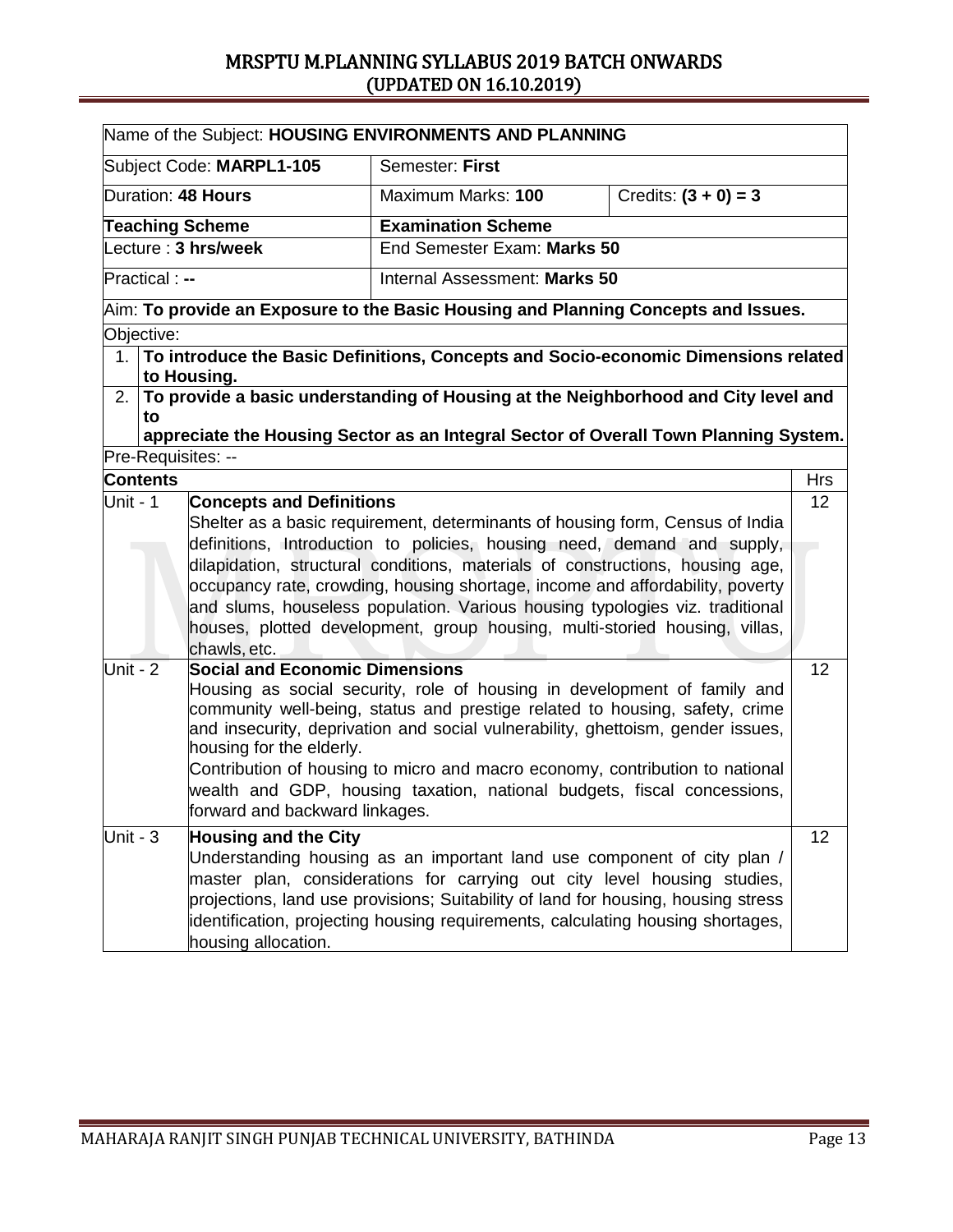### Unit - 4 **Housing Environments**

Slums and squatters, night shelters, public health issues related to housing, various theories of housing, concept of green housing, green rating of housing projects; basic services for housing neighborhoods. Approaches to neighborhood living in traditional and contemporary societies, elements of neighborhood structure, Planning and design criteria for modern neighborhoods, norms and criteria for area distribution, housing and area planning standards, net residential density and gross residential density, development controls and building byelaws, UDPFI guidelines, NBC 2005 provisions and Case studies of neighborhood planning.

| <b>Text / Reference Books:</b>                                                   |                                                                                                                                                                                                            |                                                                                              |                                              |  |  |
|----------------------------------------------------------------------------------|------------------------------------------------------------------------------------------------------------------------------------------------------------------------------------------------------------|----------------------------------------------------------------------------------------------|----------------------------------------------|--|--|
| Name of Authors                                                                  | <b>Titles of the Book</b>                                                                                                                                                                                  | Edition                                                                                      | Name of the<br>Publisher                     |  |  |
| Dwyer, D.J.                                                                      | People and Housing in Third<br><b>World Cities</b>                                                                                                                                                         | 1981                                                                                         | Orient Longman                               |  |  |
| Beyer Glen H,                                                                    | Housing : a factual analysis                                                                                                                                                                               | 1958                                                                                         | The Macmillan Co. NY                         |  |  |
| Abrams, Charles                                                                  | Man's Struggle for Shelter in<br>an Urbanizing World                                                                                                                                                       | 1964                                                                                         | MIT, Harvard                                 |  |  |
| Payne, Geofrey                                                                   | Urban Housing in the Third<br>World                                                                                                                                                                        | 1977                                                                                         | Routledge and Keegan<br>Paul, USA            |  |  |
| Al Nichols, Jason<br>Laros                                                       | Project<br>Civano<br>the<br>Inside<br>(Green Source<br>Books): A<br>Case Study<br>of Large-<br>Sustainable<br><b>Scale</b><br>Neighborhood<br>Development<br>(Mcgraw-Hill's<br><b>Green source Series)</b> | 2009                                                                                         | McGraw-Hill<br>Professional                  |  |  |
| Douglas Farr                                                                     | Sustainable Urbanism: Urban<br>Design With Nature                                                                                                                                                          | 2007                                                                                         | John Wiley & Sons                            |  |  |
| Aromar Revi                                                                      | Shelter in India - Sustainable<br><b>Development Series</b>                                                                                                                                                | 1990                                                                                         | StosiusInc / Advent<br><b>Books Division</b> |  |  |
| International<br>Institute<br>for<br>Energy<br>Conservation                      | Eco housing<br>Assessment criteria<br>Version II                                                                                                                                                           | 2009                                                                                         | <b>USAID</b>                                 |  |  |
|                                                                                  |                                                                                                                                                                                                            |                                                                                              |                                              |  |  |
| Visit to Regional Office of HUDCO or State Housing Board and submit report.<br>1 |                                                                                                                                                                                                            |                                                                                              |                                              |  |  |
| <b>List of Assignments/Tests:</b>                                                |                                                                                                                                                                                                            |                                                                                              |                                              |  |  |
|                                                                                  |                                                                                                                                                                                                            |                                                                                              |                                              |  |  |
|                                                                                  |                                                                                                                                                                                                            |                                                                                              |                                              |  |  |
|                                                                                  |                                                                                                                                                                                                            | <b>List of Exercises / Practicals:</b><br>Test on Unit 1 or Unit 2.<br>Assignment on Unit 4. |                                              |  |  |

### **INSTRUCTIONS TO QUESTION PAPER SETTER**

- 1. One compulsory question containing five questions of 2 marks (10 marks), each requiring short answers, are to be set from the entire syllabus.
- 2. The examiner is required to set another six questions (atleast one from each unit), out of which the students are required to attempt any four questions (selecting at least one from each unit).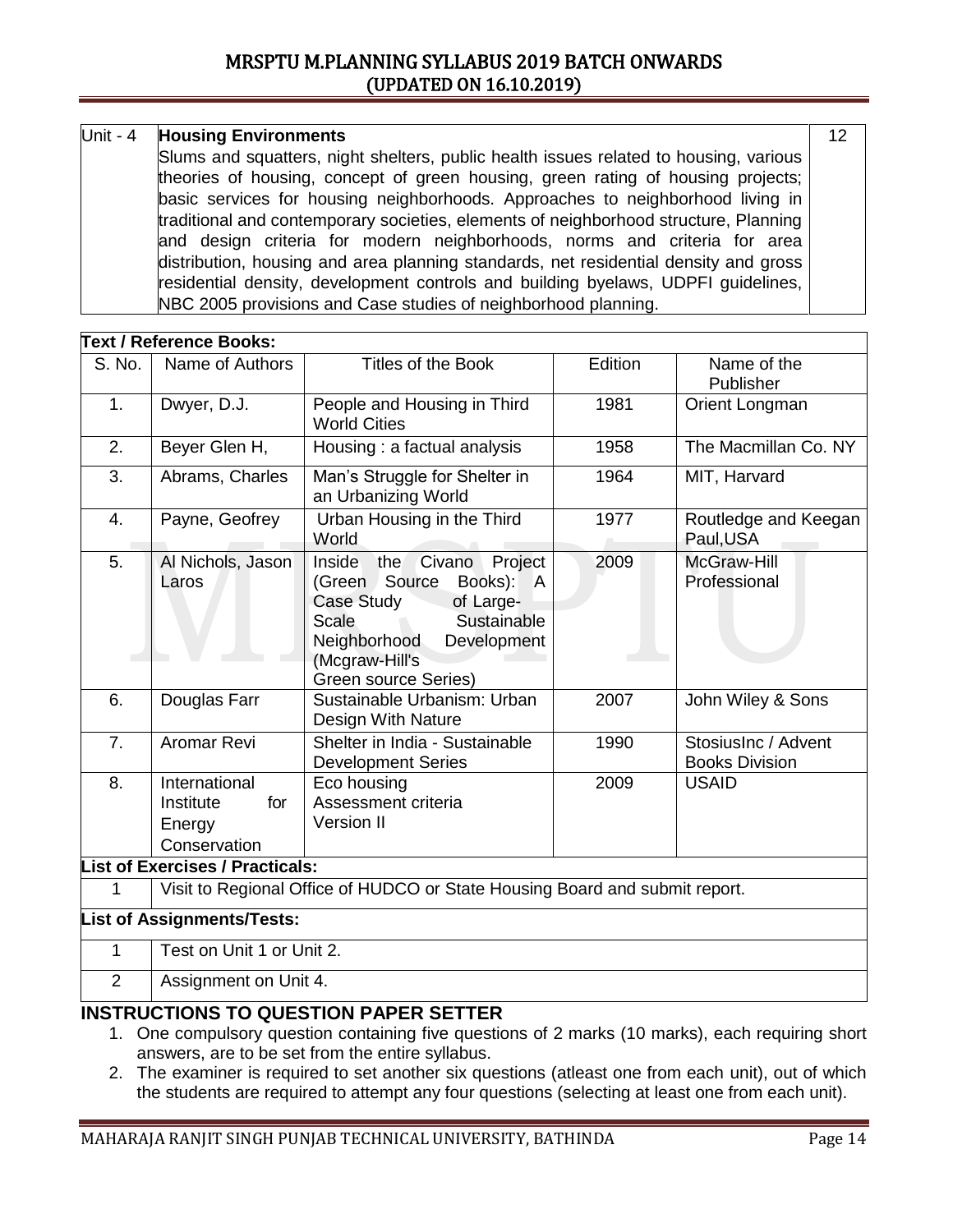|                                                                                                                                                                                                                                                             | Name of the Subject: BASIC PLANNING TECHNIQUES                                                                                                                                                                                                                                                                                                                                                                                                                                                    |                                                                                                                                                                                                                                                                                                                                                                                                                                                                                                                                                                                                                                         |                        |            |  |
|-------------------------------------------------------------------------------------------------------------------------------------------------------------------------------------------------------------------------------------------------------------|---------------------------------------------------------------------------------------------------------------------------------------------------------------------------------------------------------------------------------------------------------------------------------------------------------------------------------------------------------------------------------------------------------------------------------------------------------------------------------------------------|-----------------------------------------------------------------------------------------------------------------------------------------------------------------------------------------------------------------------------------------------------------------------------------------------------------------------------------------------------------------------------------------------------------------------------------------------------------------------------------------------------------------------------------------------------------------------------------------------------------------------------------------|------------------------|------------|--|
|                                                                                                                                                                                                                                                             | Subject Code: MARPL1-106                                                                                                                                                                                                                                                                                                                                                                                                                                                                          | Semester: First                                                                                                                                                                                                                                                                                                                                                                                                                                                                                                                                                                                                                         |                        |            |  |
|                                                                                                                                                                                                                                                             | Duration: 48 Hours                                                                                                                                                                                                                                                                                                                                                                                                                                                                                | Maximum Marks: 100                                                                                                                                                                                                                                                                                                                                                                                                                                                                                                                                                                                                                      | Credits: $(3 + 0) = 3$ |            |  |
|                                                                                                                                                                                                                                                             | <b>Teaching Scheme</b>                                                                                                                                                                                                                                                                                                                                                                                                                                                                            | <b>Examination Scheme</b>                                                                                                                                                                                                                                                                                                                                                                                                                                                                                                                                                                                                               |                        |            |  |
|                                                                                                                                                                                                                                                             | Lecture: 3 hrs/week                                                                                                                                                                                                                                                                                                                                                                                                                                                                               | End Semester Exam: Marks --                                                                                                                                                                                                                                                                                                                                                                                                                                                                                                                                                                                                             |                        |            |  |
|                                                                                                                                                                                                                                                             | Practical : -- hrs / week                                                                                                                                                                                                                                                                                                                                                                                                                                                                         | Internal Assessment: Marks 100                                                                                                                                                                                                                                                                                                                                                                                                                                                                                                                                                                                                          |                        |            |  |
| Urban and                                                                                                                                                                                                                                                   | <b>Regional Planning.</b>                                                                                                                                                                                                                                                                                                                                                                                                                                                                         | $\mathop{\rm Aim}\nolimits$ : To study sources of demographic data and applications for GIS and remote sensing for                                                                                                                                                                                                                                                                                                                                                                                                                                                                                                                      |                        |            |  |
| Objective:                                                                                                                                                                                                                                                  |                                                                                                                                                                                                                                                                                                                                                                                                                                                                                                   |                                                                                                                                                                                                                                                                                                                                                                                                                                                                                                                                                                                                                                         |                        |            |  |
| $\mathbf{1}$ .                                                                                                                                                                                                                                              |                                                                                                                                                                                                                                                                                                                                                                                                                                                                                                   | To study GIS Applications and principles of remote sensing.                                                                                                                                                                                                                                                                                                                                                                                                                                                                                                                                                                             |                        |            |  |
| 2.                                                                                                                                                                                                                                                          |                                                                                                                                                                                                                                                                                                                                                                                                                                                                                                   | To study sources of demographic data and statistical applications.                                                                                                                                                                                                                                                                                                                                                                                                                                                                                                                                                                      |                        |            |  |
| Pre-Requisites: --                                                                                                                                                                                                                                          |                                                                                                                                                                                                                                                                                                                                                                                                                                                                                                   |                                                                                                                                                                                                                                                                                                                                                                                                                                                                                                                                                                                                                                         |                        |            |  |
| <b>Contents</b>                                                                                                                                                                                                                                             |                                                                                                                                                                                                                                                                                                                                                                                                                                                                                                   |                                                                                                                                                                                                                                                                                                                                                                                                                                                                                                                                                                                                                                         |                        | <b>Hrs</b> |  |
| Unit - $1$<br><b>GIS Applications</b><br>Coordinate system and geo-coding, vector data structure and algorithms,                                                                                                                                            |                                                                                                                                                                                                                                                                                                                                                                                                                                                                                                   |                                                                                                                                                                                                                                                                                                                                                                                                                                                                                                                                                                                                                                         | 12 <sup>2</sup>        |            |  |
| raster data structure and algorithms, data bases for GIS - concepts, error<br>modeling and data uncertainty, decision making through GIS, constructing<br>spatial data infrastructure and spatial information system; National Urban<br>Information system. |                                                                                                                                                                                                                                                                                                                                                                                                                                                                                                   |                                                                                                                                                                                                                                                                                                                                                                                                                                                                                                                                                                                                                                         |                        |            |  |
| Unit - $2$                                                                                                                                                                                                                                                  | <b>Remote Sensing</b><br>Why remote sensing, aerial and satellite remote sensing, principles of aerial<br>remote sensing, Aerial photo-interpretation, photogrammetry, stereovision,<br>measurement of heights / depths by relief displacement and parallax<br>displacement. Principles of satellite remote sensing, spatial, spectral,<br>temporal resolutions. Applications in planning, population estimation,<br>identification of squatter / unauthorized areas, sources of pollution, etc., |                                                                                                                                                                                                                                                                                                                                                                                                                                                                                                                                                                                                                                         |                        | 12         |  |
| Unit - $3$                                                                                                                                                                                                                                                  | spatial resolution related to level of Planning<br>Demography<br>and<br>settlements.<br>planning;                                                                                                                                                                                                                                                                                                                                                                                                 | Sources of demographic data in India, Settlement type, growth pattern and<br>structure: urban settlement analysis, Concentration: spatial, vertical and size,<br>peri- urban sprawl, economic base; Rural Settlements - Size, occurrence<br>character, transformation, Policies towards various size class<br>Population structure and composition - Age, sex, gender, marital status,<br>caste, religion, literacy level, etc.; Age - sex ratio, structure, pyramid;<br>dependency ratio; occupational structure; Fertility; mortality, migration<br>analysis, natural growth of population, migration and its implications in spatial |                        | 12         |  |
| Unit - $4$                                                                                                                                                                                                                                                  | <b>Statistical Applications</b>                                                                                                                                                                                                                                                                                                                                                                                                                                                                   | General concepts - statistical interference, population and samples variables,<br>Sampling, simple statistical models, Measures of central Tendency,<br>Measures of Dispersion, Measures of shape of distribution, Correlation and                                                                                                                                                                                                                                                                                                                                                                                                      |                        | 12         |  |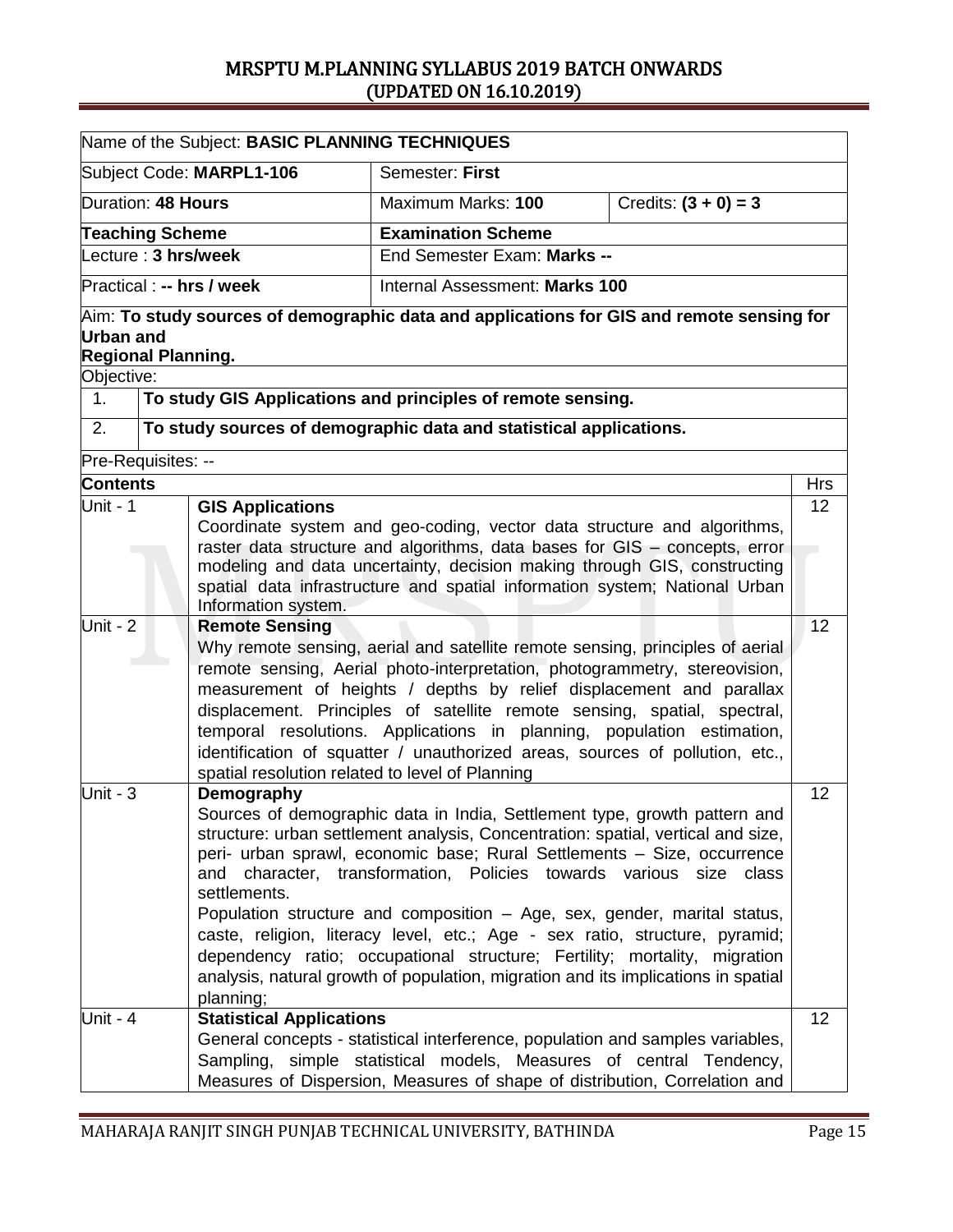|                                                                                                    | regression.                            |                                                         |         |                                      |
|----------------------------------------------------------------------------------------------------|----------------------------------------|---------------------------------------------------------|---------|--------------------------------------|
|                                                                                                    | <b>Text / Reference Books:</b>         |                                                         |         |                                      |
| S. No.                                                                                             | Name of Authors                        | Titles of the Book                                      | Edition | Name of the Publisher                |
| 1.                                                                                                 | Longley Paul, A.,<br>et. al            | Geographic<br>Information<br><b>Systems and Science</b> | 2001    | John Wiley & Sons Ltd.,<br>New York. |
| 2.                                                                                                 | Bhatia, S.C.                           | Fundamentals of<br>Remote<br>Sensing                    | 2008    | Actantic Publishers, Delhi           |
| 3.                                                                                                 | Sinha, V.C.<br>an<br>d Acharia, E.     | <b>Elements of Demography</b>                           | 1984    | Allied Pub., Delhi                   |
| 4.                                                                                                 | Dixon, W.J. and<br>Massey, F.J.        | Introduction<br>Statistical<br>to<br>Analysis           | 1951    | McGraw Hill, New York.               |
|                                                                                                    | <b>List of Exercises / Practicals:</b> |                                                         |         |                                      |
| Visit to NSO and Institute of Remote Sensing or Organizations using GIS and submit<br>1<br>report. |                                        |                                                         |         |                                      |
|                                                                                                    | <b>List of Assignments/Tests:</b>      |                                                         |         |                                      |
| 1                                                                                                  | Test on Unit 1 or Unit 2.              |                                                         |         |                                      |
| 2                                                                                                  | Assignment on Unit 3 or Unit 4.        | IN ATRUATIANA TA AUFATIAN BABEB AFTTEB                  |         |                                      |

### **INSTRUCTIONS TO QUESTION PAPER SETTER**

- 1. One compulsory question containing five questions of 2 marks (10 marks), each requiring short answers, are to be set from the entire syllabus.
- 2. The examiner is required to set another six questions (atleast one from each unit), out of which the students are required to attempt any four questions (selecting at least one from each unit).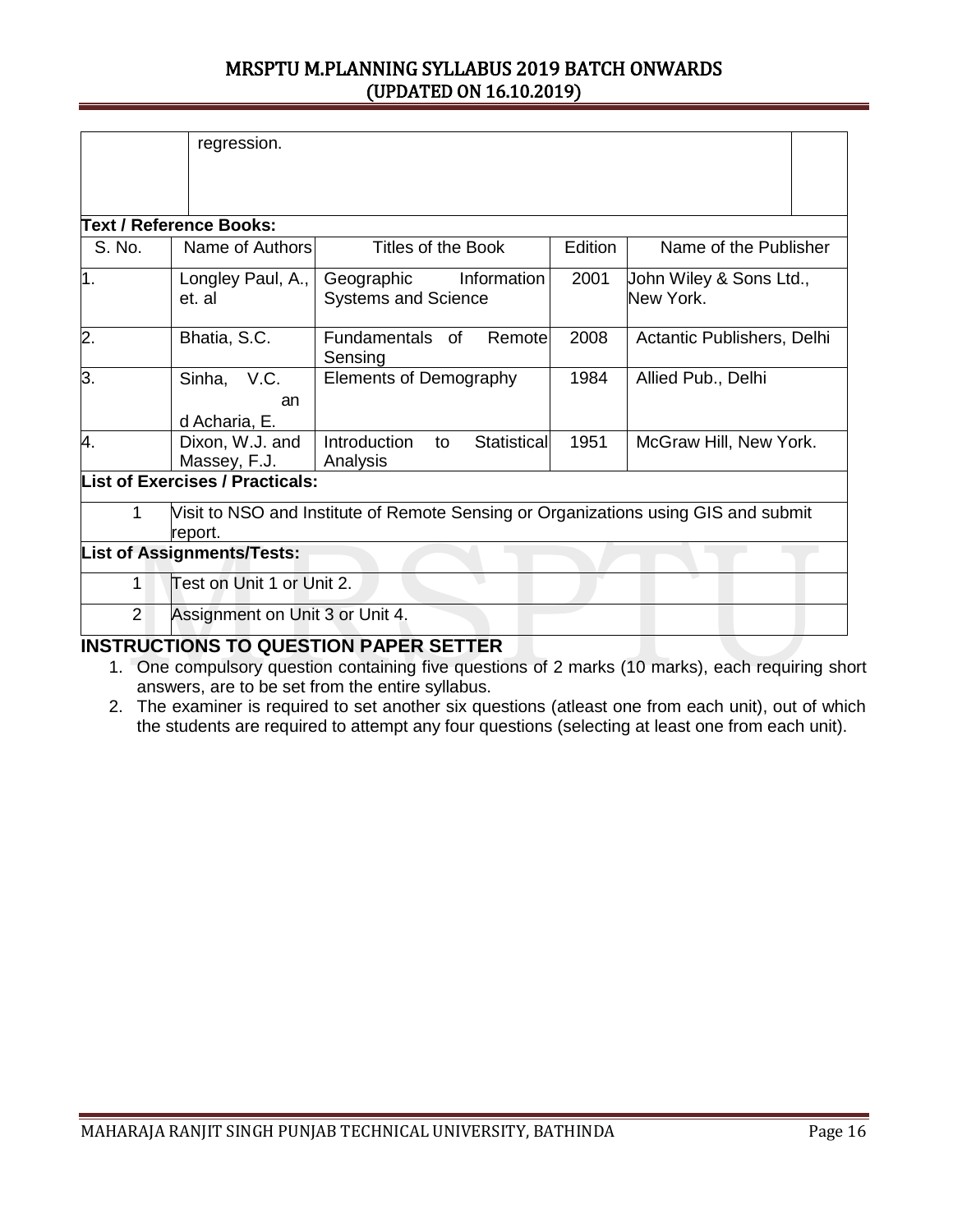| Name of the Subject: PLANNING STUDIO        |                                |                                               |  |  |  |
|---------------------------------------------|--------------------------------|-----------------------------------------------|--|--|--|
| Subject Code: MARPL1-107<br>Semester: First |                                |                                               |  |  |  |
| Duration: 192 Hours                         | Maximum Marks: 400             | Credits: $(0 +8) = 8$                         |  |  |  |
| <b>Teaching Scheme</b>                      | <b>Examination Scheme</b>      |                                               |  |  |  |
| Lecture : -- hrs/week                       |                                | End Semester Exam: Marks 150 (Viva-Voce only) |  |  |  |
| Practical: 12 hrs / week                    | Internal Assessment: Marks 250 |                                               |  |  |  |
|                                             |                                |                                               |  |  |  |

### Aim: **To provide Appreciation of Site Planning, Area Planning, and City Development Plan.** Objective:

### 1. **To understand Development Issues.**

2. **To appreciate Contextual location of Area in relation to City.**

Pre-Requisites: --

**Content**

### **First Assignment**

### **Film Appreciation (Individual Assignment)**

Films related to city development and socio-economic issues will be screened for students. The purpose of these films is to educate the students' understanding of various development issues and to absorb them in the planning practice. At the end of the film, a discourse around the film will also be held.

After viewing the films, each student is expected to write about its main focus, city / region context, its applicability to Indian environment by answering the given questions in not more than half a page.

### **Second Assignment**

### **Literature Review (Individual Assignment)**

Each student is expected to read the article given from a journal / book and write a summary of not more than a page (250 words only) highlighting the problem, approach, methodology, analysis, how the author arrived at the conclusion and its relevance to Indian context. There will be a negative marking for writing the same text as in the original (that is copying from the original text given to them).

### **Third Assignment**

### **Area Appreciation (Individual Assignment)**

The aim of the area appreciation exercise is to enable the students to understand and contextualize the location of the area in relation to the city, zone and area in which the particular place is situated. This is done in relation to the socio-economic, spatial and cultural characteristics of that city, zone, location, etc. The main purpose is to make the students appreciate the locational attributes of land parcels for future development in a city.

Due to the size of the area, this exercise is done in groups of students being assigned to a particular area.

The following planning issues at area level should be identified:

- Review of the Master Plan / Zonal / Area plan in relation to the selected areas.
- Appreciation / Analysis of ward level data.
- Perception of areas in terms of legal / illegal / authorized / unauthorized, Slums, Urban Aesthetics.
- Social Categorizations of people Type of population living, people's perception about area and its planning problems.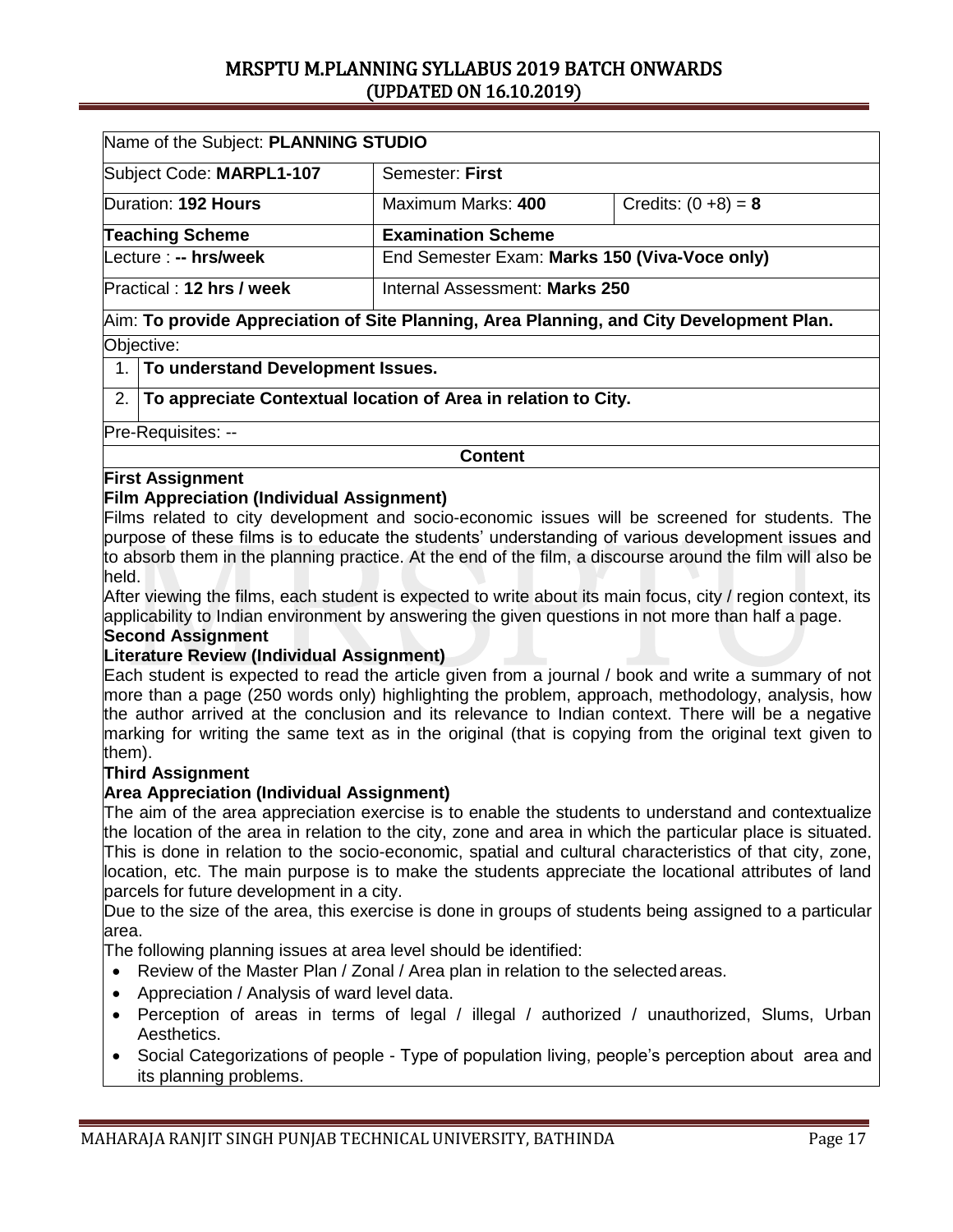- Land use including Agriculture land and land use conflicts, extent (%) of broad land use such as commercial, industrial, residential, institutional and recreational.
- Extent of formal / informal activities present in the area including their location and conflicts.
- General land tenure of the area and land value for different uses.
- Major types of transport, type of roads, hierarchy of roads, type of transport modes used.
- Amenities: Location of Social and Physical infrastructure and their problems as perceived by local population. Look for specific infrastructure such as Water supply, drainage (water logging areas), waste collection and disposal system, sanitation, etc.
- Environmental Issues: Open Spaces Availability and extent of open space to built-up area, garbage disposal, encroachment (through photographic evidences and sketches).
- Locating the study area in the zone, city and regional context with respect to all the above aspects.

### **Fourth Assignment**

### **Site Planning (Individual Assignment)**

Site planning is a process whereby the optimum utilization of potential of site is considered recognizing the constraints the site has. It uses 3 dimensional space of the site and the associated locational advantages, human activities and the regulations that are assigned to a particular site.

The site is developed using a set of standards / norms in a given context which varies from location to location. A student is expected to understand the intricacies and interface between various variables such as soil conditions, topography, environmental dimensions, location, spatial standards applicable to the site, etc.

### **Fifth Assignment**

### **City Development Plan (Group Assignment)**

A City is a multi-dimensional, dynamic and a futuristic space. Understanding city involves appreciating this multi direction, and include them in the city making process. A job of physical planner does not merely understand the current conflict in development but to emerge out of this and to come out with a vision for the city. To arrive at this vision, a planner needs to understand the dynamics of various components of the city and how and what level interventions can be made to achieve that vision.

A group of students are expected to study a city in terms its present problems and issues and

|                                   | <b>Text / Reference Books:</b>                                                        |                                                                  |         |                                   |  |  |
|-----------------------------------|---------------------------------------------------------------------------------------|------------------------------------------------------------------|---------|-----------------------------------|--|--|
| S. No.                            | Name of Authors                                                                       | Titles of the Book                                               | Edition | Name of the Publisher             |  |  |
| 1.                                | Lynch, Kevin                                                                          | Site Planning                                                    |         |                                   |  |  |
| 2.                                | Smith, Carl, et. al.,                                                                 | Residential<br>Landscape<br>Sustainability - A Checklist<br>Tool | 2008    | <b>Blackwell Pub., Oxford</b>     |  |  |
| 3.                                | Ministry of Urban<br>Development                                                      | Kit<br>for<br>Revised<br>Tool<br>Preparation of CDP              | 2009    | Government of India, New<br>Delhi |  |  |
|                                   | <b>List of Exercises / Practicals:</b>                                                |                                                                  |         |                                   |  |  |
| 1                                 | Visit to Local Planning Agency and Field Visit for Data Collection and submit Report. |                                                                  |         |                                   |  |  |
| <b>List of Assignments/Tests:</b> |                                                                                       |                                                                  |         |                                   |  |  |
| 1                                 | Marked Reviews on all Units.                                                          |                                                                  |         |                                   |  |  |
| 2                                 | Internal and External Jury.                                                           |                                                                  |         |                                   |  |  |
|                                   |                                                                                       |                                                                  |         |                                   |  |  |

project a futuristic vision in terms of scenario building.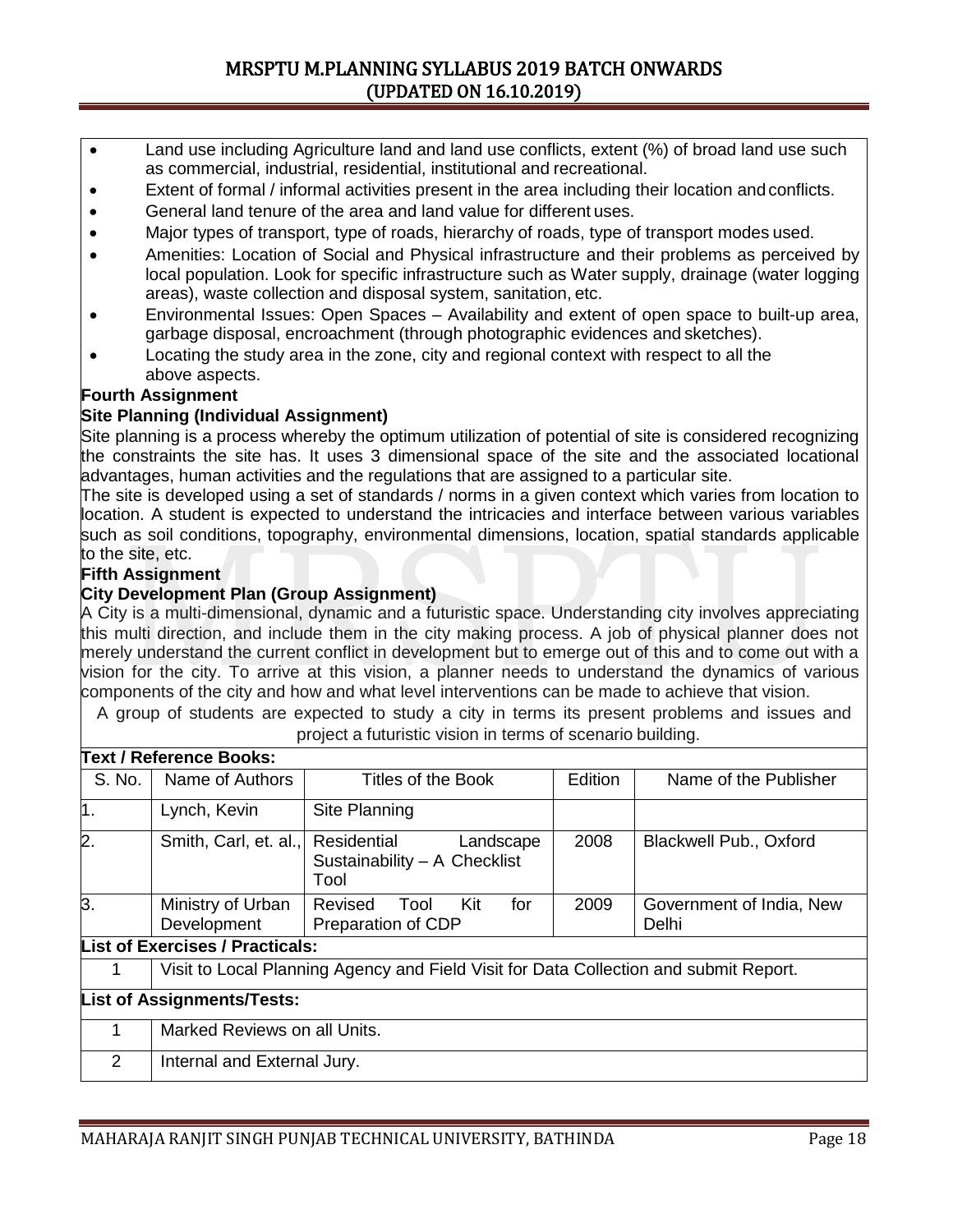# **2 nd SEMESTER**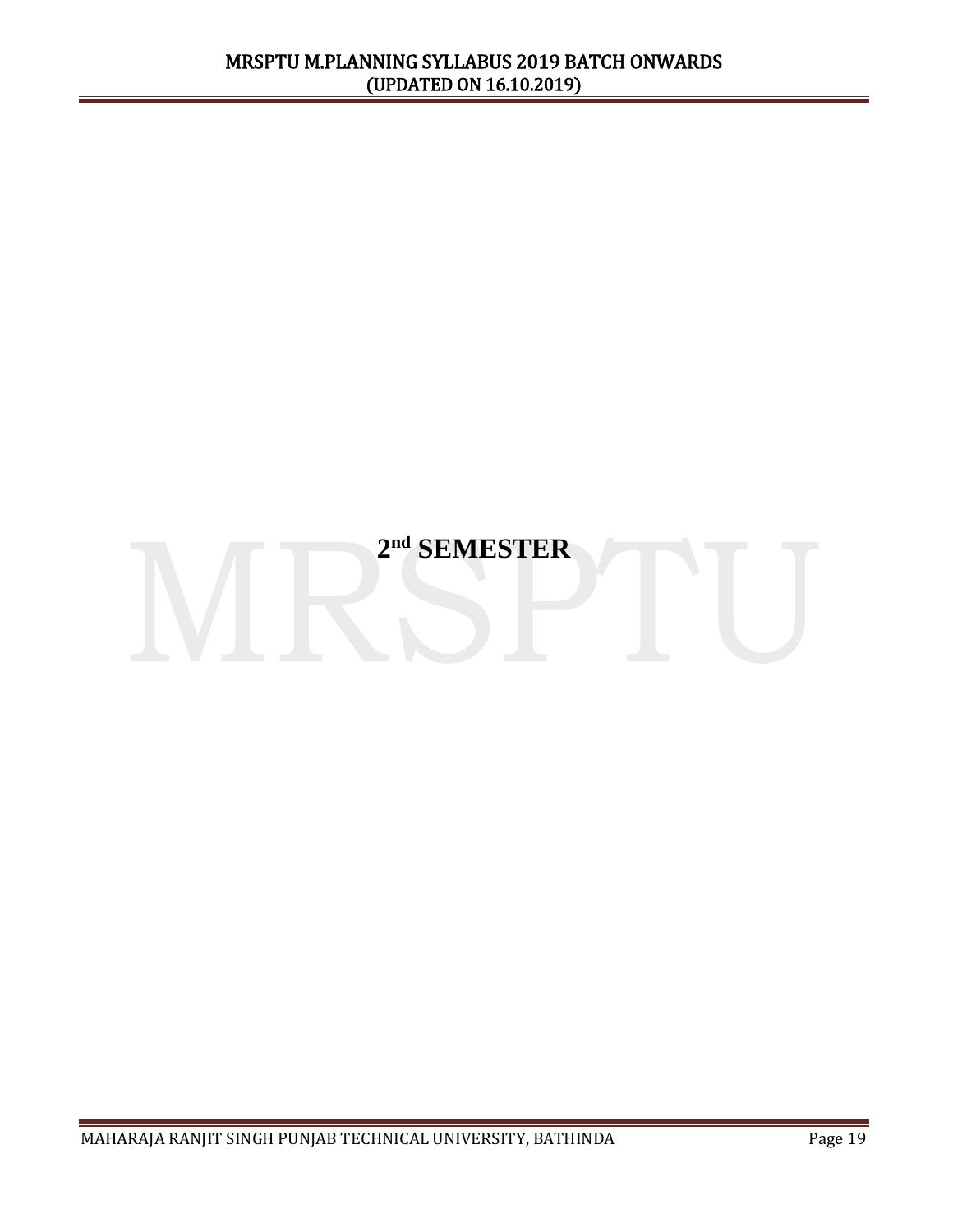| Name of the Subject: CITY AND METROPOLITAN PLANNING                                                                                                                                                                                                                                                                                                                                                                                                                     |                                                                                                                                                                                                                                     |                                               |                                                                                                                                                                |         |                                        |            |
|-------------------------------------------------------------------------------------------------------------------------------------------------------------------------------------------------------------------------------------------------------------------------------------------------------------------------------------------------------------------------------------------------------------------------------------------------------------------------|-------------------------------------------------------------------------------------------------------------------------------------------------------------------------------------------------------------------------------------|-----------------------------------------------|----------------------------------------------------------------------------------------------------------------------------------------------------------------|---------|----------------------------------------|------------|
|                                                                                                                                                                                                                                                                                                                                                                                                                                                                         |                                                                                                                                                                                                                                     | Subject Code: MARPL1-201                      | Semester: Second                                                                                                                                               |         |                                        |            |
|                                                                                                                                                                                                                                                                                                                                                                                                                                                                         |                                                                                                                                                                                                                                     | Duration: 48 Hours                            | Maximum Marks: 100                                                                                                                                             |         | Credits: $(3 + 0) = 3$                 |            |
| <b>Teaching Scheme</b>                                                                                                                                                                                                                                                                                                                                                                                                                                                  |                                                                                                                                                                                                                                     |                                               | <b>Examination Scheme</b>                                                                                                                                      |         |                                        |            |
|                                                                                                                                                                                                                                                                                                                                                                                                                                                                         |                                                                                                                                                                                                                                     | Lecture: 3 hrs/week                           | End Semester Exam: Marks 50                                                                                                                                    |         |                                        |            |
| Practical : --<br>Internal Assessment: Marks 50                                                                                                                                                                                                                                                                                                                                                                                                                         |                                                                                                                                                                                                                                     |                                               |                                                                                                                                                                |         |                                        |            |
| respective                                                                                                                                                                                                                                                                                                                                                                                                                                                              |                                                                                                                                                                                                                                     |                                               | Aim: To study the Growth of Metro and Mega Cities and their relationship with their<br>Regions; and spatial planning approaches for their Planned Development. |         |                                        |            |
| Objective:                                                                                                                                                                                                                                                                                                                                                                                                                                                              |                                                                                                                                                                                                                                     |                                               |                                                                                                                                                                |         |                                        |            |
| 1 <sub>1</sub>                                                                                                                                                                                                                                                                                                                                                                                                                                                          |                                                                                                                                                                                                                                     |                                               | To study City - Region Linkages and problems of Metro and Mega Cities.                                                                                         |         |                                        |            |
| 2.                                                                                                                                                                                                                                                                                                                                                                                                                                                                      |                                                                                                                                                                                                                                     |                                               | To study Urban Development Policies and Problems.                                                                                                              |         |                                        |            |
|                                                                                                                                                                                                                                                                                                                                                                                                                                                                         |                                                                                                                                                                                                                                     | Pre-Requisites: --                            |                                                                                                                                                                |         |                                        |            |
| <b>Contents</b>                                                                                                                                                                                                                                                                                                                                                                                                                                                         |                                                                                                                                                                                                                                     |                                               |                                                                                                                                                                |         |                                        | <b>Hrs</b> |
| Unit $-1$                                                                                                                                                                                                                                                                                                                                                                                                                                                               |                                                                                                                                                                                                                                     | cities as                                     | <b>Urban Growth and System of Cities</b><br>Growth of cities scale, complexity and its impact on national development,                                         |         |                                        | 9          |
|                                                                                                                                                                                                                                                                                                                                                                                                                                                                         |                                                                                                                                                                                                                                     |                                               |                                                                                                                                                                |         |                                        |            |
| Unit $-\overline{2}$                                                                                                                                                                                                                                                                                                                                                                                                                                                    |                                                                                                                                                                                                                                     | <b>City - Region Linkages</b><br>development. | engines of growth, cities as ecosystems, resources in cities.<br>City, fringe and the periphery - physical and functional linkages, peri-urban                 |         |                                        | 9          |
|                                                                                                                                                                                                                                                                                                                                                                                                                                                                         |                                                                                                                                                                                                                                     |                                               |                                                                                                                                                                |         |                                        | 15         |
| Unit $-3$<br><b>Metro and Mega Cities: Problems and Issues</b><br>Growth trends and processes, characteristics, problems, concepts and<br>concerns of urban sustainability, issues related to diversity and unintended<br>growth, economic, social and environmental sustainability, quality of life,<br>inclusivity and equity, climate change, transit oriented development,<br>participatory planning. Inner city - issues and problems, approach to<br>development. |                                                                                                                                                                                                                                     |                                               |                                                                                                                                                                |         |                                        |            |
|                                                                                                                                                                                                                                                                                                                                                                                                                                                                         | Human Settlement Planning, Urban Development Policies and<br>Unit $-4$<br><b>Programmes</b><br>Concepts, approaches, strategies and tools; Policies and programmes at<br>various levels, impact on metro and mega city development. |                                               |                                                                                                                                                                | 15      |                                        |            |
|                                                                                                                                                                                                                                                                                                                                                                                                                                                                         |                                                                                                                                                                                                                                     | <b>Text / Reference Books:</b>                |                                                                                                                                                                |         |                                        |            |
|                                                                                                                                                                                                                                                                                                                                                                                                                                                                         | S. No.                                                                                                                                                                                                                              | Name of Authors                               | <b>Titles of the Book</b>                                                                                                                                      | Edition | Name of the Publisher                  |            |
| 1.<br><b>ITPI</b><br>City and Metropolitan<br>ITPI, New Delhi<br><b>Planning and Design</b>                                                                                                                                                                                                                                                                                                                                                                             |                                                                                                                                                                                                                                     |                                               |                                                                                                                                                                |         |                                        |            |
| Urbanization and Urban<br>2.<br>Ramachandran, R<br>1998<br>Systems in India<br><b>New</b><br>Delhi                                                                                                                                                                                                                                                                                                                                                                      |                                                                                                                                                                                                                                     | <b>Oxford University Press,</b>               |                                                                                                                                                                |         |                                        |            |
| 3.                                                                                                                                                                                                                                                                                                                                                                                                                                                                      |                                                                                                                                                                                                                                     | Bawa, V. K.                                   | Indian Metropolis:<br>Urbanization, Planning<br>and<br>Management                                                                                              | 1987    | Inter-India Publications,<br>New Delhi |            |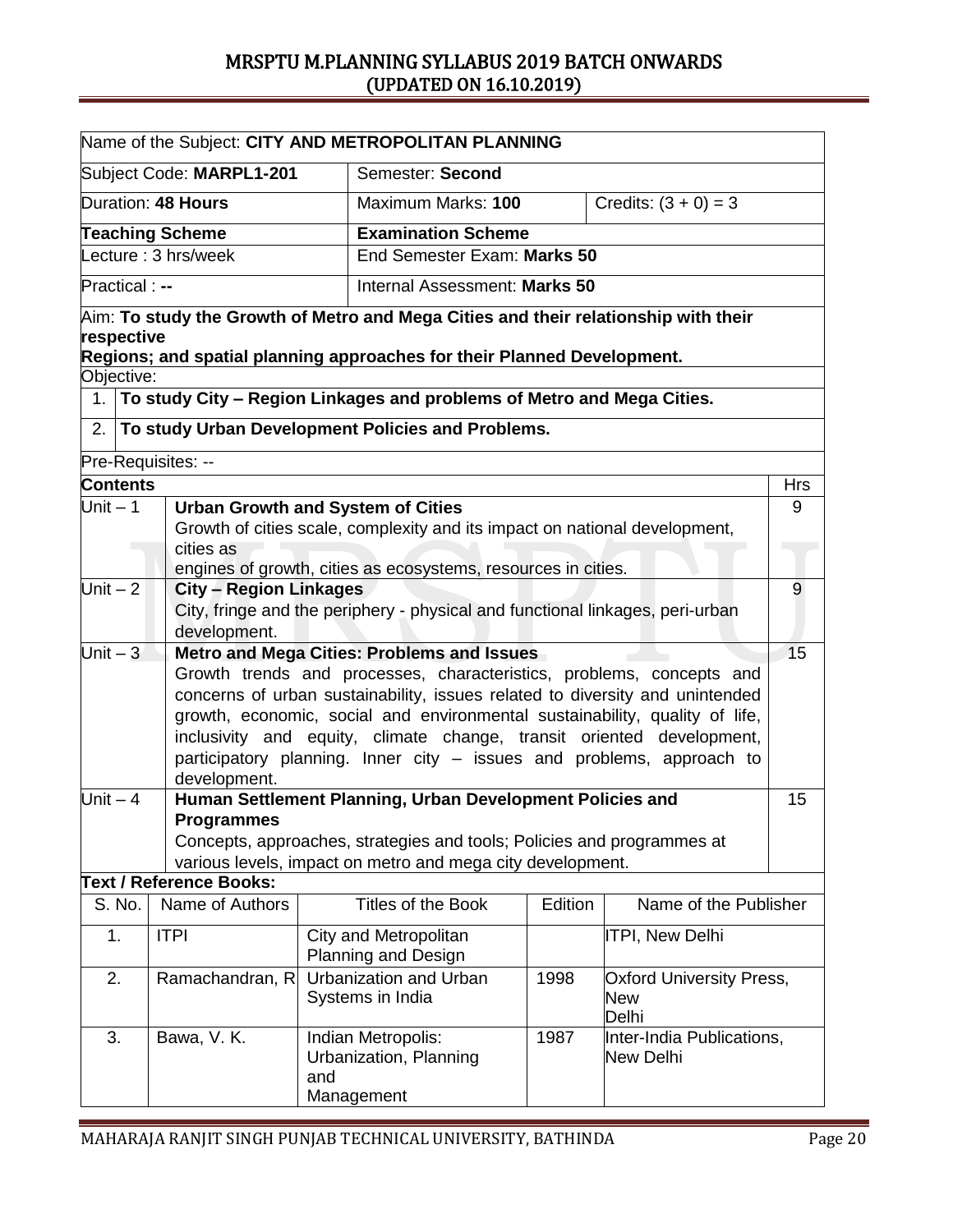| 4                                 | <b>MMRDA</b>                                                                                     | Madras 2011: A New<br>Perspective for<br>Metropolitan<br>Management | 1991 | MMRDA, Chennai                                   |  |
|-----------------------------------|--------------------------------------------------------------------------------------------------|---------------------------------------------------------------------|------|--------------------------------------------------|--|
| 5                                 | <b>NCRPB</b>                                                                                     | Regional Plan 2021                                                  | 2005 | NCRPB, New Delhi                                 |  |
| 6                                 | <b>DDA</b>                                                                                       | Master Plan for Delhi 2021                                          | 2010 | DDA, New Delhi                                   |  |
| $\overline{7}$                    | Misra, R.P. &<br>Misra, K.                                                                       | Million Cities of India Vol.<br>1&2                                 | 1998 | Sustainable Development<br>Foundation, New Delhi |  |
|                                   | <b>List of Exercises / Practicals:</b>                                                           |                                                                     |      |                                                  |  |
| 1                                 | Visit to a City /<br>Metropolitan<br>Planning and<br>Development<br>Agency and<br>submit report. |                                                                     |      |                                                  |  |
| <b>List of Assignments/Tests:</b> |                                                                                                  |                                                                     |      |                                                  |  |
| 1                                 | Test on Unit 1 or<br>Unit 2.                                                                     |                                                                     |      |                                                  |  |
| $\overline{2}$                    | Assignment on<br>Unit 3 or Unit 4.                                                               |                                                                     |      |                                                  |  |

- 1. One compulsory question containing five questions of 2 marks (10 marks), each requiring short answers, are to be set from the entire syllabus.
- 2. The examiner is required to set another six questions (atleast one from each unit), out of which the students are required to attempt any four questions (selecting at least one from each unit).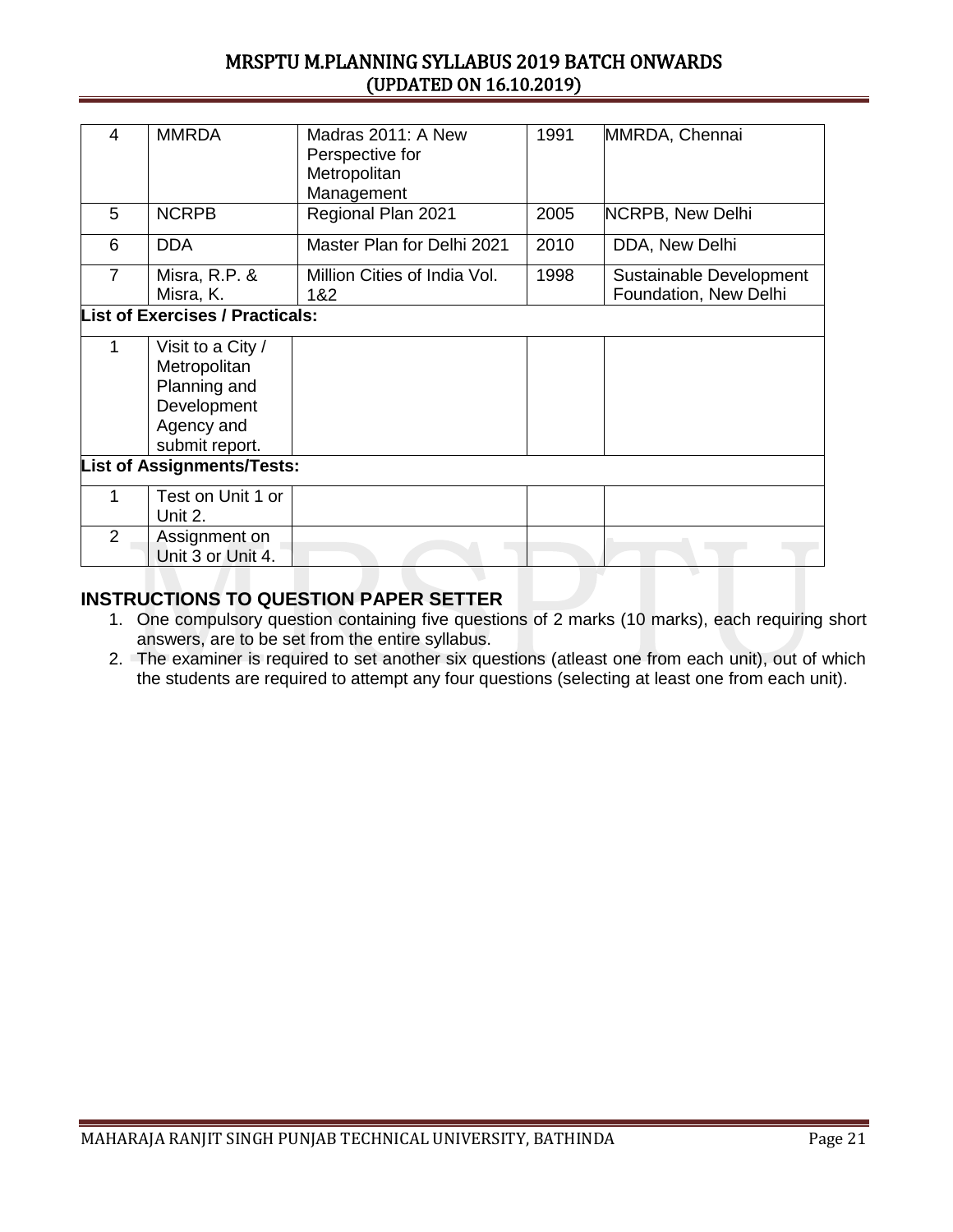| Name of the Subject: INFRASTRUCTURE PLANNING                                      |                                        |                                                                                          |         |                            |            |  |
|-----------------------------------------------------------------------------------|----------------------------------------|------------------------------------------------------------------------------------------|---------|----------------------------|------------|--|
|                                                                                   |                                        |                                                                                          |         |                            |            |  |
|                                                                                   | Subject Code: MARPL1-202               | Semester: Second                                                                         |         |                            |            |  |
|                                                                                   | Duration: 48 Hours                     | Maximum Marks: 100                                                                       |         | Credits: $(3 + 0) = 3$     |            |  |
|                                                                                   | <b>Teaching Scheme</b>                 | <b>Examination Scheme</b>                                                                |         |                            |            |  |
|                                                                                   | Lecture: 3 hrs/week                    | End Semester Exam: Marks 50                                                              |         |                            |            |  |
| <b>Practical:</b> --                                                              |                                        | Internal Assessment: Marks 50                                                            |         |                            |            |  |
| Development.                                                                      |                                        | Aim: To study the Significance of Infrastructure in Urban and Regional Planning and      |         |                            |            |  |
| Objective:                                                                        |                                        |                                                                                          |         |                            |            |  |
| 1.                                                                                | Participation in the Planning Process. | The Role and Significance of Infrastructure in Habitat Planning and in inducing Peoples' |         |                            |            |  |
| 2.                                                                                |                                        | To understand the importance of different Sectors and their Mutual Interdependence.      |         |                            |            |  |
| Pre-Requisites: --                                                                |                                        |                                                                                          |         |                            |            |  |
| Contents                                                                          |                                        |                                                                                          |         |                            | <b>Hrs</b> |  |
| Unit $-1$                                                                         | <b>Water Supply and Sanitation</b>     |                                                                                          |         |                            | 12         |  |
| Quantity and quality, source of supply, transmission and distribution, treatment  |                                        |                                                                                          |         |                            |            |  |
|                                                                                   | methods, design guidelines.            |                                                                                          |         |                            |            |  |
| Sanitation - concepts, disposal systems, low cost sanitation options; engineering |                                        |                                                                                          |         |                            |            |  |
|                                                                                   | aspects of sewage disposal;            |                                                                                          |         |                            |            |  |
|                                                                                   |                                        | Wastewater - generation, disposal system                                                 |         |                            |            |  |
|                                                                                   | Storm water drainage - systems         |                                                                                          |         |                            |            |  |
| Unit $-2$                                                                         |                                        | <b>Solid Waste Disposal and Management</b>                                               |         |                            | 12         |  |
|                                                                                   |                                        | Basic principles, generation, characteristics, collection, disposal, management.         |         |                            |            |  |
| Unit $-3$                                                                         |                                        | Fire and Electrification, and Social Infrastructure                                      |         |                            | 12         |  |
|                                                                                   |                                        | Planning for fire protection, services and space standards, location criteria;           |         |                            |            |  |
|                                                                                   |                                        | Planning for Education, health, civic, cultural infrastructure                           |         |                            |            |  |
| Unit $-4$                                                                         | <b>Traffic and Transportation</b>      |                                                                                          |         |                            | 12         |  |
|                                                                                   |                                        | Planning for infrastructure and facilities for transport                                 |         |                            |            |  |
|                                                                                   | <b>Text / Reference Books:</b>         |                                                                                          |         |                            |            |  |
| S. No.                                                                            | Name of Authors                        | Titles of the Book                                                                       | Edition | Name of the Publisher      |            |  |
| 1                                                                                 | Gathe Donald E.;                       | Managing urban water supply                                                              | 2003    | Dordrecht, Kulwer Academic |            |  |
|                                                                                   | Billings, R. Bruce;                    |                                                                                          |         | Press.                     |            |  |
|                                                                                   | Buras, Nathan,                         |                                                                                          |         |                            |            |  |
| $\overline{2}$                                                                    | Ghosh, G.K.                            | Water of India                                                                           | 2000    | A.P.H.Publishing           |            |  |
|                                                                                   | Corporation                            |                                                                                          |         |                            |            |  |
| 3<br>Yadav, Satish<br>Water                                                       |                                        | Problems<br>its<br>and                                                                   | 2004    | Hope India Publications    |            |  |
|                                                                                   |                                        | Management,                                                                              |         |                            |            |  |
| 4                                                                                 | W'Mays Larry                           | Urban Water Supply Handbook                                                              | 2002    | McGraw Hill Handbook       |            |  |
|                                                                                   |                                        |                                                                                          |         |                            |            |  |
|                                                                                   |                                        |                                                                                          |         |                            |            |  |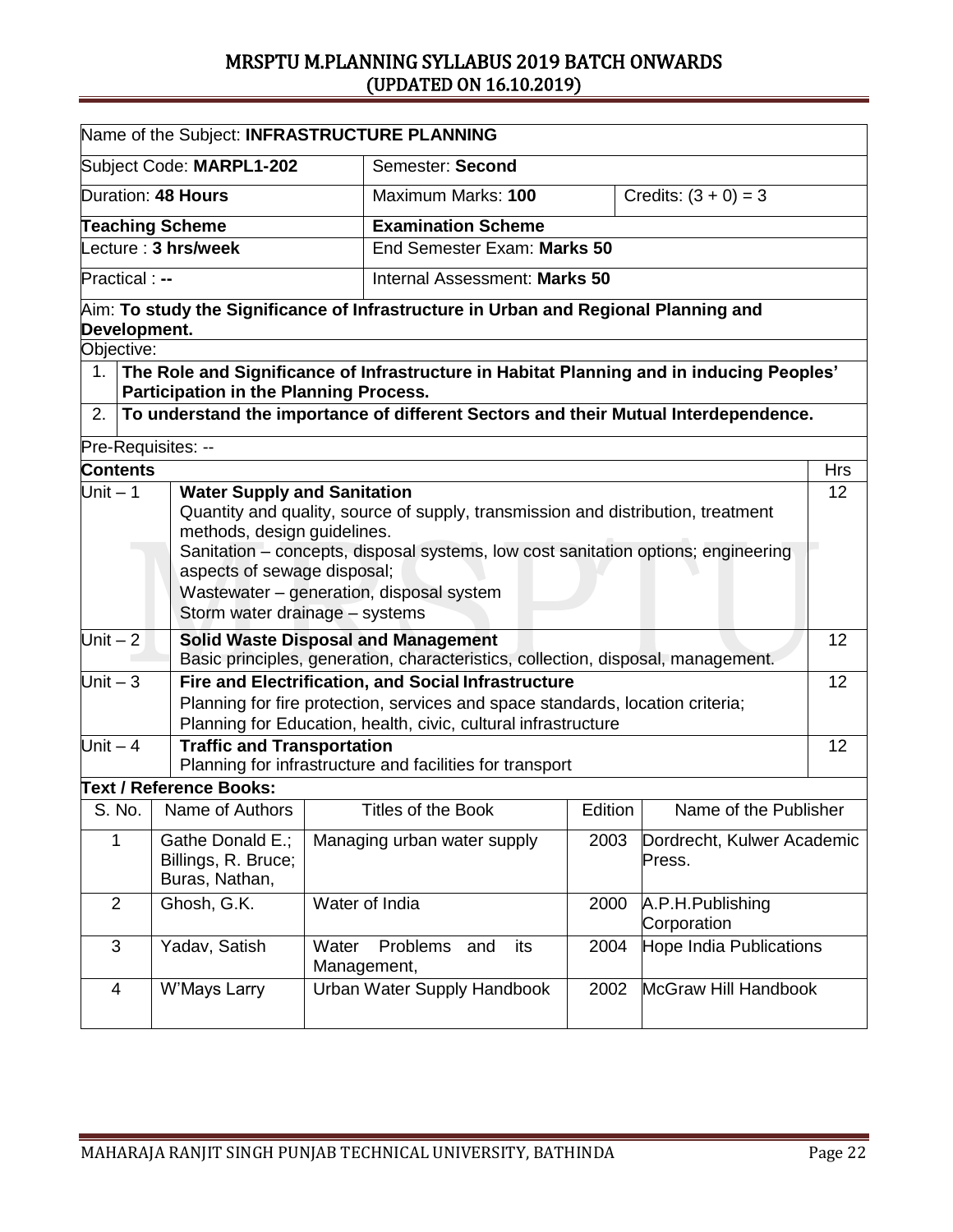| 5                                 | Butter, David                                              | Urban Drainage                                                                                                                                                                         | 2004 | & John W.<br>David<br><b>Butter</b><br>Spon Press<br>(llnd<br>Davis<br>London &<br>Edition)<br><b>New</b><br>York,<br>2004. |
|-----------------------------------|------------------------------------------------------------|----------------------------------------------------------------------------------------------------------------------------------------------------------------------------------------|------|-----------------------------------------------------------------------------------------------------------------------------|
| 6.                                | John,<br>P.E.,<br>Wiley & Sons,<br>N.R.<br><b>Brisbane</b> | Nathanson, J.A.;   Basic Env. Technology: Water<br>Supply, Waste Disposal &<br>Pollution Control.                                                                                      | 1986 |                                                                                                                             |
| 7 <sub>1</sub>                    | Bandela, N.N.;<br>Tare,<br>D.G.                            | Solid<br>Municipal<br>Waste<br>Management                                                                                                                                              | 2009 | B.R. Publishing                                                                                                             |
| 8.                                | Holmes, J.R.                                               | Solid<br>Municipal<br>Manual<br>on<br>Management,<br>The<br>Waste<br>$\mathbf{r}$<br>Expert Committee Gol, MoUD,<br>CPNEEO 2000 Managing Solid<br><b>Waste in Developing Countries</b> | 1984 | John Pub. John<br>Wiley &<br>Sons, Singapore.                                                                               |
|                                   | <b>List of Exercises / Practicals:</b>                     |                                                                                                                                                                                        |      |                                                                                                                             |
|                                   |                                                            | Visit to a Infrastructure Development Agency and submit report.                                                                                                                        |      |                                                                                                                             |
| <b>List of Assignments/Tests:</b> |                                                            |                                                                                                                                                                                        |      |                                                                                                                             |
| 1                                 | Test on Unit 1 or Unit 2.                                  |                                                                                                                                                                                        |      |                                                                                                                             |
| $\overline{2}$                    | Assignment on Unit 4.                                      |                                                                                                                                                                                        |      |                                                                                                                             |

- 1. One compulsory question containing five questions of 2 marks (10 marks), each requiring short answers, are to be set from the entire syllabus.
- 2. The examiner is required to set another six questions (atleast one from each unit), out of which the students are required to attempt any four questions (selecting at least one from each unit).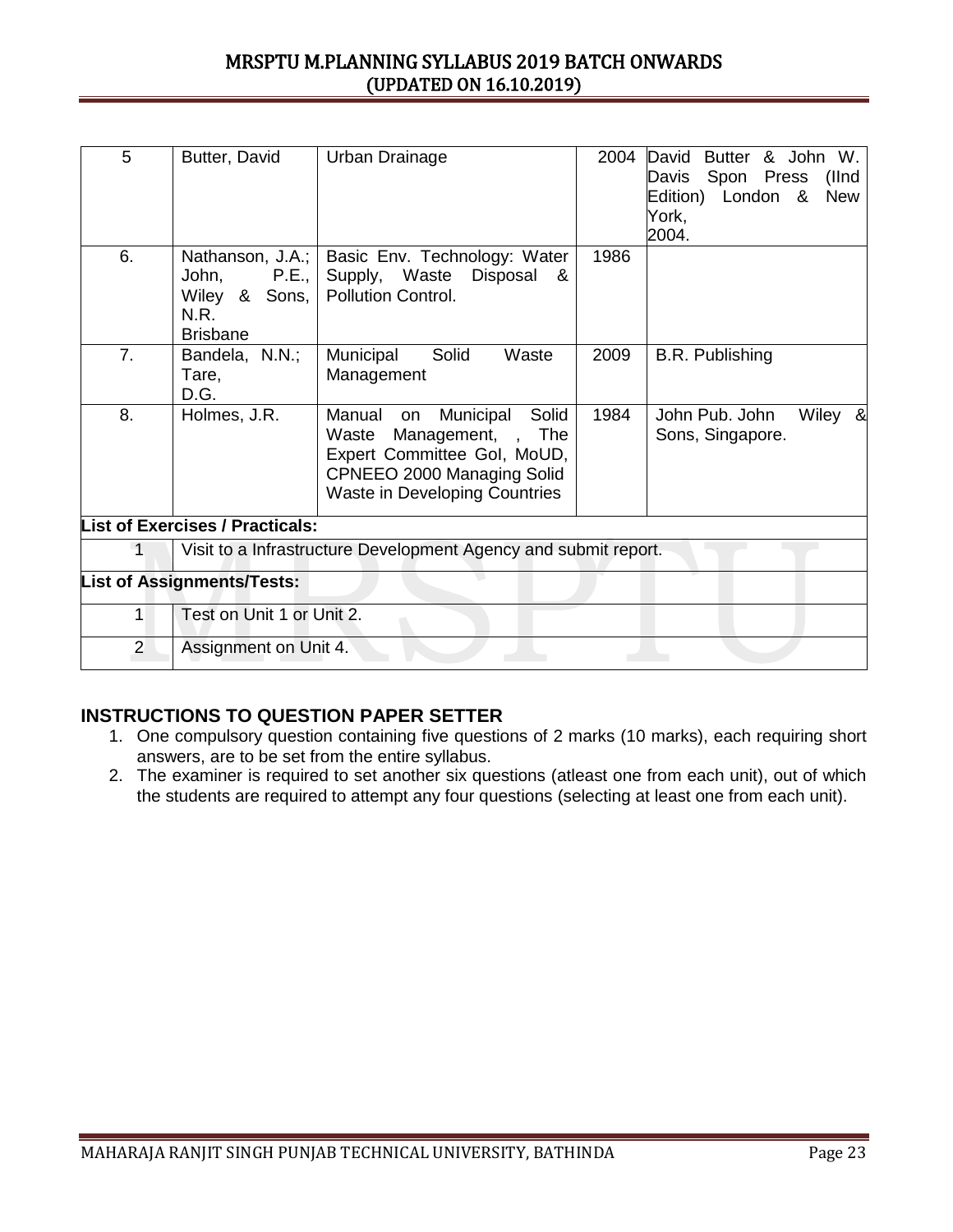| Name of the Subject: URBAN HERITAGE CONSERVATION                                                                                                                                                                                                                                                                                                                                                                                                                                                                                                                                                                                                                                                                                                                                                                              |                      |                                                      |                                                                                                                                                                                                                                                                                                                                  |                        |            |
|-------------------------------------------------------------------------------------------------------------------------------------------------------------------------------------------------------------------------------------------------------------------------------------------------------------------------------------------------------------------------------------------------------------------------------------------------------------------------------------------------------------------------------------------------------------------------------------------------------------------------------------------------------------------------------------------------------------------------------------------------------------------------------------------------------------------------------|----------------------|------------------------------------------------------|----------------------------------------------------------------------------------------------------------------------------------------------------------------------------------------------------------------------------------------------------------------------------------------------------------------------------------|------------------------|------------|
|                                                                                                                                                                                                                                                                                                                                                                                                                                                                                                                                                                                                                                                                                                                                                                                                                               |                      | Subject Code: MARPL1-203                             | Semester: Second                                                                                                                                                                                                                                                                                                                 |                        |            |
|                                                                                                                                                                                                                                                                                                                                                                                                                                                                                                                                                                                                                                                                                                                                                                                                                               |                      | Duration: 48 Hours                                   | Maximum Marks: 100                                                                                                                                                                                                                                                                                                               | Credits: $(3 + 0) = 3$ |            |
|                                                                                                                                                                                                                                                                                                                                                                                                                                                                                                                                                                                                                                                                                                                                                                                                                               |                      | <b>Teaching Scheme</b>                               | <b>Examination Scheme</b>                                                                                                                                                                                                                                                                                                        |                        |            |
|                                                                                                                                                                                                                                                                                                                                                                                                                                                                                                                                                                                                                                                                                                                                                                                                                               |                      | ecture: 3 hrs/week                                   | End Semester Exam: Marks 50                                                                                                                                                                                                                                                                                                      |                        |            |
|                                                                                                                                                                                                                                                                                                                                                                                                                                                                                                                                                                                                                                                                                                                                                                                                                               | Practical : --       |                                                      | Internal Assessment: Marks 50                                                                                                                                                                                                                                                                                                    |                        |            |
|                                                                                                                                                                                                                                                                                                                                                                                                                                                                                                                                                                                                                                                                                                                                                                                                                               | <b>Conservation.</b> |                                                      | Aim: To develop Understanding with relevance to Sustainable Urban Heritage                                                                                                                                                                                                                                                       |                        |            |
|                                                                                                                                                                                                                                                                                                                                                                                                                                                                                                                                                                                                                                                                                                                                                                                                                               | Objective:           |                                                      |                                                                                                                                                                                                                                                                                                                                  |                        |            |
|                                                                                                                                                                                                                                                                                                                                                                                                                                                                                                                                                                                                                                                                                                                                                                                                                               |                      |                                                      | 1. To study Natural and Cultural Heritage Conservation.                                                                                                                                                                                                                                                                          |                        |            |
| 2.                                                                                                                                                                                                                                                                                                                                                                                                                                                                                                                                                                                                                                                                                                                                                                                                                            |                      |                                                      | To study Policies, Programmes and Legislation for Heritage Conservation.                                                                                                                                                                                                                                                         |                        |            |
|                                                                                                                                                                                                                                                                                                                                                                                                                                                                                                                                                                                                                                                                                                                                                                                                                               | Pre-Requisites: --   |                                                      |                                                                                                                                                                                                                                                                                                                                  |                        |            |
|                                                                                                                                                                                                                                                                                                                                                                                                                                                                                                                                                                                                                                                                                                                                                                                                                               | <b>Contents</b>      |                                                      |                                                                                                                                                                                                                                                                                                                                  |                        | <b>Hrs</b> |
| Unit - $1$<br><b>Introduction to Urban Heritage</b><br>Typology / classification, inventories, mapping; Human habitation in historical<br>context; Heritage as a motivating force in sustainable urban conservation and<br>development,<br>Unit - $2$<br><b>Heritage Conservation</b><br>Natural heritage conservation - typologies, policies for conservation,<br>regulatory measures, community participation; Concept of Historic Urban<br>Landscapes; Built heritage conservation - determinants of built form on<br>heritage; Historic urban infrastructure and traditional water harvesting<br>systems. Integration of historic monuments / areas / cores / urban systems in<br>the developmental process and land use, regulatory measures and<br>community involvement; Intangible cultural heritage and development: |                      |                                                      | 9<br>15                                                                                                                                                                                                                                                                                                                          |                        |            |
| issues, conservation strategies. Preparation of conservation and heritage<br>management plans.<br>Heritage and Tourism, Policies and Programmes, Legislation<br>Unit - $3$<br>Cultural and heritage based tourism - nature, potential and prospects,<br>marketing<br>aspects; Acts and laws recognizing conservation / regeneration; Heritage<br>toolkit; Implications of 74th Constitution Amendment Act.                                                                                                                                                                                                                                                                                                                                                                                                                    |                      |                                                      | 9                                                                                                                                                                                                                                                                                                                                |                        |            |
| Unit - $4$                                                                                                                                                                                                                                                                                                                                                                                                                                                                                                                                                                                                                                                                                                                                                                                                                    |                      | <b>Design in Human Habitation</b><br>methods, tools. | Social / cultural / ecological / energy determinants of design; Imagibility of the<br>city; Structure of urban spaces - location criteria of activities and urban uses;<br>Urban Regeneration, renewal, rehabilitation, revitalization, reconstruction and<br>redevelopment - concepts, interventions, processes, approaches and |                        | 15         |

# **Text / Reference Books:** S. No. | Name of Authors | Titles of the Book | Edition | Name of the Publisher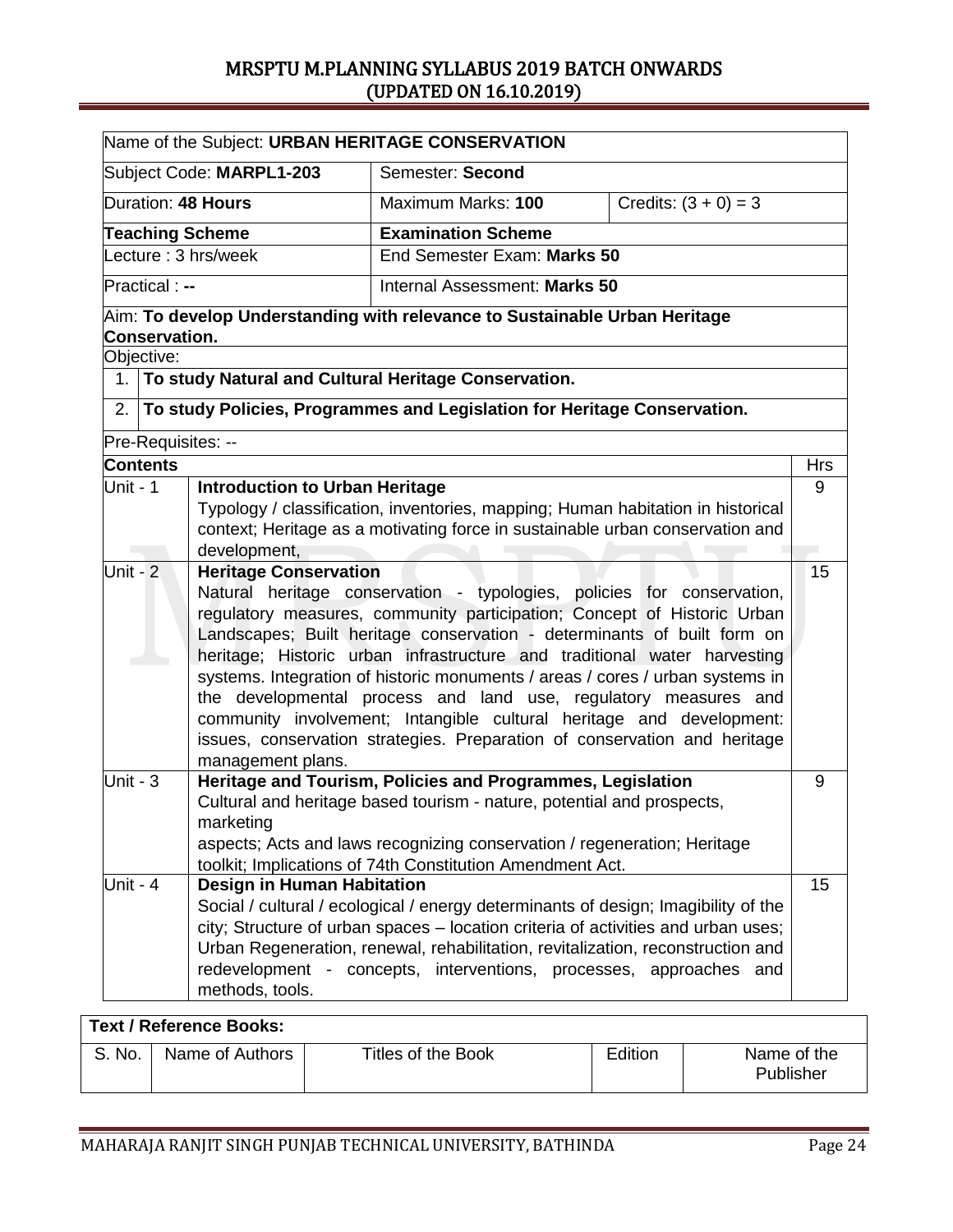| 1.             | Luigi Fusco                                              | <b>Cultural Tourism and Sustainable</b>  | 2009 | Ashgate, Burlington            |  |
|----------------|----------------------------------------------------------|------------------------------------------|------|--------------------------------|--|
|                | <b>Girard and Peter</b><br>Nijkamp (editors)             | <b>Local Development</b>                 |      |                                |  |
| 2.             | Nirmala Rao                                              | Urban revitalization :                   | 2008 | <b>ICFAI University Press</b>  |  |
|                | Khadpekar                                                | perspectives and initiatives /           |      |                                |  |
| 3.             | Richard                                                  | <b>Cultural Landscapes: Balancing</b>    | 2008 | <b>University</b><br><b>of</b> |  |
|                | Longstreth                                               | Nature and Heritage<br>in                |      | Minnesot                       |  |
|                | (editor)                                                 | <b>Preservation Practice</b>             |      | a Press                        |  |
| 4.             | Cohen, Naoum                                             | <b>Urban Planning Conservation</b>       | 2001 | McGraw-Hill                    |  |
|                |                                                          | and Preservation                         |      |                                |  |
| 5.             | Ismailb                                                  | <b>Historic Cities and Sacred Sites:</b> | 2001 | The World Bank                 |  |
|                | Serageldin,                                              | <b>Cultural Roots for Urban Futures</b>  |      |                                |  |
|                | Ephim Shluger,                                           |                                          |      |                                |  |
|                | Joan Martin-                                             |                                          |      |                                |  |
|                | <b>Brown</b>                                             |                                          |      |                                |  |
|                | (editors)                                                |                                          |      |                                |  |
|                | <b>List of Exercises / Practicals:</b>                   |                                          |      |                                |  |
| 1              | Visit to a Heritage Conservation Site and submit report. |                                          |      |                                |  |
|                | <b>List of Assignments/Tests:</b>                        |                                          |      |                                |  |
|                | Test on Unit 1 or Unit 2.                                |                                          |      |                                |  |
| $\overline{2}$ | Assignment on Unit 4.                                    |                                          |      |                                |  |
|                |                                                          |                                          |      |                                |  |

- 1. One compulsory question containing five questions of 2 marks (10 marks), each requiring short answers, are to be set from the entire syllabus.
- 2. The examiner is required to set another six questions (atleast one from each unit), out of which the students are required to attempt any four questions (selecting at least one from each unit).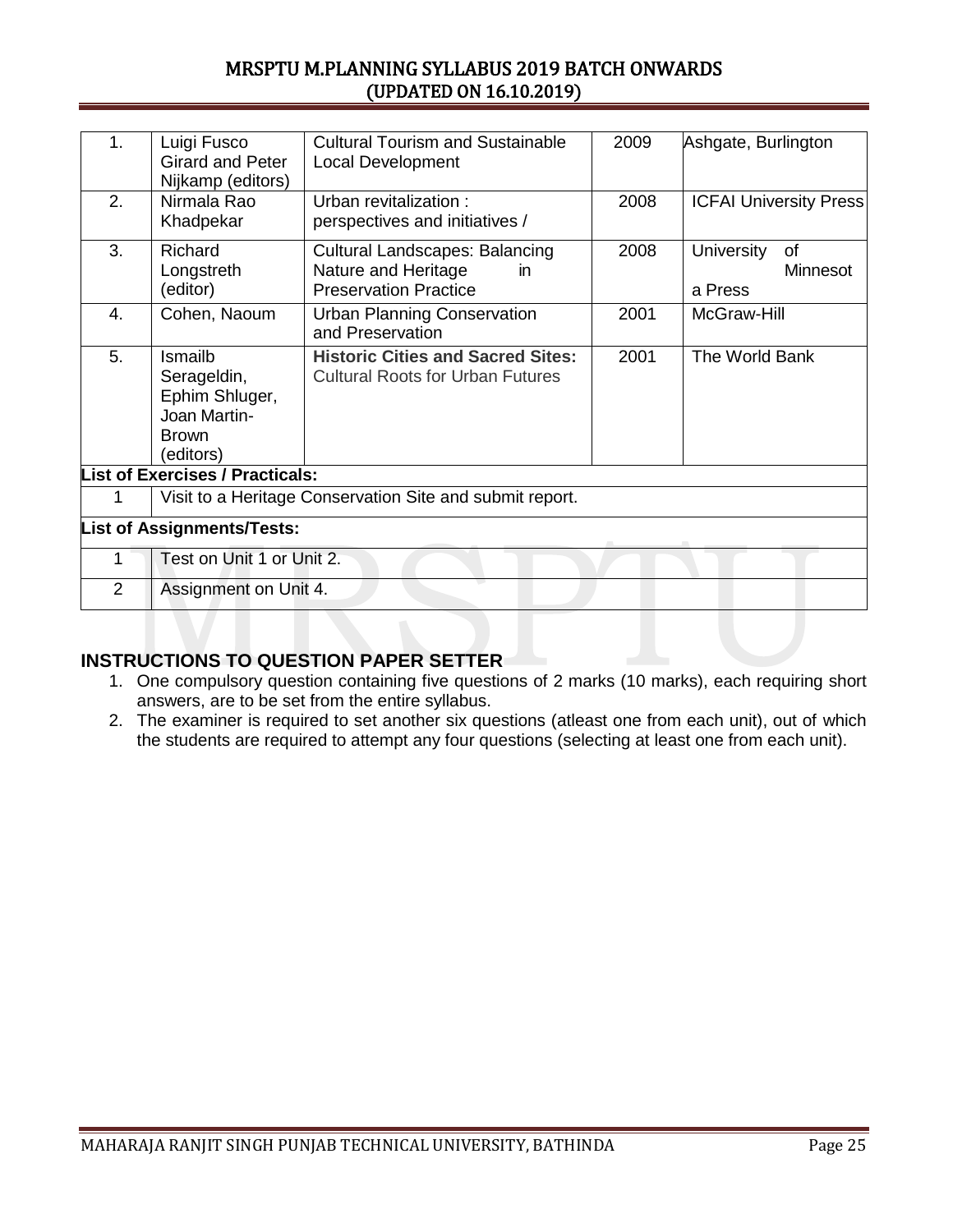|                         | Name of the Subject: ADVANCED PLANNING TECHNIQUES                                                                                                                                                                                                                                       |                                                                                                                                                                                                                                                                                                                                                                                               |         |                        |            |  |
|-------------------------|-----------------------------------------------------------------------------------------------------------------------------------------------------------------------------------------------------------------------------------------------------------------------------------------|-----------------------------------------------------------------------------------------------------------------------------------------------------------------------------------------------------------------------------------------------------------------------------------------------------------------------------------------------------------------------------------------------|---------|------------------------|------------|--|
|                         | Subject Code: MARPL1-204                                                                                                                                                                                                                                                                | Semester: Second                                                                                                                                                                                                                                                                                                                                                                              |         |                        |            |  |
|                         | Duration: 48 Hours                                                                                                                                                                                                                                                                      | Maximum Marks: 100                                                                                                                                                                                                                                                                                                                                                                            |         | Credits: $(3 + 0) = 3$ |            |  |
|                         | <b>Teaching Scheme</b>                                                                                                                                                                                                                                                                  | <b>Examination Scheme</b>                                                                                                                                                                                                                                                                                                                                                                     |         |                        |            |  |
|                         | ecture : 3 hrs/week                                                                                                                                                                                                                                                                     | End Semester Exam: Marks 50                                                                                                                                                                                                                                                                                                                                                                   |         |                        |            |  |
| Practical : --          |                                                                                                                                                                                                                                                                                         | Internal Assessment: Marks 50                                                                                                                                                                                                                                                                                                                                                                 |         |                        |            |  |
|                         | Aim: To study Advanced Planning Techniques.                                                                                                                                                                                                                                             |                                                                                                                                                                                                                                                                                                                                                                                               |         |                        |            |  |
| Objective:              |                                                                                                                                                                                                                                                                                         |                                                                                                                                                                                                                                                                                                                                                                                               |         |                        |            |  |
| 1.                      | To study Surveying Techniques and GIS Mapping.                                                                                                                                                                                                                                          |                                                                                                                                                                                                                                                                                                                                                                                               |         |                        |            |  |
| 2.                      | To study Analytical Planning Techniques, Report Writing and Presentation.                                                                                                                                                                                                               |                                                                                                                                                                                                                                                                                                                                                                                               |         |                        |            |  |
|                         | Pre-Requisites: --                                                                                                                                                                                                                                                                      |                                                                                                                                                                                                                                                                                                                                                                                               |         |                        |            |  |
| <b>Contents</b>         |                                                                                                                                                                                                                                                                                         |                                                                                                                                                                                                                                                                                                                                                                                               |         |                        | <b>Hrs</b> |  |
| Unit - 1                | <b>Survey Techniques</b>                                                                                                                                                                                                                                                                | Data Base for Physical surveys (including land use / building use / density /<br>building age, etc.) and Socio-economic surveys; Questionnaire formulation,<br>Sampling and survey techniques, etc. Land use classification / coding.                                                                                                                                                         |         |                        | 9          |  |
| Unit - $2$              | Information system for various activity sectors).                                                                                                                                                                                                                                       | <b>GIS Mapping</b><br>15<br>Coordinate system, Geo-referencing and geo-coding; GIS data processing<br>(Digitization, topology building and metadata creation), Data structures and<br>modeling, GIS analysis (Buffer, proximity and overlay), Decision making<br>through GIS, Information systems (Land Information system,<br>Urban                                                          |         |                        |            |  |
| Unit - $\overline{3}$   | <b>Research Design and implementation</b><br>Approaches in research, developing a method for research; Questionnaire<br>Design, Types of data, sampling methods; developing aims, objectives,<br>scope, limitations; and literature research - using library, accessing the<br>Internet |                                                                                                                                                                                                                                                                                                                                                                                               |         |                        |            |  |
| Unit - 4<br>Writing the |                                                                                                                                                                                                                                                                                         | Analytical Techniques, Presentation and Report Writing<br>Data tabulation; Interpretation of information; Graphical presentation of data;<br>Spatial representation of data; Types of reports with specific focus on<br>technical report writing; Organizing the report, structure chapter organization,<br>report (analytical findings); Referencing in text, use of software in referencing |         |                        | 15         |  |
|                         | <b>Text / Reference Books:</b>                                                                                                                                                                                                                                                          |                                                                                                                                                                                                                                                                                                                                                                                               |         |                        |            |  |
| S. No.                  | Name of Authors                                                                                                                                                                                                                                                                         | <b>Titles of the Book</b>                                                                                                                                                                                                                                                                                                                                                                     | Edition | Name of the Publisher  |            |  |
| 1                       | R.M.<br>Groves<br>Fowler<br>F.J.,<br>Couper M.P., Lepkowski<br>J.M., Singer E.,<br>Tourangeau R.,                                                                                                                                                                                       | <b>Survey Methodology</b>                                                                                                                                                                                                                                                                                                                                                                     | 2009    | John Wiley and Sons    |            |  |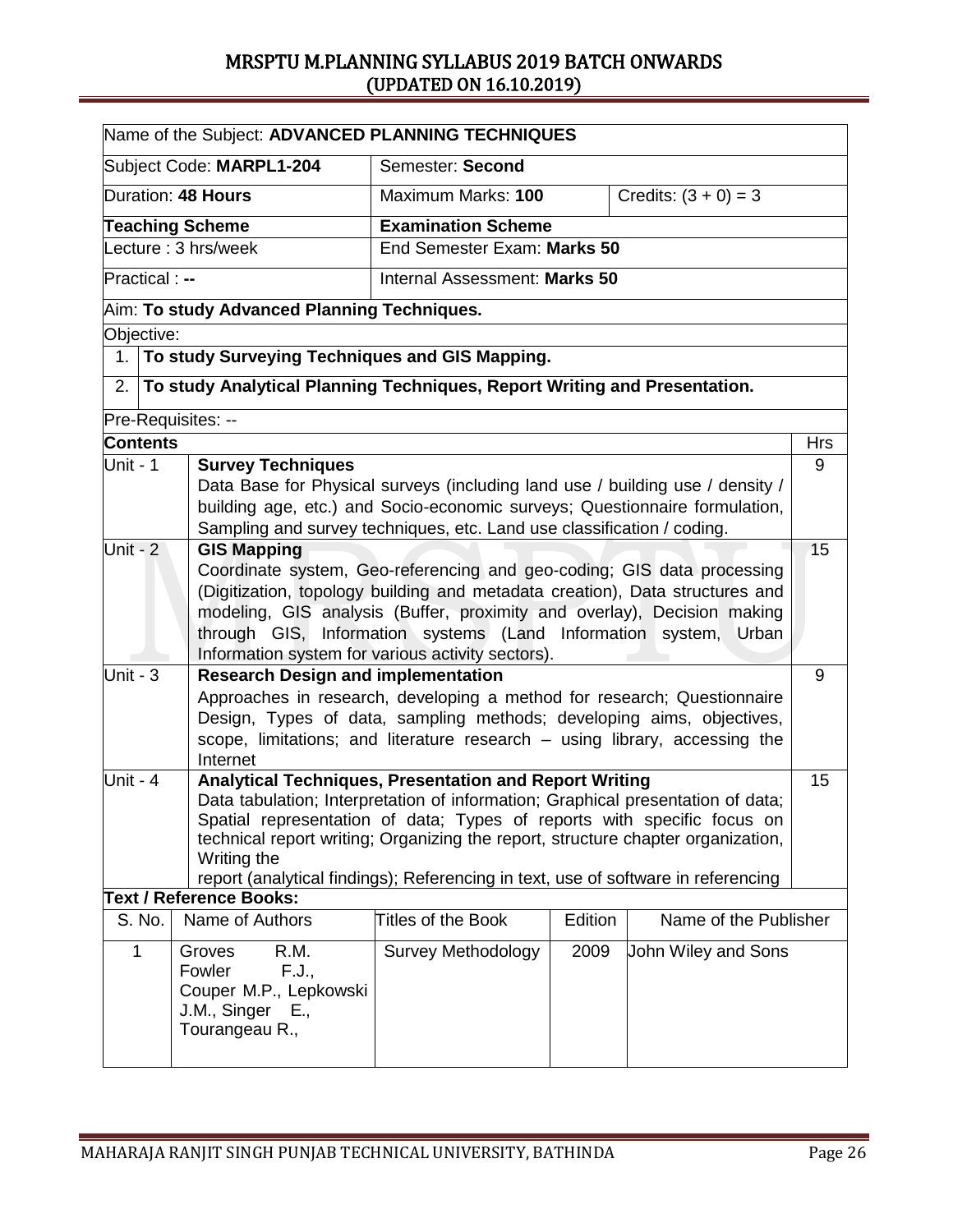| 2                                 | Easa S., Chan Y.,   Urban<br>(ed)                                                                                                | Planning<br>and<br>Development, Application of<br><b>GIS</b> | 2000 | American Society of Civil<br>Engineers, |  |  |
|-----------------------------------|----------------------------------------------------------------------------------------------------------------------------------|--------------------------------------------------------------|------|-----------------------------------------|--|--|
| 3                                 | John W. Creswel                                                                                                                  | Research Design                                              | 2003 | Sage Publication, California            |  |  |
| 4                                 | Glatthorn A. A.<br>and Joyner R. L.                                                                                              | Writing the winning thesis                                   | 2005 | Corwin Press, California                |  |  |
|                                   | <b>List of Exercises / Practicals:</b>                                                                                           |                                                              |      |                                         |  |  |
|                                   | Visit to a Division / Department of Local Bodies / Development Authority dealing with<br>Surveying Techniques and submit report. |                                                              |      |                                         |  |  |
| <b>List of Assignments/Tests:</b> |                                                                                                                                  |                                                              |      |                                         |  |  |
|                                   | Test on Unit 1 or Unit 2.                                                                                                        |                                                              |      |                                         |  |  |
| $\mathcal{P}$                     | Assignment on Unit 4.                                                                                                            |                                                              |      |                                         |  |  |

- 1. One compulsory question containing five questions of 2 marks (10 marks), each requiring short answers, are to be set from the entire syllabus.
- 2. The examiner is required to set another six questions (atleast one from each unit), out of which the students are required to attempt any four questions (selecting at least one from each unit).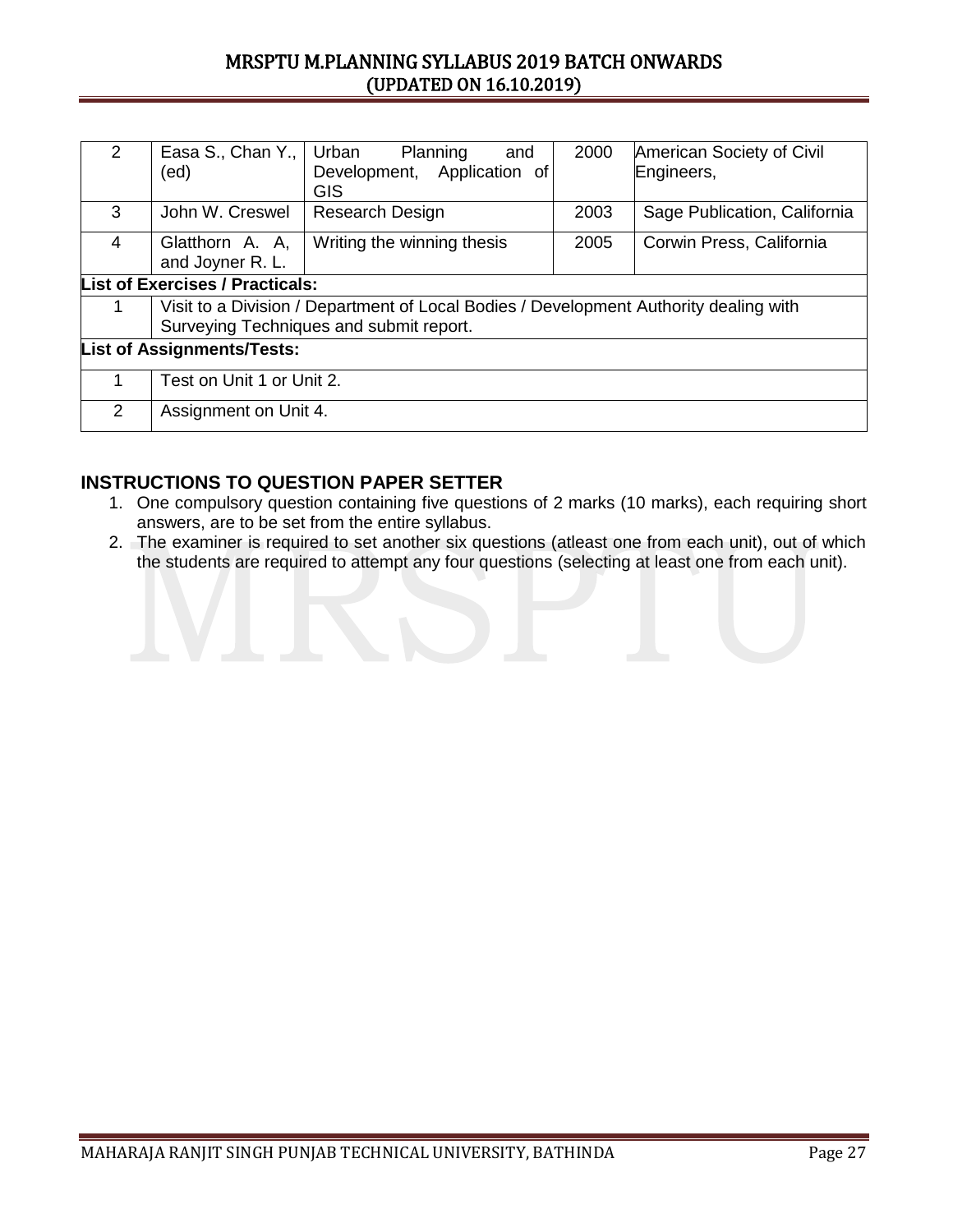|                        | Name of the Subject: URBAN PLANNING STUDIO - I |                                                                                                                                                                                                                                                                                                                                                                                                                                                                                                                                                                                                                                                                                                                                                                                                                                                                                                                                                                                                                                                                                                                                                                                                                                                                                                                                                                                                                                                                                                                                                                                                                                                                                            |                        |            |
|------------------------|------------------------------------------------|--------------------------------------------------------------------------------------------------------------------------------------------------------------------------------------------------------------------------------------------------------------------------------------------------------------------------------------------------------------------------------------------------------------------------------------------------------------------------------------------------------------------------------------------------------------------------------------------------------------------------------------------------------------------------------------------------------------------------------------------------------------------------------------------------------------------------------------------------------------------------------------------------------------------------------------------------------------------------------------------------------------------------------------------------------------------------------------------------------------------------------------------------------------------------------------------------------------------------------------------------------------------------------------------------------------------------------------------------------------------------------------------------------------------------------------------------------------------------------------------------------------------------------------------------------------------------------------------------------------------------------------------------------------------------------------------|------------------------|------------|
|                        | Subject Code: MARPL1-205                       | Semester: Second                                                                                                                                                                                                                                                                                                                                                                                                                                                                                                                                                                                                                                                                                                                                                                                                                                                                                                                                                                                                                                                                                                                                                                                                                                                                                                                                                                                                                                                                                                                                                                                                                                                                           |                        |            |
| Duration: 240 Hours    |                                                | Maximum Marks: 500                                                                                                                                                                                                                                                                                                                                                                                                                                                                                                                                                                                                                                                                                                                                                                                                                                                                                                                                                                                                                                                                                                                                                                                                                                                                                                                                                                                                                                                                                                                                                                                                                                                                         | Credits $(2 + 8) = 10$ |            |
| <b>Teaching Scheme</b> |                                                | <b>Examination Scheme</b>                                                                                                                                                                                                                                                                                                                                                                                                                                                                                                                                                                                                                                                                                                                                                                                                                                                                                                                                                                                                                                                                                                                                                                                                                                                                                                                                                                                                                                                                                                                                                                                                                                                                  |                        |            |
| Lecture : 3 hrs/week   |                                                | End Semester Exam: Marks 200                                                                                                                                                                                                                                                                                                                                                                                                                                                                                                                                                                                                                                                                                                                                                                                                                                                                                                                                                                                                                                                                                                                                                                                                                                                                                                                                                                                                                                                                                                                                                                                                                                                               |                        |            |
|                        | Practical: 12 hrs / week                       | Internal Assessment: Marks 300                                                                                                                                                                                                                                                                                                                                                                                                                                                                                                                                                                                                                                                                                                                                                                                                                                                                                                                                                                                                                                                                                                                                                                                                                                                                                                                                                                                                                                                                                                                                                                                                                                                             |                        |            |
|                        |                                                | $\vert$ Aim: To carry out City Based Study focusing Planning and Design.                                                                                                                                                                                                                                                                                                                                                                                                                                                                                                                                                                                                                                                                                                                                                                                                                                                                                                                                                                                                                                                                                                                                                                                                                                                                                                                                                                                                                                                                                                                                                                                                                   |                        |            |
| Objective:             |                                                |                                                                                                                                                                                                                                                                                                                                                                                                                                                                                                                                                                                                                                                                                                                                                                                                                                                                                                                                                                                                                                                                                                                                                                                                                                                                                                                                                                                                                                                                                                                                                                                                                                                                                            |                        |            |
| 1.                     |                                                | To Assess, Collect and Analyze the Information Requirements for the Study.                                                                                                                                                                                                                                                                                                                                                                                                                                                                                                                                                                                                                                                                                                                                                                                                                                                                                                                                                                                                                                                                                                                                                                                                                                                                                                                                                                                                                                                                                                                                                                                                                 |                        |            |
| 2.                     | <b>Development Plan.</b>                       | To understand the Characteristics of the City for Preparation of Sustainable                                                                                                                                                                                                                                                                                                                                                                                                                                                                                                                                                                                                                                                                                                                                                                                                                                                                                                                                                                                                                                                                                                                                                                                                                                                                                                                                                                                                                                                                                                                                                                                                               |                        |            |
| Pre-Requisites: --     |                                                |                                                                                                                                                                                                                                                                                                                                                                                                                                                                                                                                                                                                                                                                                                                                                                                                                                                                                                                                                                                                                                                                                                                                                                                                                                                                                                                                                                                                                                                                                                                                                                                                                                                                                            |                        |            |
| <b>Contents</b>        |                                                |                                                                                                                                                                                                                                                                                                                                                                                                                                                                                                                                                                                                                                                                                                                                                                                                                                                                                                                                                                                                                                                                                                                                                                                                                                                                                                                                                                                                                                                                                                                                                                                                                                                                                            |                        | <b>Hrs</b> |
| Unit - 1               | <b>Geo-Informatics Laboratory Training</b>     |                                                                                                                                                                                                                                                                                                                                                                                                                                                                                                                                                                                                                                                                                                                                                                                                                                                                                                                                                                                                                                                                                                                                                                                                                                                                                                                                                                                                                                                                                                                                                                                                                                                                                            |                        | 75         |
|                        | information.                                   | The laboratory training will be conducted in accordance with the studio<br>exercise. Introduction to Geo-informatics, introduction to Remote Sensing -<br>Aerial and Satellite; introduction to GIS, Spatial data and Attribute data;<br>Satellite images as input to GIS; Collection and presentation of baseline                                                                                                                                                                                                                                                                                                                                                                                                                                                                                                                                                                                                                                                                                                                                                                                                                                                                                                                                                                                                                                                                                                                                                                                                                                                                                                                                                                         |                        |            |
| Unit - $2$             | <b>Development Plan</b><br>recommendations.    | The studio exercise focuses on the planning, development and design aspect<br>(in line with the other core and elective courses offered in the semester). The<br>exercise pertains to large cities and emerging metropolitan cities and ranges<br>from preparation of sustainable development plans to sector specific themes<br>pertaining to tourism, SEZs, etc. The studio exercise enables students to<br>develop an approach/ framework for the task; it is field based as a database<br>is generated that is analyzed and the plan and strategies are formulated.<br>Initial study involves understanding of the exercise through theories, study of<br>similar case studies, awareness of relevant norms and standards through<br>extensive literature search. Students are required to prepare a<br>comprehensive list of required data and identify probable sources before<br>making a field visit to the case study town/city. Students are encouraged to<br>translate learning from the core and elective subjects to the studio exercise.<br>The introduction of GIS in the studio enables them to apply it in the studio<br>exercise. Students are expected to analyze the data collected and come out<br>with proposals and recommendations for planned development of the city.<br>The entire exercise is also documented in the form of a technical report.<br>The second exercise is a short and intensive exercise of one-month duration.<br>It pertains to topical issues i.e. property tax reforms, informal sector,<br>development of railway land, etc. The study is based on primary surveys and<br>students are expected to analyze the information and arrive at |                        | 165        |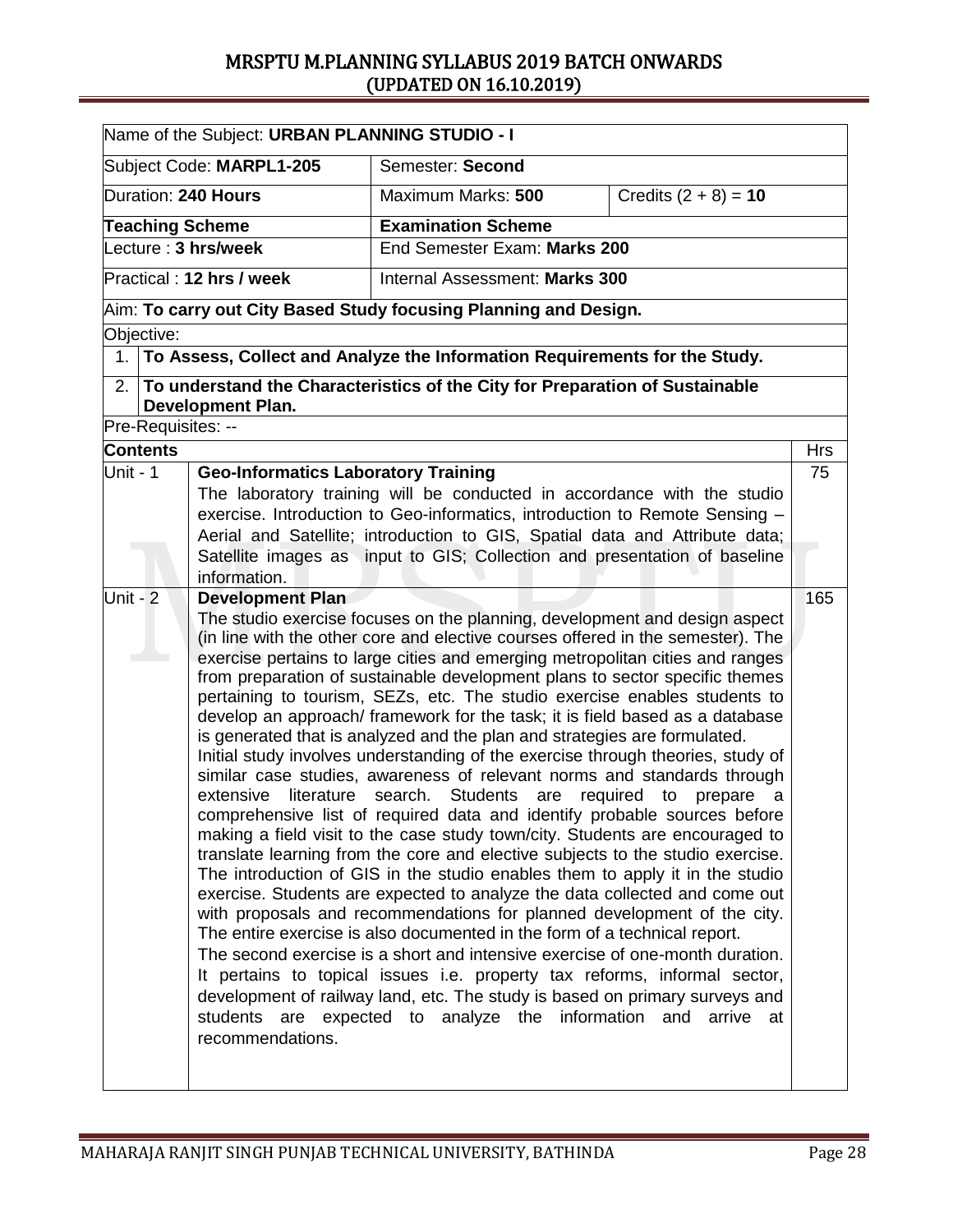|                  | <b>Text / Reference Books:</b>                  |                                                                                            |         |                                                       |  |  |  |
|------------------|-------------------------------------------------|--------------------------------------------------------------------------------------------|---------|-------------------------------------------------------|--|--|--|
| S. No.           | Name of Authors                                 | Titles of the Book                                                                         | Edition | Name of the Publisher                                 |  |  |  |
| $\overline{1}$ . | Dellinger, A.                                   | Validity and the Review of<br>Literature, Review in<br>the<br><b>Schools</b>               | 2005    |                                                       |  |  |  |
| 2.               | Hart, C.                                        | Doing a Literature Review,<br>Releasing the Social Science<br>Research Imagination         | 198     | London: Sage<br>Open<br>and<br>University.            |  |  |  |
| 3.               | Taylor, G.                                      | A Student's Writing Guide:<br>How to Plan and Write<br><b>Successful Essays</b>            | 2009    | <b>Cambridge University Press</b>                     |  |  |  |
| 4.               | Neville,<br>Colin<br>Neville,<br>C.             | Complete Guide<br>The<br>to<br>Referencing and Avoiding<br>Plagiarism                      | 2007    | McGraw-Hill International                             |  |  |  |
| 5.               | Punch, Keith                                    | Introduction to<br>Social<br>An<br>Research: Quantitative<br>and<br>Qualitative Approaches | 2005    | Sage                                                  |  |  |  |
| $\overline{6}$ . | Neuman, William                                 | Basics of Social Research:<br><b>Qualitative and Quantitative</b><br>Approaches            | 2007    | Pearson, Allen and Bacon                              |  |  |  |
| 7.               | Bryman, Alan                                    | <b>Social Research Methods</b>                                                             | 2008    | <b>Oxford University Press</b>                        |  |  |  |
| 8.               | Finlay, B.                                      | Statistical Methods for the<br><b>Social Sciences</b>                                      | 2009    | <b>Pearson Publisher University</b><br>of Florida, US |  |  |  |
|                  | <b>List of Exercises / Practicals:</b>          |                                                                                            |         |                                                       |  |  |  |
| 1                | Visit to the case study town and submit report. |                                                                                            |         |                                                       |  |  |  |
|                  | <b>List of Assignments/Tests:</b>               |                                                                                            |         |                                                       |  |  |  |
| $\mathbf{1}$     | Marked Reviews of Unit 1 and Unit 2.            |                                                                                            |         |                                                       |  |  |  |
| $\overline{2}$   | Internal and External Jury.                     |                                                                                            |         |                                                       |  |  |  |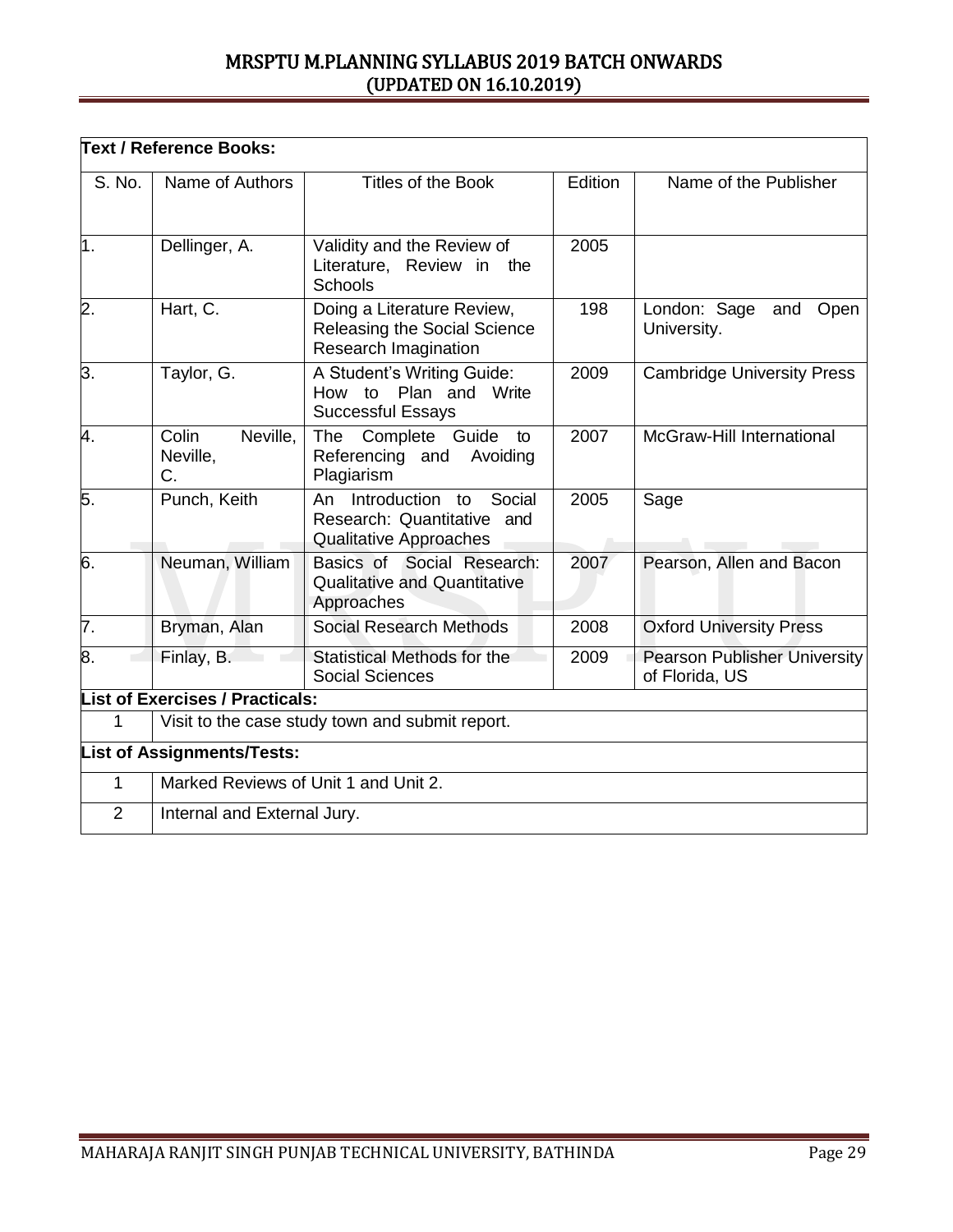|                                                                                                                                                                                                                                                                                                                                                                                                                                                                                                                                               |                                                                  |                                                                       | Name of the Subject: INCLUSIVE URBAN PLANNING (ELECTIVE)                                                                                                  |                                     |                          |            |
|-----------------------------------------------------------------------------------------------------------------------------------------------------------------------------------------------------------------------------------------------------------------------------------------------------------------------------------------------------------------------------------------------------------------------------------------------------------------------------------------------------------------------------------------------|------------------------------------------------------------------|-----------------------------------------------------------------------|-----------------------------------------------------------------------------------------------------------------------------------------------------------|-------------------------------------|--------------------------|------------|
|                                                                                                                                                                                                                                                                                                                                                                                                                                                                                                                                               | Subject Code: MARPL1-206                                         |                                                                       | Semester: Second                                                                                                                                          |                                     |                          |            |
|                                                                                                                                                                                                                                                                                                                                                                                                                                                                                                                                               | Duration: 48 Hours                                               |                                                                       | Maximum Marks: 100                                                                                                                                        | Credits: $(3 + 0) = 3$              |                          |            |
|                                                                                                                                                                                                                                                                                                                                                                                                                                                                                                                                               | <b>Teaching Scheme</b>                                           |                                                                       | <b>Examination Scheme</b>                                                                                                                                 |                                     |                          |            |
|                                                                                                                                                                                                                                                                                                                                                                                                                                                                                                                                               | Lecture: 3 hrs/week                                              |                                                                       | End Semester Exam: Marks 50                                                                                                                               |                                     |                          |            |
| Practical : --                                                                                                                                                                                                                                                                                                                                                                                                                                                                                                                                |                                                                  |                                                                       | Internal Assessment: Marks 50                                                                                                                             |                                     |                          |            |
| and Regional<br>Planning.                                                                                                                                                                                                                                                                                                                                                                                                                                                                                                                     |                                                                  |                                                                       | $\forall$ Aim: To study the various Forms, Arenas and Uses of Inclusion in the Processes of Urban                                                         |                                     |                          |            |
| Objective:                                                                                                                                                                                                                                                                                                                                                                                                                                                                                                                                    |                                                                  |                                                                       |                                                                                                                                                           |                                     |                          |            |
| 1 <sub>1</sub>                                                                                                                                                                                                                                                                                                                                                                                                                                                                                                                                |                                                                  |                                                                       | To study Significance of Inclusion in Planning and Development Process.                                                                                   |                                     |                          |            |
| 2.                                                                                                                                                                                                                                                                                                                                                                                                                                                                                                                                            |                                                                  |                                                                       | To study Policies, Programmes and Legislation for Participatory Planning.                                                                                 |                                     |                          |            |
|                                                                                                                                                                                                                                                                                                                                                                                                                                                                                                                                               | Pre-Requisites: --                                               |                                                                       |                                                                                                                                                           |                                     |                          |            |
| <b>Contents</b>                                                                                                                                                                                                                                                                                                                                                                                                                                                                                                                               |                                                                  |                                                                       |                                                                                                                                                           |                                     |                          | <b>Hrs</b> |
| Unit - 1                                                                                                                                                                                                                                                                                                                                                                                                                                                                                                                                      |                                                                  | <b>Understanding Inclusive Planning</b><br>Definitions and components |                                                                                                                                                           |                                     |                          |            |
| Unit - $2$<br>Stakeholders Profile and Needs, Access to Shelter, Services and<br>Livelihoods<br>Urban Poor, Informal Sector, Gender, Children, Elderly, Disabled, Displaced<br>people, etc.; Slums - dimensions, causative factors, determinants, location<br>characteristics of settlements; Informal sector - growth, characteristics,<br>functions, economic contributions, linkages with formal sector, impact on<br><b>Urban Development</b><br>Unit - $3$<br>Participatory Planning Process and Policies, Programmes and<br>Legislation |                                                                  |                                                                       |                                                                                                                                                           |                                     | 15<br>12                 |            |
|                                                                                                                                                                                                                                                                                                                                                                                                                                                                                                                                               |                                                                  |                                                                       | Methods, role of stakeholders (including civil society organizations), etc.;<br>Related Acts, Five year plans, policies and programmes at various levels. |                                     |                          |            |
| Unit - $4$                                                                                                                                                                                                                                                                                                                                                                                                                                                                                                                                    | <b>Planning interventions</b>                                    |                                                                       | Inclusive zoning, development and building regulations, Slum Improvement.                                                                                 |                                     |                          | 12         |
|                                                                                                                                                                                                                                                                                                                                                                                                                                                                                                                                               | <b>Text / Reference Books:</b>                                   |                                                                       |                                                                                                                                                           |                                     |                          |            |
| S. No.                                                                                                                                                                                                                                                                                                                                                                                                                                                                                                                                        | Name of Authors                                                  |                                                                       | Titles of the Book                                                                                                                                        | Edition                             | Name of the<br>Publisher |            |
| $\mathbf 1$                                                                                                                                                                                                                                                                                                                                                                                                                                                                                                                                   | Datta, A.<br>Settlement,                                         |                                                                       | The Illegal City: Space, Law and<br>Gender in a Delhi Squatter                                                                                            | 2012                                | Ashgate, Burlington.     |            |
| $\overline{2}$                                                                                                                                                                                                                                                                                                                                                                                                                                                                                                                                | Worlding<br>Roy, A. and Ong,<br>A. (Eds.)<br><b>Being Global</b> |                                                                       | Cities:<br>Asian<br>Experiments and the Art of                                                                                                            | 2011<br>Wiley Blackwell,<br>London. |                          |            |
| 3                                                                                                                                                                                                                                                                                                                                                                                                                                                                                                                                             | Eijk, G.V.                                                       |                                                                       | Unequal Networks: Spatial<br>Segregation, Relationships and<br>Inequality in the City                                                                     | 2010                                | IOS Press,<br>Amsterdam. |            |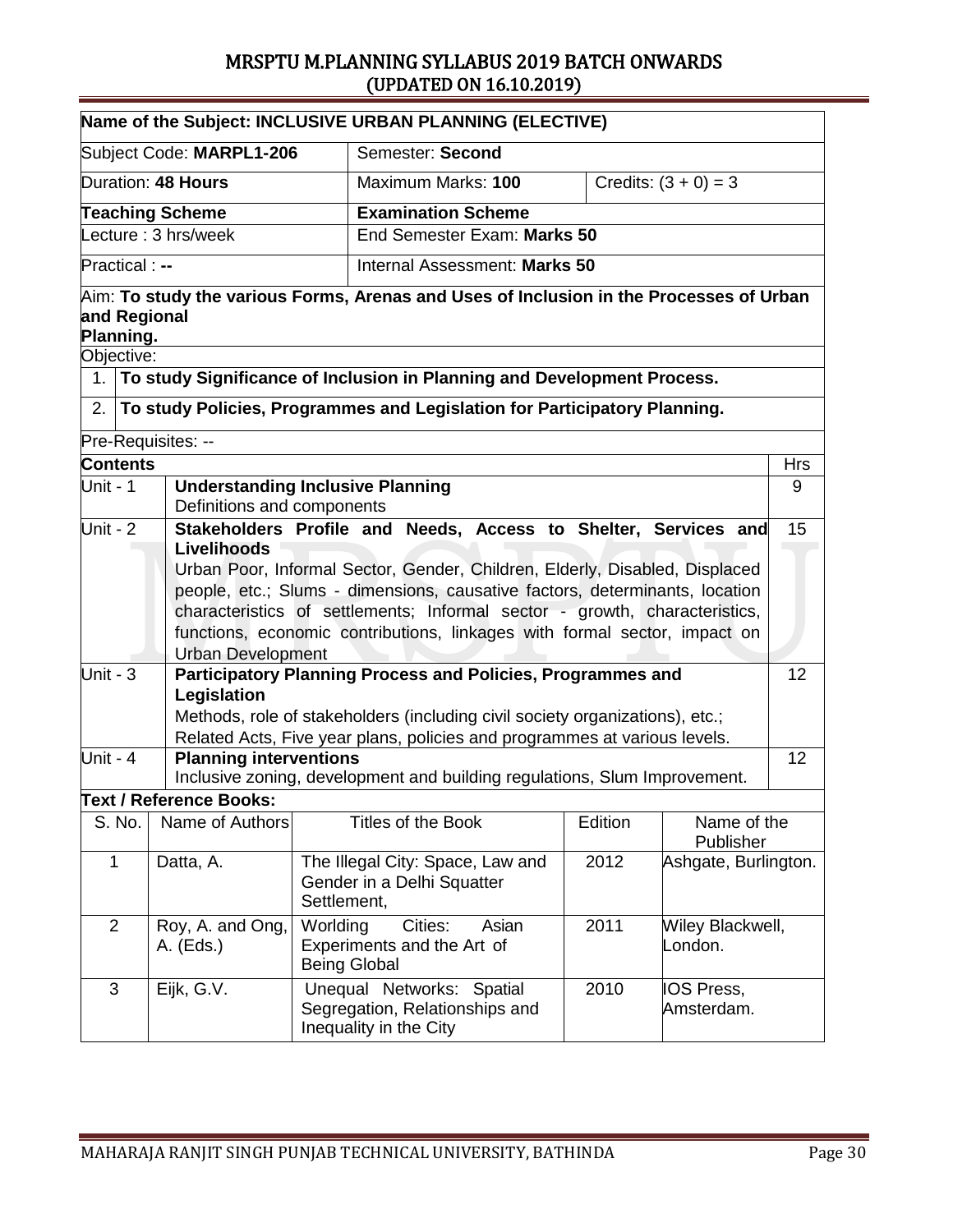| 4              | Harriss, J.                                                                                                           | Antinomies of Empowerment:<br>Observations on Civil Society,<br>Urban<br><b>Politics</b><br>and<br>in<br>India,<br>Governance<br>Economic<br>Political<br>and<br>Weekly, Vol. 42, No. 26,<br>pp.2716-2724. | 2007 |  |  |  |  |  |
|----------------|-----------------------------------------------------------------------------------------------------------------------|------------------------------------------------------------------------------------------------------------------------------------------------------------------------------------------------------------|------|--|--|--|--|--|
|                | <b>List of Exercises / Practicals:</b>                                                                                |                                                                                                                                                                                                            |      |  |  |  |  |  |
|                |                                                                                                                       |                                                                                                                                                                                                            |      |  |  |  |  |  |
|                |                                                                                                                       |                                                                                                                                                                                                            |      |  |  |  |  |  |
| 1              | Visit to a Local Body / Authority and submit a Report with focus on Inclusive Planning<br>being<br>practiced by them. |                                                                                                                                                                                                            |      |  |  |  |  |  |
|                | <b>List of Assignments/Tests:</b>                                                                                     |                                                                                                                                                                                                            |      |  |  |  |  |  |
|                |                                                                                                                       |                                                                                                                                                                                                            |      |  |  |  |  |  |
| 1              | Test on Unit 1 or Unit 2.                                                                                             |                                                                                                                                                                                                            |      |  |  |  |  |  |
| $\overline{2}$ |                                                                                                                       | Assignment on Unit 3 or Unit 4.                                                                                                                                                                            |      |  |  |  |  |  |
|                |                                                                                                                       |                                                                                                                                                                                                            |      |  |  |  |  |  |
|                |                                                                                                                       |                                                                                                                                                                                                            |      |  |  |  |  |  |

- 1. One compulsory question containing five questions of 2 marks (10 marks), each requiring short answers, are to be set from the entire syllabus.
- 2. The examiner is required to set another six questions (atleast one from each unit), out of which the students are required to attempt any four questions (selecting at least one from each unit).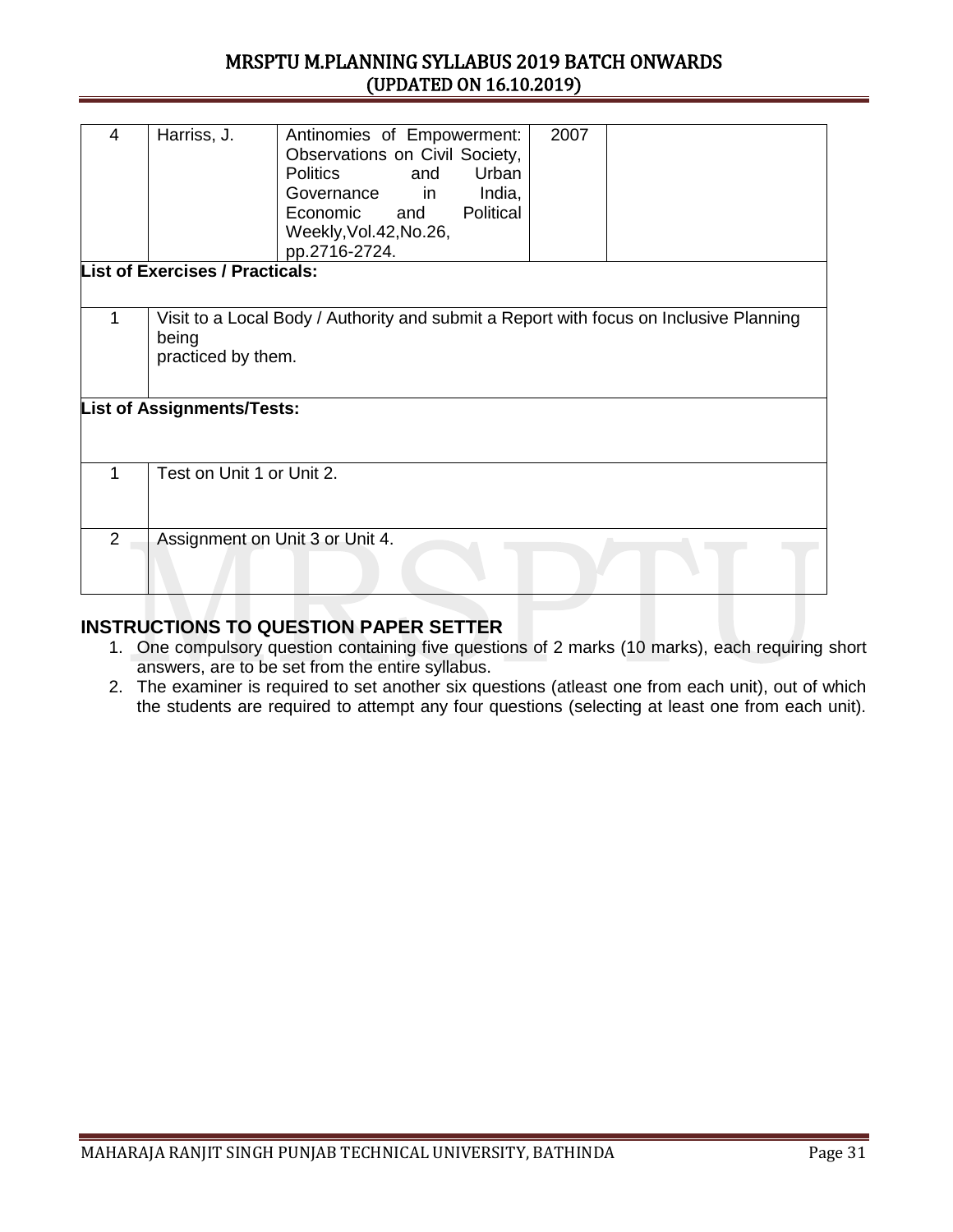|                                                                                                                                                                                                                                                                                                                                                                                                                                  |                                                      | Name of the Subject: PLANNING FOR TOURISM (ELECTIVE)                                                                                                                  |                |                                                    |            |  |
|----------------------------------------------------------------------------------------------------------------------------------------------------------------------------------------------------------------------------------------------------------------------------------------------------------------------------------------------------------------------------------------------------------------------------------|------------------------------------------------------|-----------------------------------------------------------------------------------------------------------------------------------------------------------------------|----------------|----------------------------------------------------|------------|--|
|                                                                                                                                                                                                                                                                                                                                                                                                                                  | Subject Code: MARPL1-207                             | Semester: Second                                                                                                                                                      |                |                                                    |            |  |
|                                                                                                                                                                                                                                                                                                                                                                                                                                  | Duration: 48 Hours                                   | Maximum Marks: 100                                                                                                                                                    |                | Credits: $(3 + 0) = 3$                             |            |  |
|                                                                                                                                                                                                                                                                                                                                                                                                                                  | <b>Teaching Scheme</b>                               | <b>Examination Scheme</b>                                                                                                                                             |                |                                                    |            |  |
|                                                                                                                                                                                                                                                                                                                                                                                                                                  | Lecture: 3 hrs/week                                  | End Semester Exam: Marks 50                                                                                                                                           |                |                                                    |            |  |
| <b>Practical:</b> --                                                                                                                                                                                                                                                                                                                                                                                                             |                                                      | Internal Assessment: Marks 50                                                                                                                                         |                |                                                    |            |  |
|                                                                                                                                                                                                                                                                                                                                                                                                                                  |                                                      | Aim: To study the Role of Tourism in Urban and Regional Planning.                                                                                                     |                |                                                    |            |  |
| Objective:                                                                                                                                                                                                                                                                                                                                                                                                                       |                                                      |                                                                                                                                                                       |                |                                                    |            |  |
| 1 <sub>1</sub>                                                                                                                                                                                                                                                                                                                                                                                                                   |                                                      | To study Tourism and its Relevance in Urban Development                                                                                                               |                |                                                    |            |  |
| 2.                                                                                                                                                                                                                                                                                                                                                                                                                               | <b>Planning for</b><br><b>Tourism Sector.</b>        | To study Policies and Programmes of Tourism so as to ascertain parameters for<br>Pre-Requisites: Basic awareness of the importance of tourism and its impact on urban |                |                                                    |            |  |
| development.                                                                                                                                                                                                                                                                                                                                                                                                                     |                                                      |                                                                                                                                                                       |                |                                                    |            |  |
| <b>Contents</b>                                                                                                                                                                                                                                                                                                                                                                                                                  |                                                      |                                                                                                                                                                       |                |                                                    | <b>Hrs</b> |  |
| Unit - 1                                                                                                                                                                                                                                                                                                                                                                                                                         | <b>Introduction to Tourism</b>                       | Definitions, scope, nature, classification and dimension, tourism as an<br>industry, tourism in developed and developing world.                                       |                |                                                    | 9          |  |
| Unit - 2                                                                                                                                                                                                                                                                                                                                                                                                                         | <b>Tourism Sector - impacts</b>                      |                                                                                                                                                                       |                |                                                    | 15         |  |
|                                                                                                                                                                                                                                                                                                                                                                                                                                  |                                                      | Relationship between Tourism and Urban Development, Tourism multiplier                                                                                                |                |                                                    |            |  |
|                                                                                                                                                                                                                                                                                                                                                                                                                                  |                                                      | and forecasting methods: capacity building and carrying capacity planning for                                                                                         |                |                                                    |            |  |
|                                                                                                                                                                                                                                                                                                                                                                                                                                  |                                                      | tourism projects, tourism and cultural and social change: Socio-cultural<br>problems, environmental degradation.                                                      |                |                                                    |            |  |
| Unit - $3$                                                                                                                                                                                                                                                                                                                                                                                                                       | <b>Planning for Tourism</b>                          |                                                                                                                                                                       |                |                                                    | 15         |  |
| Nature and scope of a tourism plan- key issues and stages, data<br>requirements, surveys, role of key players / stake holders in tourism policy<br>and planning, sustainable tourism development planning; community<br>planning and tourism; implementation and management, role of travel and<br>tourism promoting agencies, monitoring the tourism development; Tourism<br>marketing - concept, techniques<br>and strategies. |                                                      |                                                                                                                                                                       |                |                                                    |            |  |
| Unit - 4                                                                                                                                                                                                                                                                                                                                                                                                                         | <b>Policies and Programmes</b>                       |                                                                                                                                                                       |                |                                                    | 9          |  |
|                                                                                                                                                                                                                                                                                                                                                                                                                                  | Tourism policies at various levels.                  |                                                                                                                                                                       |                |                                                    |            |  |
|                                                                                                                                                                                                                                                                                                                                                                                                                                  | <b>Text / Reference Books:</b>                       |                                                                                                                                                                       |                |                                                    |            |  |
| <b>S. No.</b>                                                                                                                                                                                                                                                                                                                                                                                                                    | <b>Name of Authors</b>                               | <b>Titles of the Book</b>                                                                                                                                             | <b>Edition</b> | Name of the<br><b>Publisher</b>                    |            |  |
| 1.                                                                                                                                                                                                                                                                                                                                                                                                                               | Charles R.<br>Goeldner, J.R.<br><b>Brent Ritchie</b> | Tourism: Principles, Practices,<br>Philosophies                                                                                                                       | 2009           | John Wiley & Sons                                  |            |  |
| $\overline{2}$                                                                                                                                                                                                                                                                                                                                                                                                                   | A.Satish Babu                                        | Tourism Development in India                                                                                                                                          | 2008           | <b>APH Publishing</b><br>Corporation,<br>New Delhi |            |  |
| 3                                                                                                                                                                                                                                                                                                                                                                                                                                | <b>Christopher MLaw</b>                              | Urban Tourism:<br>The Visitor Economy and the<br><b>Growth of Large Cities</b>                                                                                        | 2009           | Continuum                                          |            |  |
| 4.                                                                                                                                                                                                                                                                                                                                                                                                                               | K.K. Sharma                                          | <b>Planning for Tourism</b>                                                                                                                                           | 2003           | Sarup & Sons, New<br>Delhi                         |            |  |
| 5.                                                                                                                                                                                                                                                                                                                                                                                                                               | Planning<br>Commission                               | Working<br>Group Report on<br>Tourism (2012-2017)                                                                                                                     | 2012           | Planning<br>Commission,                            |            |  |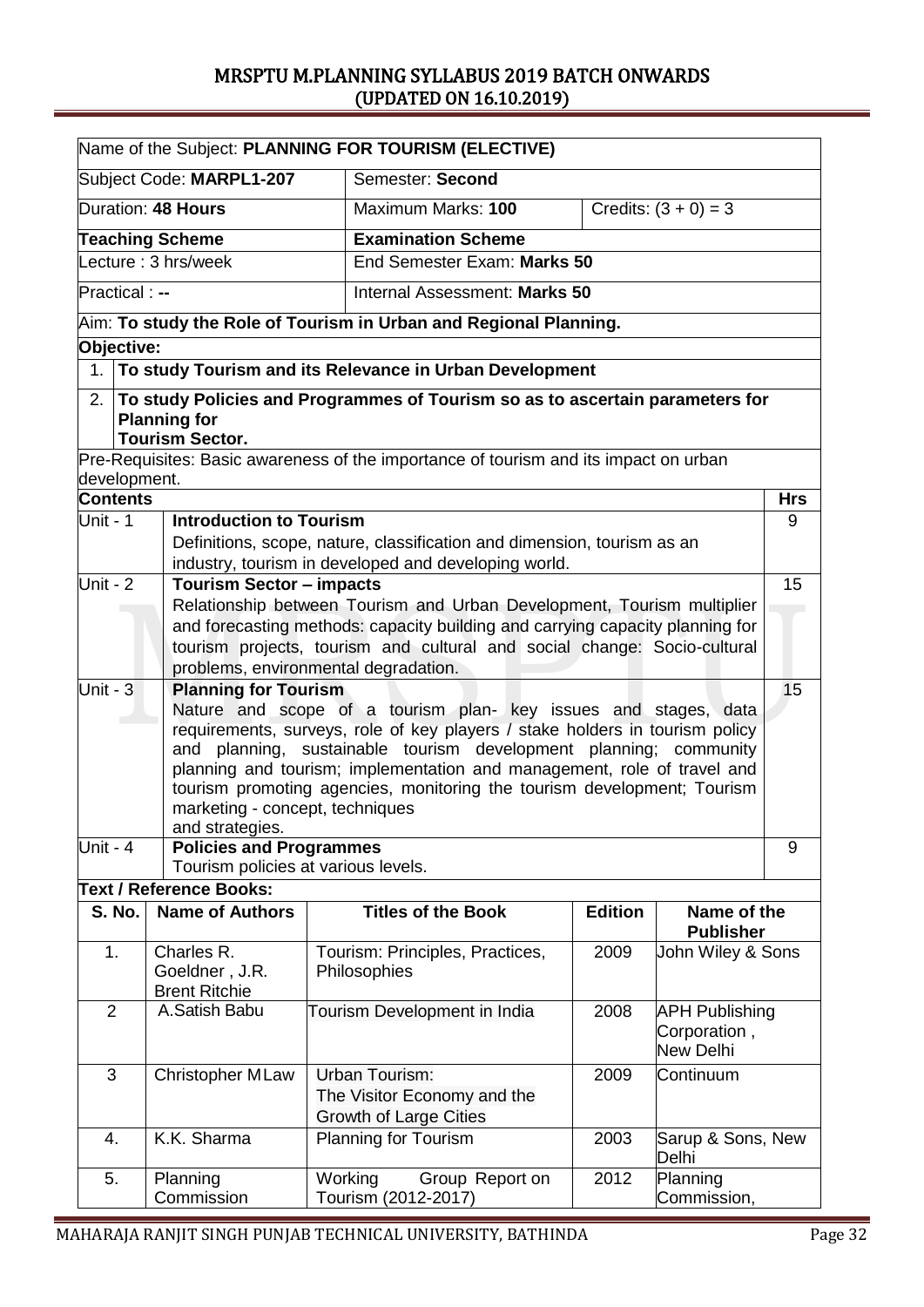|                                   |                                                                              |                                              |     |      | Government of India                |  |  |
|-----------------------------------|------------------------------------------------------------------------------|----------------------------------------------|-----|------|------------------------------------|--|--|
| 6.                                | <b>Ministry</b><br>of<br>Tourism                                             | Action Plan<br>Strategic<br>Tourism in India | for | 2011 | Ministry of<br>Tourism, Government |  |  |
|                                   |                                                                              |                                              |     |      | of India                           |  |  |
|                                   | <b>List of Exercises / Practicals:</b>                                       |                                              |     |      |                                    |  |  |
| 1                                 | Visit to Ministry / Department of Tourism / ITDC / State Tourism Development |                                              |     |      |                                    |  |  |
|                                   | Corporation /                                                                |                                              |     |      |                                    |  |  |
|                                   | Tourism based City and Submit Report.                                        |                                              |     |      |                                    |  |  |
| <b>List of Assignments/Tests:</b> |                                                                              |                                              |     |      |                                    |  |  |
| 1                                 | Test on Unit 1 or Unit 2.                                                    |                                              |     |      |                                    |  |  |
| $\mathcal{P}$                     | Assignment on Unit 3.                                                        |                                              |     |      |                                    |  |  |

- 1. One compulsory question containing five questions of 2 marks (10 marks), each requiring short answers, are to be set from the entire syllabus.
- 2. The examiner is required to set another six questions (atleast one from each unit), out of which the students are required to attempt any four questions (selecting at least one from each unit).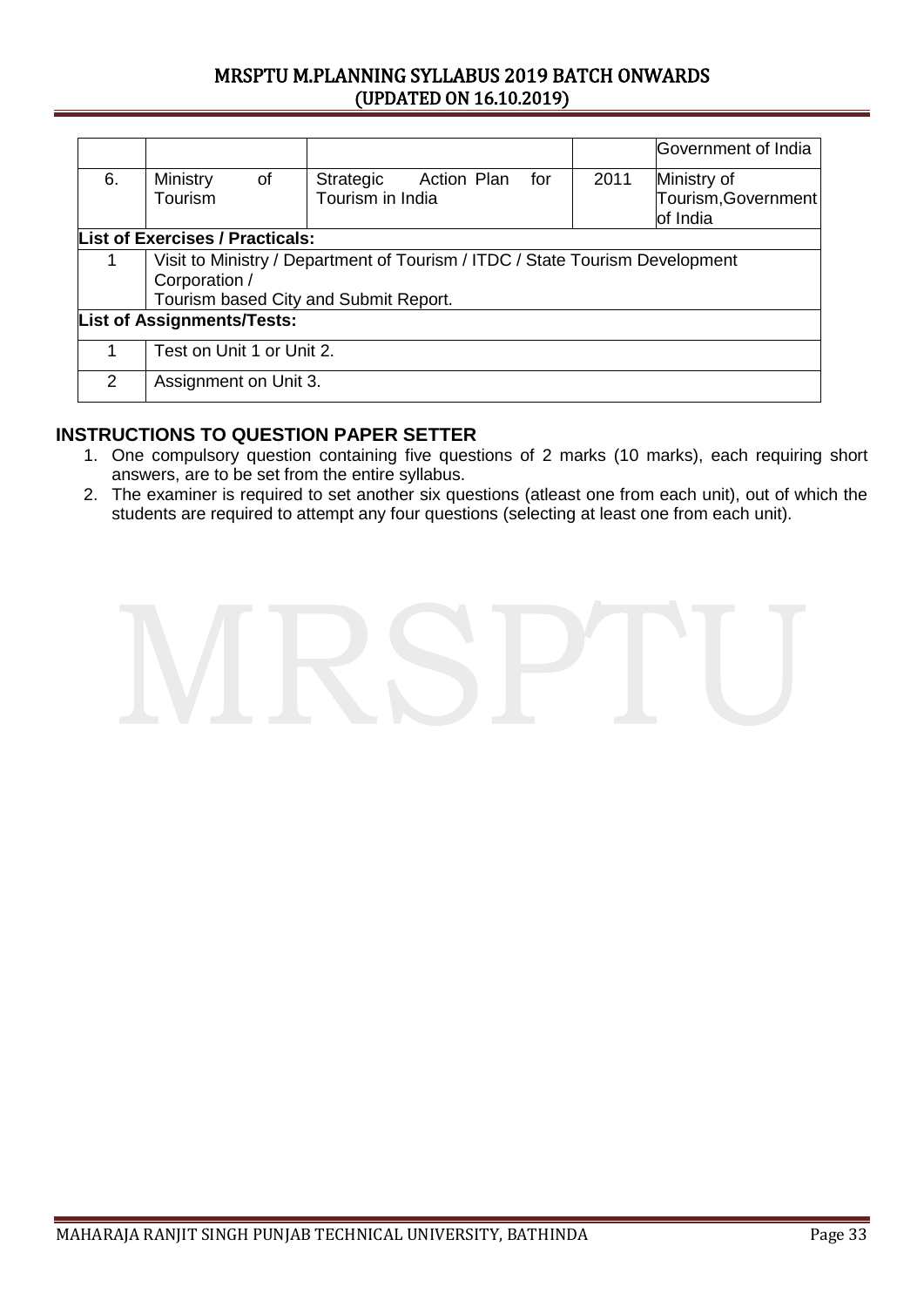**3 rd SEMESTER**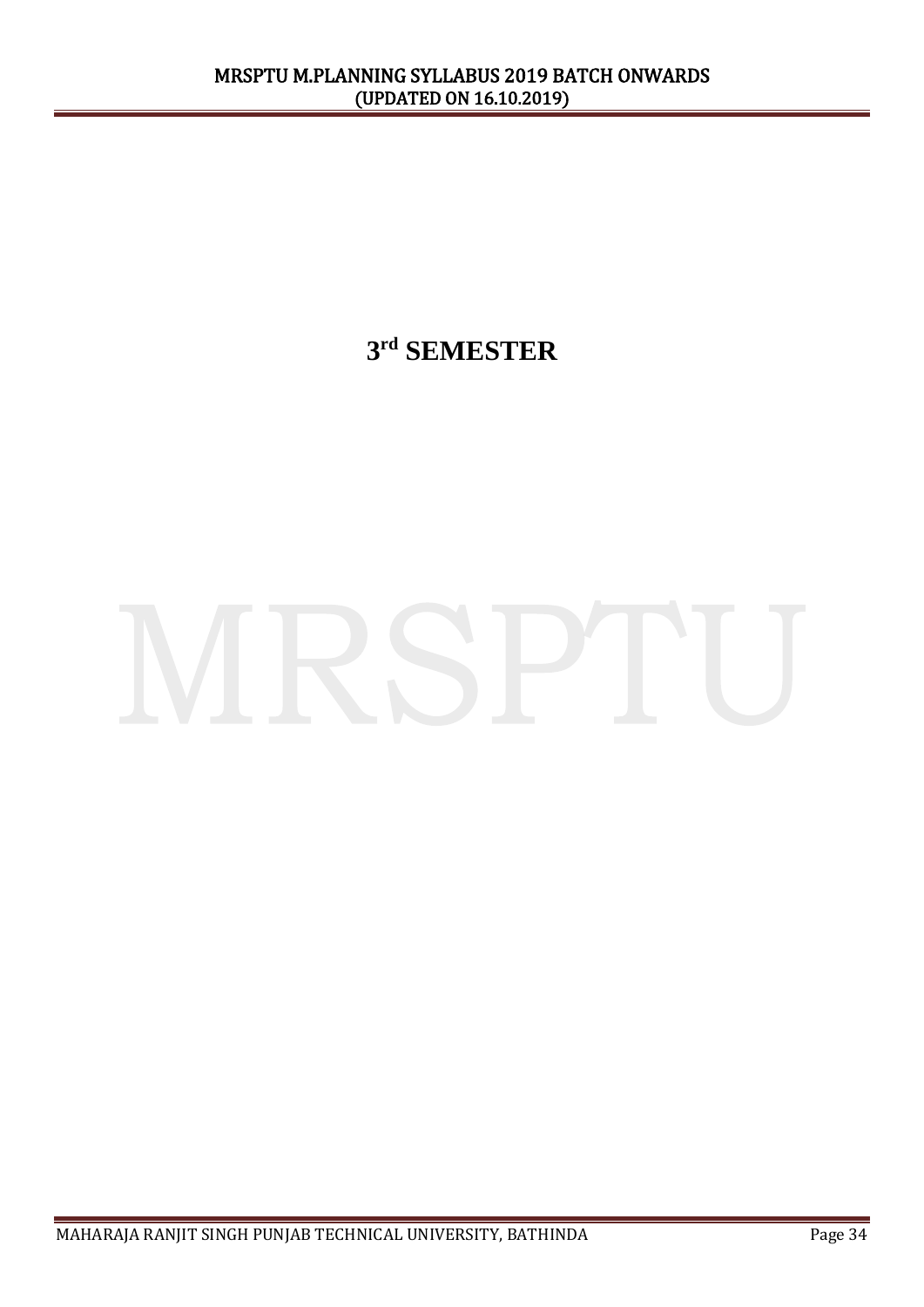|                                             |                                                                                                 |                                             |                     | Name of the Subject: URBAN DEVELOPMENT AND MANAGEMENT                                                                                      |                               |                        |                     |            |
|---------------------------------------------|-------------------------------------------------------------------------------------------------|---------------------------------------------|---------------------|--------------------------------------------------------------------------------------------------------------------------------------------|-------------------------------|------------------------|---------------------|------------|
| Semester: Third<br>Subject Code: MARPL1-301 |                                                                                                 |                                             |                     |                                                                                                                                            |                               |                        |                     |            |
|                                             |                                                                                                 | Duration: 48 Hours                          |                     | Maximum Marks: 100                                                                                                                         |                               | Credits: $(3 + 0) = 3$ |                     |            |
|                                             |                                                                                                 | <b>Teaching Scheme</b>                      |                     | <b>Examination Scheme</b>                                                                                                                  |                               |                        |                     |            |
|                                             |                                                                                                 | Lecture: 3 hrs/week                         |                     |                                                                                                                                            | End Semester Exam: Marks 50   |                        |                     |            |
| Practical : --                              |                                                                                                 |                                             |                     |                                                                                                                                            | Internal Assessment: Marks 50 |                        |                     |            |
|                                             |                                                                                                 |                                             |                     | $A$ im: To study the Processes and Management of Urban Planning and Development.                                                           |                               |                        |                     |            |
| Objective:                                  |                                                                                                 |                                             |                     |                                                                                                                                            |                               |                        |                     |            |
| 1.                                          |                                                                                                 |                                             |                     | To comprehend the various Facets of Urban Development and Management.                                                                      |                               |                        |                     |            |
|                                             | are taken.                                                                                      |                                             |                     | 2. To understand the how decisions pertaining to Supply of Land and Built Environment                                                      |                               |                        |                     |            |
| Pre-Requisites: --                          |                                                                                                 |                                             |                     |                                                                                                                                            |                               |                        |                     |            |
| <b>Contents</b>                             |                                                                                                 |                                             |                     |                                                                                                                                            |                               |                        |                     | <b>Hrs</b> |
| Unit - 1                                    |                                                                                                 |                                             |                     | <b>Introduction to Development Management</b>                                                                                              |                               |                        |                     | 9          |
|                                             |                                                                                                 |                                             |                     | Concept, approaches, components, interfaces with national goals and political                                                              |                               |                        |                     |            |
| Unit - $2$                                  |                                                                                                 | economic system.                            |                     |                                                                                                                                            |                               |                        |                     | 12         |
|                                             | <b>Urban Development Management</b><br>Strategies, Tools and Techniques; organizations involved |                                             |                     |                                                                                                                                            |                               |                        |                     |            |
| Unit - $3$                                  |                                                                                                 |                                             |                     | <b>Land and Real Estate Development</b>                                                                                                    |                               |                        |                     | 15         |
|                                             |                                                                                                 |                                             |                     | Economic concepts of land, Land Pricing / valuation; Economic principles of                                                                |                               |                        |                     |            |
|                                             |                                                                                                 |                                             |                     | land use; demand forecasting for land use: factors affecting land supply and                                                               |                               |                        |                     |            |
|                                             |                                                                                                 |                                             |                     | demand; Land development methods, Supply Management, Demand side                                                                           |                               |                        |                     |            |
|                                             |                                                                                                 |                                             |                     | Management; Real estate markets, type of property development and its<br>impact on supply and demand, method of development, environmental |                               |                        |                     |            |
|                                             |                                                                                                 | considerations.                             |                     |                                                                                                                                            |                               |                        |                     |            |
| Unit - 4                                    |                                                                                                 |                                             |                     | <b>Information System and Urban Reforms</b>                                                                                                |                               |                        |                     | 12         |
|                                             |                                                                                                 |                                             |                     | Spatial and Non - spatial information systems; Urban reforms and acts and                                                                  |                               |                        |                     |            |
|                                             |                                                                                                 | policies.<br><b>Text / Reference Books:</b> |                     |                                                                                                                                            |                               |                        |                     |            |
| S.                                          |                                                                                                 | Name of                                     |                     | <b>Titles of the Book</b>                                                                                                                  |                               | Edition                | Name of the         |            |
| No.                                         |                                                                                                 | Authors                                     |                     |                                                                                                                                            |                               |                        | Publisher           |            |
| 1                                           |                                                                                                 | Rakodi, C.and                               |                     | Urban Livelihoods: A People- Centered                                                                                                      |                               | 2002                   | Earthscan, London   |            |
|                                             |                                                                                                 | Llyod-Jones, T.                             |                     | Approach to Reducing Poverty.                                                                                                              |                               |                        |                     |            |
| $\overline{2}$                              |                                                                                                 | Datta, A.                                   |                     | The Illegal City: Space, Law and                                                                                                           |                               | 2012                   | Ashgate, Burlington |            |
|                                             |                                                                                                 |                                             |                     | Gender in a Delhi Squatter Settlement                                                                                                      |                               |                        |                     |            |
| 3                                           |                                                                                                 | Roy, A. and                                 | Worlding            | Cities:                                                                                                                                    | Asian                         | 2011                   | Wiley Blackwell,    |            |
|                                             |                                                                                                 | Ong, A. (eds.)                              |                     | Experiments and the Art of                                                                                                                 |                               |                        | London              |            |
|                                             |                                                                                                 |                                             | <b>Being Global</b> |                                                                                                                                            |                               |                        |                     |            |
|                                             |                                                                                                 | <b>List of Exercises / Practicals:</b>      |                     |                                                                                                                                            |                               |                        |                     |            |
| 1                                           |                                                                                                 |                                             |                     | Visit to development project undertaken by Local body and submit a report.                                                                 |                               |                        |                     |            |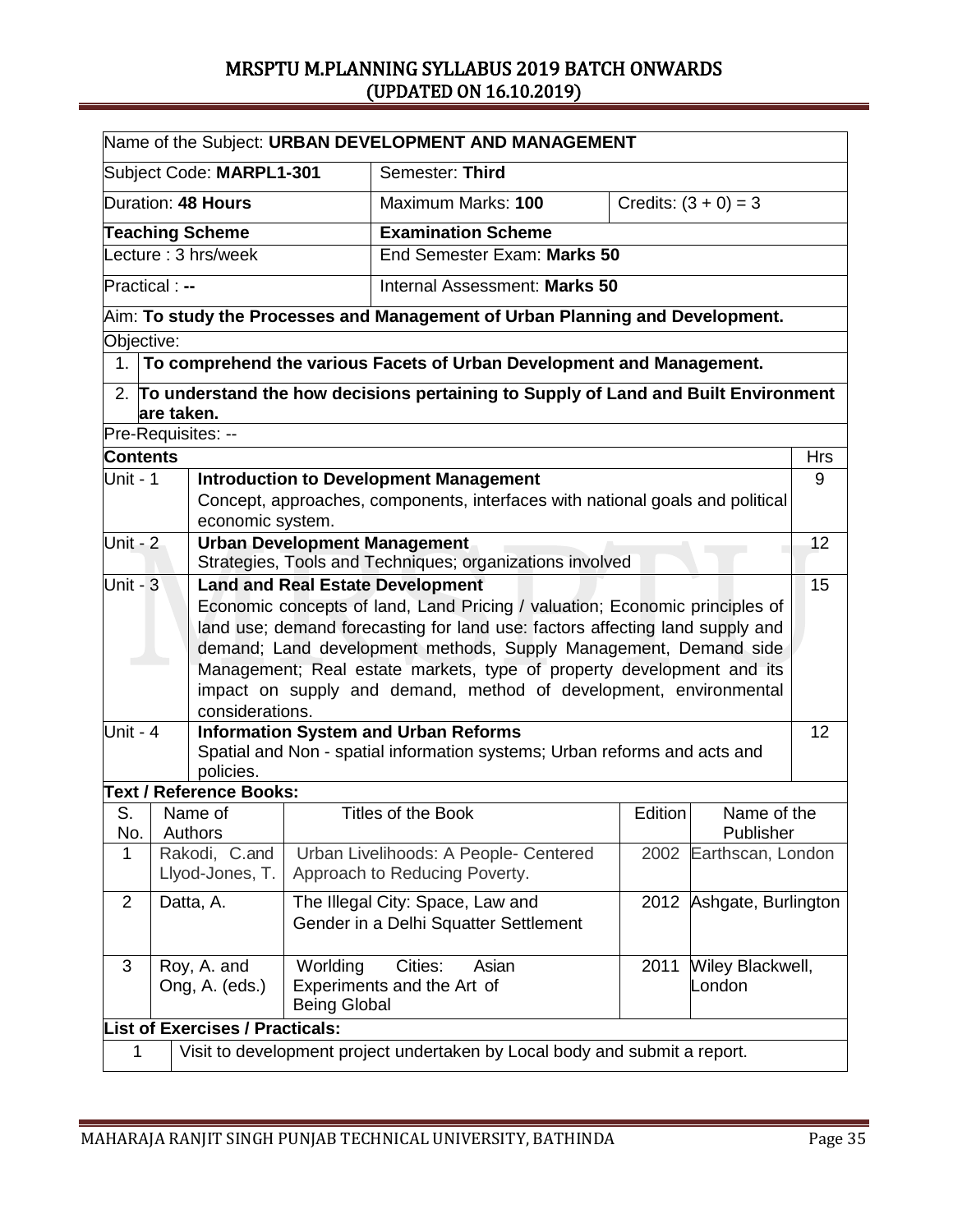| <b>List of Assignments/Tests:</b> |                                 |  |  |  |  |
|-----------------------------------|---------------------------------|--|--|--|--|
|                                   | Test on Unit 1 or Unit 2.       |  |  |  |  |
|                                   | Assignment on Unit 3 or Unit 4. |  |  |  |  |

- 1. One compulsory question containing five questions of 2 marks (10 marks), each requiring short answers, are to be set from the entire syllabus.
- 2. The examiner is required to set another six questions (atleast one from each unit), out of which the students are required to attempt any four questions (selecting at least one from each unit).

|                          |                                                                        |                                          | Name of the Subject: PROJECT PLANNING AND MANAGEMENT                           |                        |     |  |
|--------------------------|------------------------------------------------------------------------|------------------------------------------|--------------------------------------------------------------------------------|------------------------|-----|--|
| Subject Code: MARPL1-302 |                                                                        |                                          | Semester: Third                                                                |                        |     |  |
|                          |                                                                        | Duration: 48 Hours                       | Maximum Marks: 100                                                             | Credits: $(3 + 0) = 3$ |     |  |
|                          |                                                                        | <b>Teaching Scheme</b>                   | <b>Examination Scheme</b>                                                      |                        |     |  |
|                          |                                                                        | Lecture: 3 hrs/week                      | End Semester Exam: Marks 50                                                    |                        |     |  |
|                          | Practical : --                                                         |                                          | Internal Assessment: Marks 50                                                  |                        |     |  |
|                          |                                                                        |                                          | Aim: To study Project Planning, Management and Implementation Techniques.      |                        |     |  |
|                          | Objective:                                                             |                                          |                                                                                |                        |     |  |
| 1.                       | To study relationship between Projects and Planning at various Levels. |                                          |                                                                                |                        |     |  |
| 2.                       |                                                                        |                                          | To study Management, Implementation and Evaluation of Projects.                |                        |     |  |
|                          | Pre-Requisites: --                                                     |                                          |                                                                                |                        |     |  |
|                          | <b>Contents</b>                                                        |                                          |                                                                                |                        | Hrs |  |
|                          | Unit - 1                                                               | <b>Project planning</b>                  |                                                                                |                        |     |  |
|                          |                                                                        |                                          | Introduction to Projects; Nature of planning projects; Project Life            |                        |     |  |
|                          |                                                                        | Cycle; Identification of projects        |                                                                                |                        |     |  |
|                          | Unit - $2$                                                             | <b>Project Formulation and Appraisal</b> |                                                                                |                        | 15  |  |
|                          |                                                                        |                                          | Relationship between projects and planning issues including sectoral policy    |                        |     |  |
|                          |                                                                        |                                          | at: Local, State and National levels Project appraisal: Market analysis -      |                        |     |  |
|                          |                                                                        |                                          | Macro environment survey, survey methods, market characterization,             |                        |     |  |
|                          |                                                                        |                                          | demand forecasting; Technical Analysis - Magnitude, processes, materials,      |                        |     |  |
|                          |                                                                        |                                          | equipment, factors of production availability, implementation schedule;        |                        |     |  |
|                          |                                                                        |                                          | suitability of the plans, layout and design, location of the project; location |                        |     |  |
|                          |                                                                        |                                          | analysis; supporting infrastructure requirements- Capital Budgeting -          |                        |     |  |
|                          |                                                                        |                                          | Estimation of costing of components; developing over project cost; Social      |                        |     |  |
|                          |                                                                        |                                          | cost benefit analysis - UNIDO, Merles, ZOPP/GOPP, etc.                         |                        |     |  |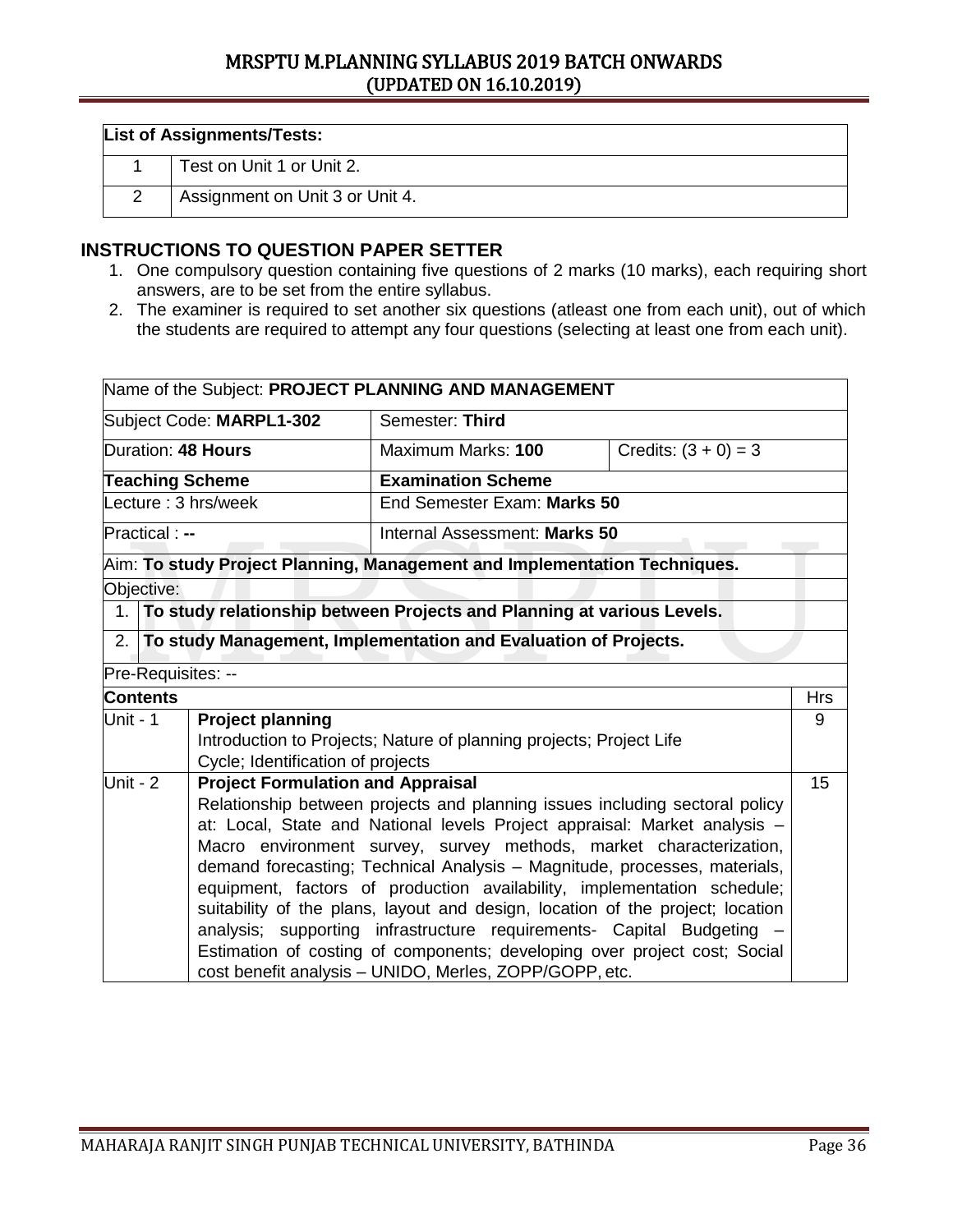| Unit - $3$     | Project Management and Implementation, and Project Evaluation and<br><b>Monitoring</b> Project characteristics - pitfalls in management of a project;<br>Techniques of management; Planning milestones - responsibility charts and<br>principle responsibility, principles of activity planning; Project Implementation<br>- methods, hurdles, facilitative factors; Project culture: line management,<br>steering committee, role of project manager; Project Control: cost and time,<br>quality - ISI standards and its application to Indian context; Introduction to<br>Project Management Software (Ms Projects) and its usage. Types of<br>evaluation - concurrent, ex-ante and ex-post. Methods of evaluation,<br>techniques of evaluation, end results, Presentation of<br>evaluation findings, Techniques of Monitoring of Development Works. |                                                                                    |         |                            |    |
|----------------|--------------------------------------------------------------------------------------------------------------------------------------------------------------------------------------------------------------------------------------------------------------------------------------------------------------------------------------------------------------------------------------------------------------------------------------------------------------------------------------------------------------------------------------------------------------------------------------------------------------------------------------------------------------------------------------------------------------------------------------------------------------------------------------------------------------------------------------------------------|------------------------------------------------------------------------------------|---------|----------------------------|----|
| Unit - $4$     |                                                                                                                                                                                                                                                                                                                                                                                                                                                                                                                                                                                                                                                                                                                                                                                                                                                        | <b>Regulatory Frameworks Governing Projects</b>                                    |         |                            | 12 |
|                |                                                                                                                                                                                                                                                                                                                                                                                                                                                                                                                                                                                                                                                                                                                                                                                                                                                        | National Rehabilitation and Resettlement Policy (2007) - Social Impact             |         |                            |    |
|                |                                                                                                                                                                                                                                                                                                                                                                                                                                                                                                                                                                                                                                                                                                                                                                                                                                                        | mitigation; National Environmental Policy (2006) - Environmental Impact            |         |                            |    |
|                |                                                                                                                                                                                                                                                                                                                                                                                                                                                                                                                                                                                                                                                                                                                                                                                                                                                        | Assessment (EIA) and Environmental Management Plan (EMP)                           |         |                            |    |
|                | Text / Reference Books:                                                                                                                                                                                                                                                                                                                                                                                                                                                                                                                                                                                                                                                                                                                                                                                                                                |                                                                                    |         |                            |    |
| S. No.         | Name of Authors                                                                                                                                                                                                                                                                                                                                                                                                                                                                                                                                                                                                                                                                                                                                                                                                                                        | Titles of the Book                                                                 | Edition | Name of the Publisher      |    |
| 1 <sub>1</sub> | Prasanna<br>Chandra                                                                                                                                                                                                                                                                                                                                                                                                                                                                                                                                                                                                                                                                                                                                                                                                                                    | Projects                                                                           | 2009    | McGraw Hill, New Delhi.    |    |
| 2.             | Barker,                                                                                                                                                                                                                                                                                                                                                                                                                                                                                                                                                                                                                                                                                                                                                                                                                                                | <b>Brilliant Project Management</b>                                                | 2007    | Pearson Education Limited. |    |
|                | Stephen                                                                                                                                                                                                                                                                                                                                                                                                                                                                                                                                                                                                                                                                                                                                                                                                                                                |                                                                                    |         | UK                         |    |
|                | and Cole, Rob.                                                                                                                                                                                                                                                                                                                                                                                                                                                                                                                                                                                                                                                                                                                                                                                                                                         |                                                                                    |         |                            |    |
|                | <b>List of Exercises / Practicals:</b>                                                                                                                                                                                                                                                                                                                                                                                                                                                                                                                                                                                                                                                                                                                                                                                                                 |                                                                                    |         |                            |    |
| 1              |                                                                                                                                                                                                                                                                                                                                                                                                                                                                                                                                                                                                                                                                                                                                                                                                                                                        | Visit to a Local Body / Development Authority and submit report on the large scale |         |                            |    |
|                | project                                                                                                                                                                                                                                                                                                                                                                                                                                                                                                                                                                                                                                                                                                                                                                                                                                                |                                                                                    |         |                            |    |
|                | being undertaken by them.                                                                                                                                                                                                                                                                                                                                                                                                                                                                                                                                                                                                                                                                                                                                                                                                                              |                                                                                    |         |                            |    |
|                | <b>List of Assignments/Tests:</b>                                                                                                                                                                                                                                                                                                                                                                                                                                                                                                                                                                                                                                                                                                                                                                                                                      |                                                                                    |         |                            |    |
|                |                                                                                                                                                                                                                                                                                                                                                                                                                                                                                                                                                                                                                                                                                                                                                                                                                                                        |                                                                                    |         |                            |    |
| $\mathbf{1}$   | Test on Unit 1 or Unit 2.                                                                                                                                                                                                                                                                                                                                                                                                                                                                                                                                                                                                                                                                                                                                                                                                                              |                                                                                    |         |                            |    |
| 2              | Assignment on Unit 4.                                                                                                                                                                                                                                                                                                                                                                                                                                                                                                                                                                                                                                                                                                                                                                                                                                  |                                                                                    |         |                            |    |

- 1. One compulsory question containing five questions of 2 marks (10 marks), each requiring short answers, are to be set from the entire syllabus.
- 2. The examiner is required to set another six questions (atleast one from each unit), out of which the students are required to attempt any four questions (selecting at least one from each unit).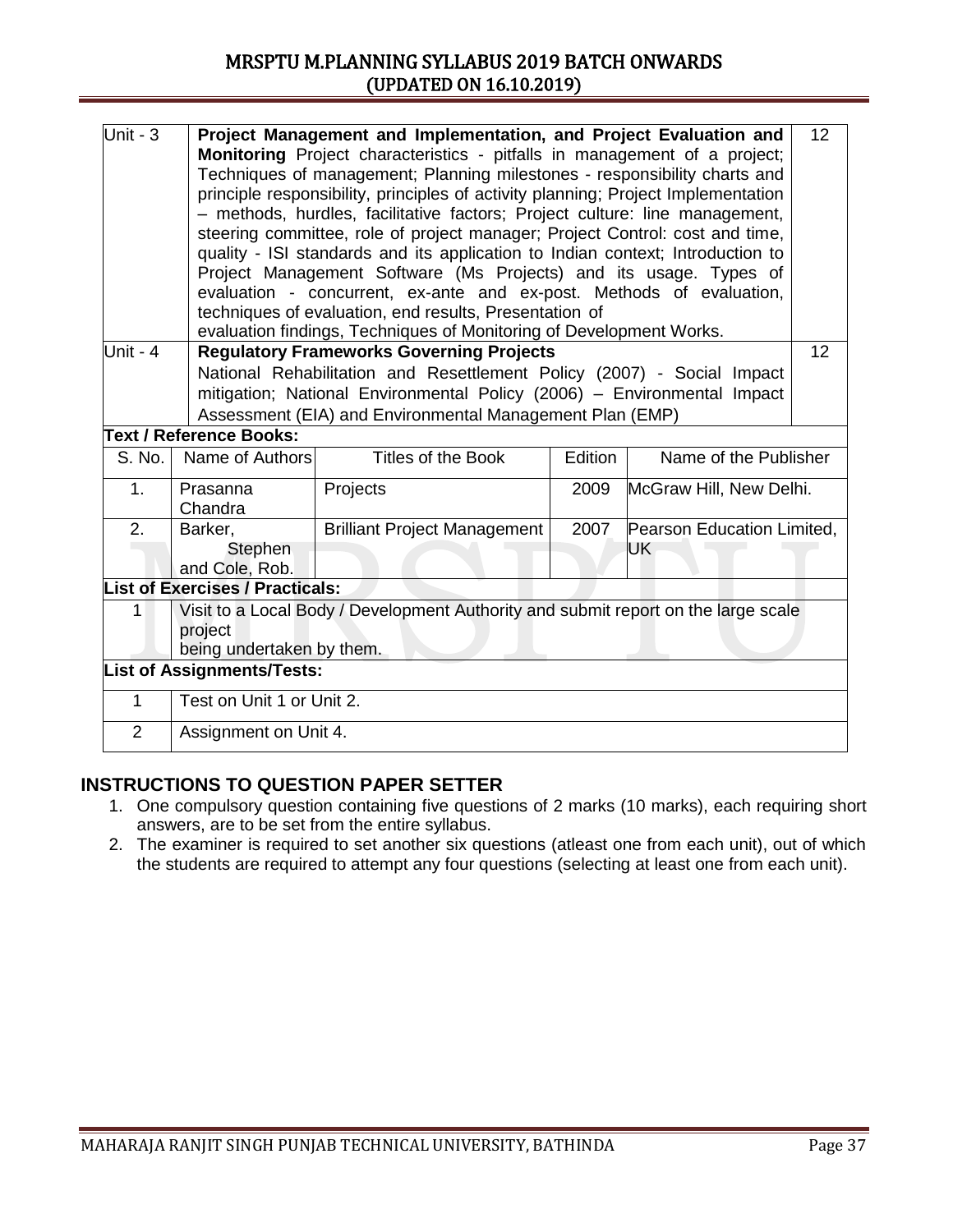|                                                                                                                                 |  | Name of the Subject: URBAN GOVERNANCE |  |                                                                                                                                       |         |                               |                 |
|---------------------------------------------------------------------------------------------------------------------------------|--|---------------------------------------|--|---------------------------------------------------------------------------------------------------------------------------------------|---------|-------------------------------|-----------------|
|                                                                                                                                 |  | Subject Code: MARPL1-303              |  | Semester: Third                                                                                                                       |         |                               |                 |
|                                                                                                                                 |  | Duration: 48 Hours                    |  | Maximum Marks: 100                                                                                                                    |         | Credits: $(3 + 0) = 3$        |                 |
|                                                                                                                                 |  | <b>Teaching Scheme</b>                |  | <b>Examination Scheme</b>                                                                                                             |         |                               |                 |
|                                                                                                                                 |  | Lecture: 3 hrs/week                   |  | End Semester Exam: Marks 50                                                                                                           |         |                               |                 |
| Practical : --                                                                                                                  |  |                                       |  | Internal Assessment: Marks 50                                                                                                         |         |                               |                 |
|                                                                                                                                 |  |                                       |  |                                                                                                                                       |         |                               |                 |
|                                                                                                                                 |  | of Cities and Regions.                |  | $\vert$ Aim: To study the Role of Government, Private Sector and the Third Sector for Governance                                      |         |                               |                 |
| Objective:                                                                                                                      |  |                                       |  |                                                                                                                                       |         |                               |                 |
| 1.                                                                                                                              |  |                                       |  | To study the Role of the States in Urban and Regional Planning at National, State and                                                 |         |                               |                 |
|                                                                                                                                 |  | <b>Local levels.</b>                  |  |                                                                                                                                       |         |                               |                 |
|                                                                                                                                 |  |                                       |  | 2. To study the Decision Making Processes and Organizations Responsible for the                                                       |         |                               |                 |
|                                                                                                                                 |  | Planning, Finance and Delivery.       |  |                                                                                                                                       |         |                               |                 |
|                                                                                                                                 |  | Pre-Requisites: --                    |  |                                                                                                                                       |         |                               |                 |
| <b>Contents</b><br>Unit - 1                                                                                                     |  |                                       |  |                                                                                                                                       |         |                               | <b>Hrs</b><br>9 |
|                                                                                                                                 |  | <b>Overview of Urban Governance</b>   |  | Definition, concepts, components, government and governance, hierarchy and                                                            |         |                               |                 |
|                                                                                                                                 |  |                                       |  | structure, forms of governance, process of inclusion and exclusion,                                                                   |         |                               |                 |
| Unit - $2$                                                                                                                      |  |                                       |  | <b>Legislations pertaining to Urban Governance</b>                                                                                    |         |                               | 12              |
|                                                                                                                                 |  |                                       |  | Institutional frame and mechanism for urban governance as envisaged in the                                                            |         |                               |                 |
|                                                                                                                                 |  |                                       |  | 73rd and 74th Constitution Amendment Acts.                                                                                            |         |                               |                 |
| Unit - $3$                                                                                                                      |  | <b>Institutions and Organizations</b> |  |                                                                                                                                       |         |                               | 15              |
|                                                                                                                                 |  |                                       |  | Differences between institutions and organizations; approaches to                                                                     |         |                               |                 |
|                                                                                                                                 |  |                                       |  | understanding organizations; types, structure and functions, their interface                                                          |         |                               |                 |
|                                                                                                                                 |  |                                       |  | and conflicts, reach, and their effectiveness; Methods, process and                                                                   |         |                               |                 |
| Unit - 4                                                                                                                        |  |                                       |  | evaluation; Present organizations and involved in urban governance.                                                                   |         |                               |                 |
|                                                                                                                                 |  |                                       |  | <b>Urban Local Governance and Participatory Processes</b><br>System, structure, functions, powers, process and resource, performance, |         |                               | 12              |
|                                                                                                                                 |  |                                       |  | interface with NGO's, other agencies. Stakeholders' participation, roles and                                                          |         |                               |                 |
|                                                                                                                                 |  |                                       |  | responsibilities, access to government by various stakeholders.                                                                       |         |                               |                 |
|                                                                                                                                 |  | <b>Text / Reference Books:</b>        |  |                                                                                                                                       |         |                               |                 |
| S.<br>No.                                                                                                                       |  | Name of Authors                       |  | Titles of the Book                                                                                                                    | Edition | Name of the<br>Publisher      |                 |
| $\mathbf{1}$                                                                                                                    |  | Rhodes, R.A.W.                        |  | <b>Understanding Governance:</b>                                                                                                      | 1997    | <b>Open University Press,</b> |                 |
|                                                                                                                                 |  |                                       |  | policy networks, governance,                                                                                                          |         | Maidenhead, GB,               |                 |
|                                                                                                                                 |  |                                       |  | reflexivity and accountability.                                                                                                       |         | Philadelphia                  |                 |
| $\overline{2}$                                                                                                                  |  | Jayal, N.G.,                          |  | Local Governance in India:                                                                                                            | 2006    | <b>Oxford University</b>      |                 |
|                                                                                                                                 |  | Prakash, A. and<br>Sharma, P.K.       |  | decentralization and beyond.                                                                                                          |         | Press, New Delhi              |                 |
| 3<br>New Forms of Urban Governance<br>Baud, I.S.A. and<br>Wit, J. de<br>in India: shifts, models, networks<br>and contestations |  |                                       |  |                                                                                                                                       | 2008    | Sage New Delhi.               |                 |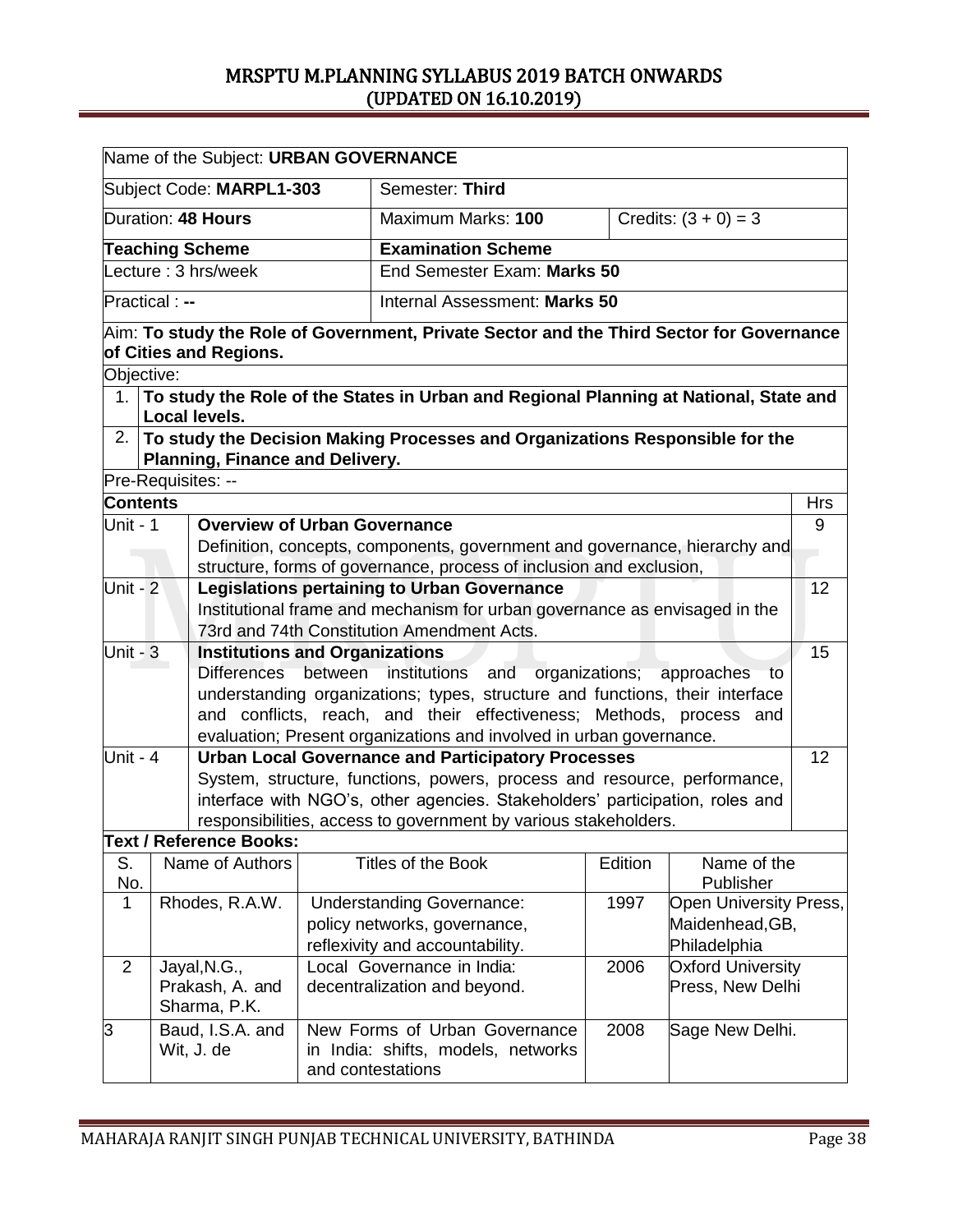| <b>List of Exercises / Practicals:</b> |                                                                           |  |  |  |  |  |
|----------------------------------------|---------------------------------------------------------------------------|--|--|--|--|--|
|                                        | Visit to a Local Body and submit Report on their Decision Making Process. |  |  |  |  |  |
|                                        | <b>List of Assignments/Tests:</b>                                         |  |  |  |  |  |
|                                        | Test on Unit 1 or Unit 2.                                                 |  |  |  |  |  |
| 2                                      | Assignment on Unit 4.                                                     |  |  |  |  |  |

### **INSTRUCTIONS TO QUESTION PAPER SETTER**

- 1. One compulsory question containing five questions of 2 marks (10 marks), each requiring short answers, are to be set from the entire syllabus.
- 2. The examiner is required to set another six questions (atleast one from each unit), out of which the students are required to attempt any four questions (selecting at least one from each unit).

| Name of the Subject: POLITICS AND PLANNING                                                                                                                                                                                                                                                                                                                                                                                                                                                                                       |                                                                                                                                                                                                                                                                                                                              |                                    |                                                                                                                                                                            |                        |                  |  |  |
|----------------------------------------------------------------------------------------------------------------------------------------------------------------------------------------------------------------------------------------------------------------------------------------------------------------------------------------------------------------------------------------------------------------------------------------------------------------------------------------------------------------------------------|------------------------------------------------------------------------------------------------------------------------------------------------------------------------------------------------------------------------------------------------------------------------------------------------------------------------------|------------------------------------|----------------------------------------------------------------------------------------------------------------------------------------------------------------------------|------------------------|------------------|--|--|
|                                                                                                                                                                                                                                                                                                                                                                                                                                                                                                                                  |                                                                                                                                                                                                                                                                                                                              | Subject Code: MARPL1-304           | Semester: Third                                                                                                                                                            |                        |                  |  |  |
|                                                                                                                                                                                                                                                                                                                                                                                                                                                                                                                                  |                                                                                                                                                                                                                                                                                                                              | Duration: 48 Hours                 | Maximum Marks: 100                                                                                                                                                         | Credits: $(3 + 0) = 3$ |                  |  |  |
|                                                                                                                                                                                                                                                                                                                                                                                                                                                                                                                                  |                                                                                                                                                                                                                                                                                                                              | <b>Teaching Scheme</b>             | <b>Examination Scheme</b>                                                                                                                                                  |                        |                  |  |  |
|                                                                                                                                                                                                                                                                                                                                                                                                                                                                                                                                  |                                                                                                                                                                                                                                                                                                                              | Lecture: 3 hrs/week                | End Semester Exam: Marks 50                                                                                                                                                |                        |                  |  |  |
|                                                                                                                                                                                                                                                                                                                                                                                                                                                                                                                                  | <b>Practical:</b> --                                                                                                                                                                                                                                                                                                         |                                    | Internal Assessment: Marks 50                                                                                                                                              |                        |                  |  |  |
|                                                                                                                                                                                                                                                                                                                                                                                                                                                                                                                                  |                                                                                                                                                                                                                                                                                                                              |                                    | Aim: To understand the Two Way Relationship Between Politics and Planning.                                                                                                 |                        |                  |  |  |
|                                                                                                                                                                                                                                                                                                                                                                                                                                                                                                                                  | Objective:                                                                                                                                                                                                                                                                                                                   |                                    |                                                                                                                                                                            |                        |                  |  |  |
|                                                                                                                                                                                                                                                                                                                                                                                                                                                                                                                                  |                                                                                                                                                                                                                                                                                                                              |                                    | 1. To develop a Comprehension of the Interplay of Politics in the Planning Process.                                                                                        |                        |                  |  |  |
|                                                                                                                                                                                                                                                                                                                                                                                                                                                                                                                                  |                                                                                                                                                                                                                                                                                                                              | and other Basic<br>Infrastructure. | 2. To understand the Social, Economic and Cultural Contexts of Politics and Planning<br>and how it influence Development / Provision / Financial / Management of Resources |                        |                  |  |  |
|                                                                                                                                                                                                                                                                                                                                                                                                                                                                                                                                  | Pre-Requisites: --                                                                                                                                                                                                                                                                                                           |                                    |                                                                                                                                                                            |                        |                  |  |  |
|                                                                                                                                                                                                                                                                                                                                                                                                                                                                                                                                  | <b>Contents</b>                                                                                                                                                                                                                                                                                                              |                                    |                                                                                                                                                                            |                        | <b>Hrs</b><br>12 |  |  |
|                                                                                                                                                                                                                                                                                                                                                                                                                                                                                                                                  | Unit - 1<br><b>Interface between Politics and Planning</b><br>Social and economic context; State in India – political culture of the Indian<br>State - Centre - State - Local political economy: 74 <sup>th</sup> Constitution<br>Amendment Act, State Finance Commissions; Emergence of the State in the<br>federal set up. |                                    |                                                                                                                                                                            |                        |                  |  |  |
| Unit - $2$<br><b>City and the State</b><br>State as a manager of resources - property rights, norms and standards -<br>Government market and market by Government - Regulatory State,<br>Reforming State, and Rent Seeking State - their spatial implications;<br>Development planning and the Indian state - Centralization, powerlessness<br>and decentralization; spatial politics and competition; Politics of the State<br>and bureaucracy; New State spaces,<br>invited and contested spaces - changing role of the state. |                                                                                                                                                                                                                                                                                                                              |                                    | 12                                                                                                                                                                         |                        |                  |  |  |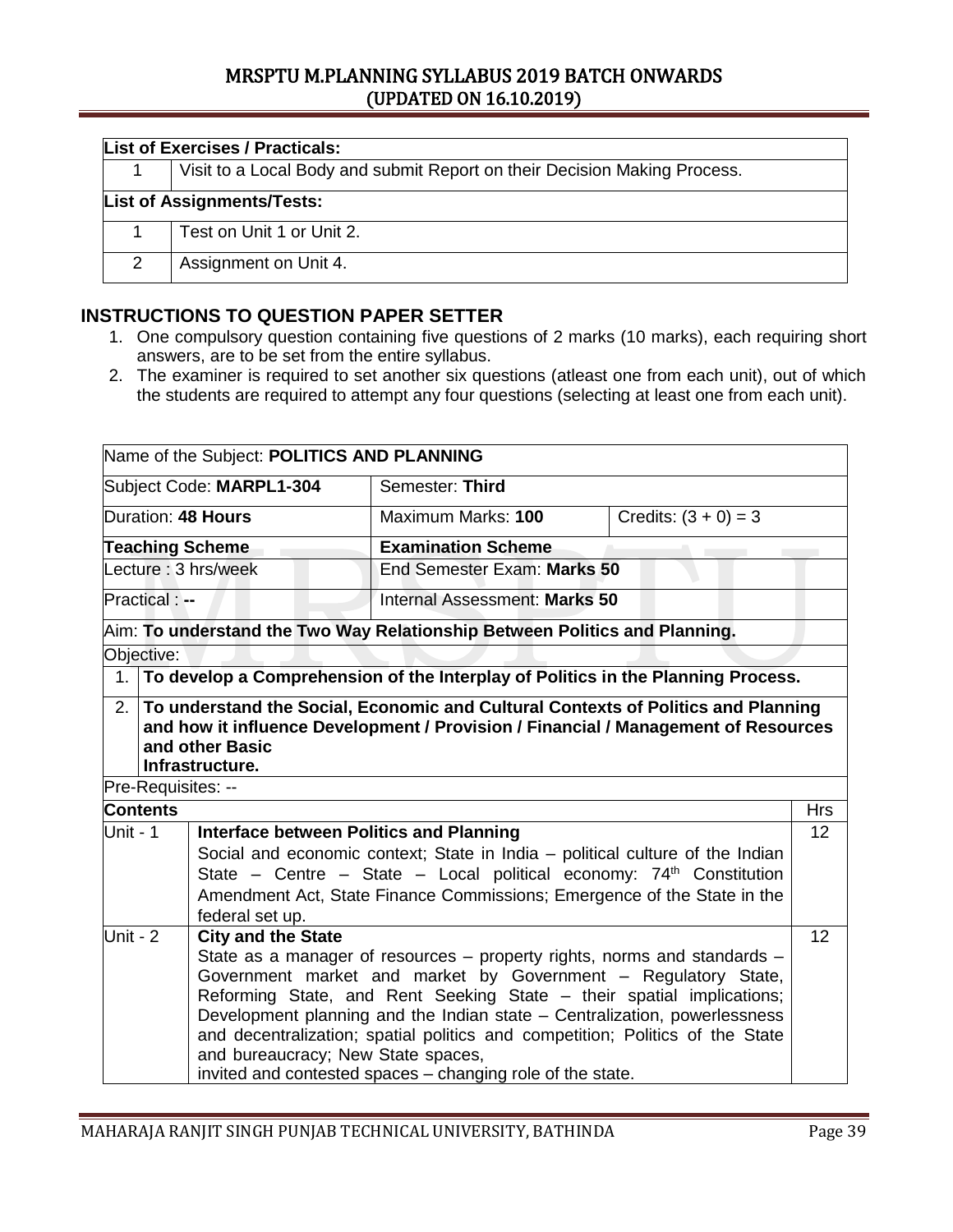| Unit - $3$     | 12<br><b>Politics related to Planning and Development</b>                 |                                                                                                      |                                     |                        |              |  |  |
|----------------|---------------------------------------------------------------------------|------------------------------------------------------------------------------------------------------|-------------------------------------|------------------------|--------------|--|--|
|                |                                                                           | Politics related to land, shelter, urban infrastructure, resources; Regeneration                     |                                     |                        |              |  |  |
|                | and redevelopment politics; politics of provision, financing and pricing; |                                                                                                      |                                     |                        |              |  |  |
|                |                                                                           | decision-making and decision taking.                                                                 |                                     |                        |              |  |  |
| Unit - 4       | <b>Politics and Civil Society</b>                                         |                                                                                                      |                                     |                        | 12           |  |  |
|                |                                                                           | Politics and emergence of civil society – NGO, CBO and their role in planning,                       |                                     |                        |              |  |  |
|                |                                                                           | development and management, collective bargaining and collective action.                             |                                     |                        |              |  |  |
|                | <b>Text / Reference Books:</b>                                            |                                                                                                      |                                     |                        |              |  |  |
| S. No.         | Name of Authors                                                           | Titles of the Book                                                                                   | Edition                             | Name of the Publisher  |              |  |  |
| 1.             | Sarma, KSRN                                                               | <b>Financing Urban</b><br>Development in India                                                       | 1979                                | <b>IIPA, New Delhi</b> |              |  |  |
| 2.             | Maarten, A.H.                                                             | <b>City Politics</b>                                                                                 | 1989                                | Aldershot, Avebury     |              |  |  |
| 3.             | Sharan, P.                                                                | Government and Politics of<br>India                                                                  | 1984                                | New<br>Delhi,<br>Book  | Metropolitan |  |  |
| 4.             | Vettivel,<br>Surendra, K.                                                 | Participation of Sustainable<br>Development: Theory and<br>Practice in Government and<br><b>NGOs</b> | 1993<br>New Delhi, Vetri Publishers |                        |              |  |  |
|                | <b>List of Exercises / Practicals:</b>                                    |                                                                                                      |                                     |                        |              |  |  |
| $\mathbf{1}$   |                                                                           | Visit to a NGO or CBO and submit report on their Role in Planning and Development.                   |                                     |                        |              |  |  |
|                | <b>List of Assignments/Tests:</b>                                         |                                                                                                      |                                     |                        |              |  |  |
| 1              | Test on Unit 1 or Unit 2.                                                 |                                                                                                      |                                     |                        |              |  |  |
| $\overline{2}$ | Assignment on Unit 4.                                                     |                                                                                                      |                                     |                        |              |  |  |

### **INSTRUCTIONS TO QUESTION PAPER SETTER**

- 1. One compulsory question containing five questions of 2 marks (10 marks), each requiring short answers, are to be set from the entire syllabus.
- 2. The examiner is required to set another six questions (atleast one from each unit), out of which the students are required to attempt any four questions (selecting at least one from each unit).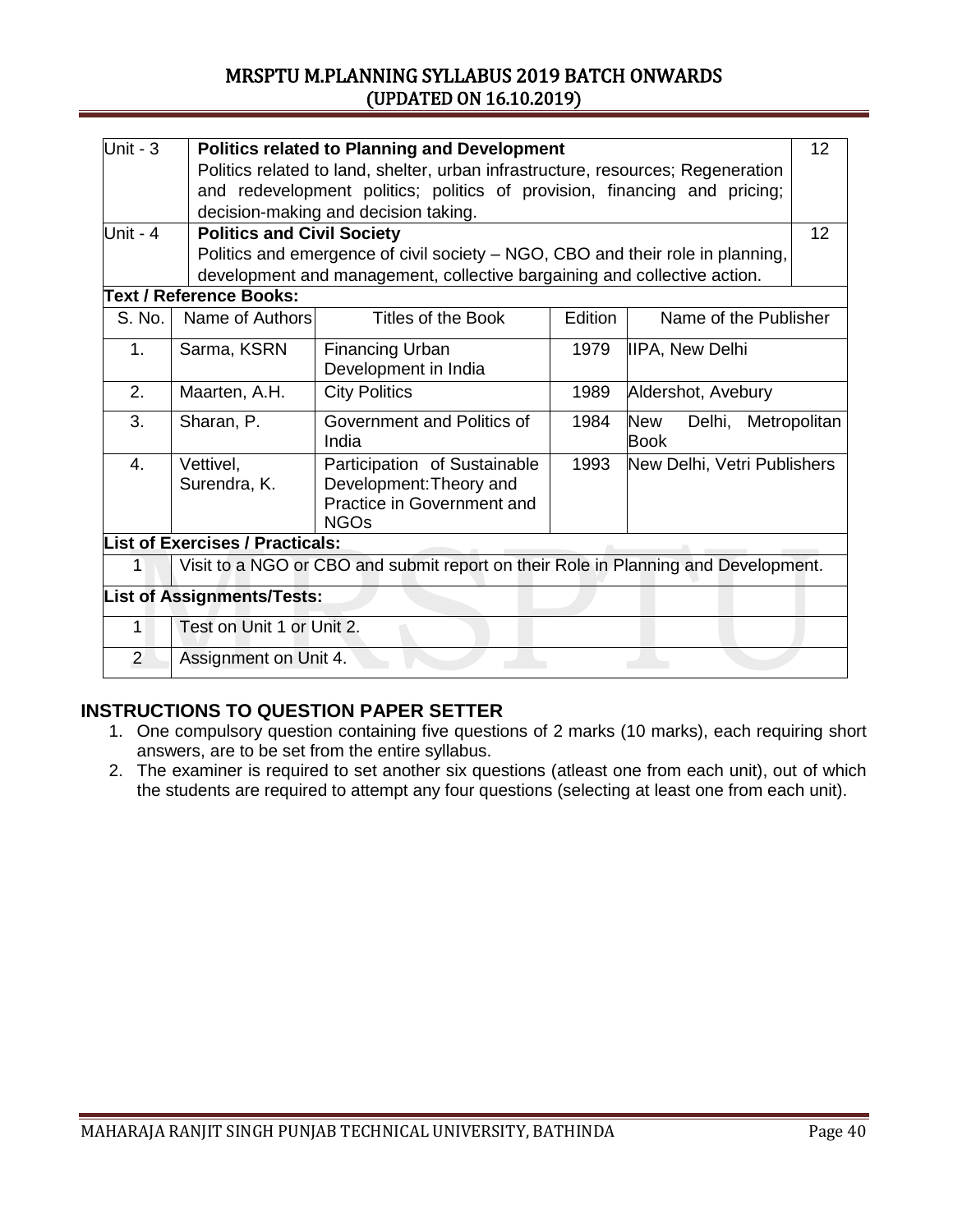|                                                                                                                                                                                                                                                                                                                                                                                                                                                                                                                                                                                                                                                                                                                                                                                                                                                                                                                                                                                                                                                                                                                                                                                                                                                                                                                     | Name of the Subject: URBAN PLANNING STUDIO - II                                                                           |  |                                |  |                                                                                                                                                                                                                                                                                                                    |                  |  |
|---------------------------------------------------------------------------------------------------------------------------------------------------------------------------------------------------------------------------------------------------------------------------------------------------------------------------------------------------------------------------------------------------------------------------------------------------------------------------------------------------------------------------------------------------------------------------------------------------------------------------------------------------------------------------------------------------------------------------------------------------------------------------------------------------------------------------------------------------------------------------------------------------------------------------------------------------------------------------------------------------------------------------------------------------------------------------------------------------------------------------------------------------------------------------------------------------------------------------------------------------------------------------------------------------------------------|---------------------------------------------------------------------------------------------------------------------------|--|--------------------------------|--|--------------------------------------------------------------------------------------------------------------------------------------------------------------------------------------------------------------------------------------------------------------------------------------------------------------------|------------------|--|
|                                                                                                                                                                                                                                                                                                                                                                                                                                                                                                                                                                                                                                                                                                                                                                                                                                                                                                                                                                                                                                                                                                                                                                                                                                                                                                                     | Subject Code: MARPL1-305                                                                                                  |  | Semester: Third                |  |                                                                                                                                                                                                                                                                                                                    |                  |  |
|                                                                                                                                                                                                                                                                                                                                                                                                                                                                                                                                                                                                                                                                                                                                                                                                                                                                                                                                                                                                                                                                                                                                                                                                                                                                                                                     | Duration: 240 Hours                                                                                                       |  | Maximum Marks: 500             |  | Credits: $(0 + 10) = 10$                                                                                                                                                                                                                                                                                           |                  |  |
|                                                                                                                                                                                                                                                                                                                                                                                                                                                                                                                                                                                                                                                                                                                                                                                                                                                                                                                                                                                                                                                                                                                                                                                                                                                                                                                     | <b>Teaching Scheme</b>                                                                                                    |  | <b>Examination Scheme</b>      |  |                                                                                                                                                                                                                                                                                                                    |                  |  |
|                                                                                                                                                                                                                                                                                                                                                                                                                                                                                                                                                                                                                                                                                                                                                                                                                                                                                                                                                                                                                                                                                                                                                                                                                                                                                                                     | Lecture : -- hrs/week                                                                                                     |  | End Semester Exam: Marks 200   |  |                                                                                                                                                                                                                                                                                                                    |                  |  |
|                                                                                                                                                                                                                                                                                                                                                                                                                                                                                                                                                                                                                                                                                                                                                                                                                                                                                                                                                                                                                                                                                                                                                                                                                                                                                                                     | Practical: 15 hrs / week                                                                                                  |  | Internal Assessment: Marks 300 |  |                                                                                                                                                                                                                                                                                                                    |                  |  |
|                                                                                                                                                                                                                                                                                                                                                                                                                                                                                                                                                                                                                                                                                                                                                                                                                                                                                                                                                                                                                                                                                                                                                                                                                                                                                                                     | Aim: To undertake City based study focusing on Management and Governance.                                                 |  |                                |  |                                                                                                                                                                                                                                                                                                                    |                  |  |
| Objective:                                                                                                                                                                                                                                                                                                                                                                                                                                                                                                                                                                                                                                                                                                                                                                                                                                                                                                                                                                                                                                                                                                                                                                                                                                                                                                          |                                                                                                                           |  |                                |  |                                                                                                                                                                                                                                                                                                                    |                  |  |
|                                                                                                                                                                                                                                                                                                                                                                                                                                                                                                                                                                                                                                                                                                                                                                                                                                                                                                                                                                                                                                                                                                                                                                                                                                                                                                                     | 1. Introduction to Geo-informatics, satellite images and Remote Sensing.                                                  |  |                                |  |                                                                                                                                                                                                                                                                                                                    |                  |  |
|                                                                                                                                                                                                                                                                                                                                                                                                                                                                                                                                                                                                                                                                                                                                                                                                                                                                                                                                                                                                                                                                                                                                                                                                                                                                                                                     | sequence of tasks,<br><b>Cost Estimates, Project Benefits, and Institutional Framework for Project</b><br>Implementation. |  |                                |  | 2. To assess the status of the Case Study City, to prepare Management Plans, to identify<br>and formulate Projects, to prepare DPR covering Physical, Environmental aspects,                                                                                                                                       |                  |  |
| Pre-Requisites: --                                                                                                                                                                                                                                                                                                                                                                                                                                                                                                                                                                                                                                                                                                                                                                                                                                                                                                                                                                                                                                                                                                                                                                                                                                                                                                  |                                                                                                                           |  |                                |  |                                                                                                                                                                                                                                                                                                                    |                  |  |
| <b>Contents</b><br>Unit - 1                                                                                                                                                                                                                                                                                                                                                                                                                                                                                                                                                                                                                                                                                                                                                                                                                                                                                                                                                                                                                                                                                                                                                                                                                                                                                         | <b>Geo-Informatics Laboratory Training</b>                                                                                |  |                                |  |                                                                                                                                                                                                                                                                                                                    | <b>Hrs</b><br>75 |  |
|                                                                                                                                                                                                                                                                                                                                                                                                                                                                                                                                                                                                                                                                                                                                                                                                                                                                                                                                                                                                                                                                                                                                                                                                                                                                                                                     | information.                                                                                                              |  |                                |  | The laboratory training will be conducted in accordance with the studio<br>exercise. Introduction to Geo-informatics, introduction to Remote Sensing -<br>Aerial and Satellite; introduction to GIS, Spatial data and Attribute data;<br>Satellite images as input to GIS; Collection and presentation of baseline |                  |  |
| Unit - $2$<br><b>Management and Governance Plans</b><br>The focus of the studio is on management and governance aspects (in line<br>with the other core and elective courses offered in the semester). The<br>exercise pertains to metropolitan cities and mega cities and ranges from<br>preparing management plans and projects related to various sectors<br>pertaining to infrastructure, disaster risk, riverfront development etc. Students<br>are also required to identify and formulate projects, work out the appraisals<br>and do the feasibility, viability and implementation mechanisms of the<br>projects. Students work on a case study town/city and have to visit the field<br>for collection of data and interaction with city officials and stakeholders.<br>Although planning continues to be an important aspect of the exercise,<br>students are also exposed to project identification, formulation, and appraisal,<br>financing mechanisms and institutional framework. Students draw from the<br>theoretical knowledge provided in the core and elective subjects related to<br>management, finance and governance offered in the semester and translate<br>them in their studio exercise. The culmination of the exercise is in the<br>form of group<br>presentations and studio report. |                                                                                                                           |  |                                |  | 165                                                                                                                                                                                                                                                                                                                |                  |  |
|                                                                                                                                                                                                                                                                                                                                                                                                                                                                                                                                                                                                                                                                                                                                                                                                                                                                                                                                                                                                                                                                                                                                                                                                                                                                                                                     | <b>Text / Reference Books:</b>                                                                                            |  |                                |  |                                                                                                                                                                                                                                                                                                                    |                  |  |
| S. No.                                                                                                                                                                                                                                                                                                                                                                                                                                                                                                                                                                                                                                                                                                                                                                                                                                                                                                                                                                                                                                                                                                                                                                                                                                                                                                              | Name of Authors<br><b>Titles of the Book</b><br>Edition<br>Name of the Publisher                                          |  |                                |  |                                                                                                                                                                                                                                                                                                                    |                  |  |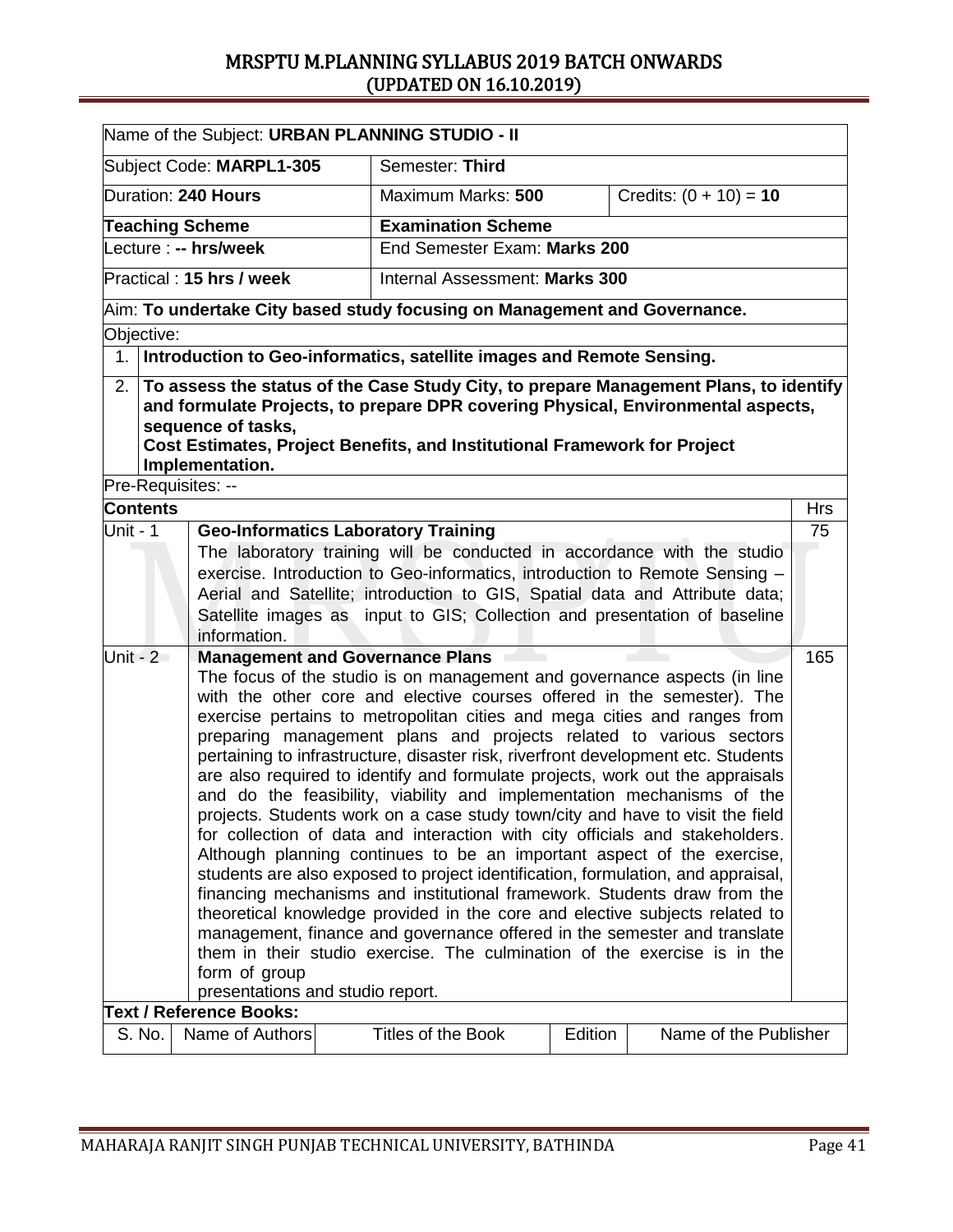| 1.             | Goodman, L.T.;<br>Love; Ralph N.                                                              | Project<br>Planning and<br>Management: an Integrated<br>Approach      | 1980 | Pergamon Press, NY                               |  |  |
|----------------|-----------------------------------------------------------------------------------------------|-----------------------------------------------------------------------|------|--------------------------------------------------|--|--|
| 2.             | IMD,<br>Little,<br>Mirrlees, J.A.                                                             | Project Appraisal and<br><b>Planning for Development</b><br>Countries | 1974 | Heinemann<br>London,<br><b>Educational Books</b> |  |  |
| 3.             | Rougvie,<br>Alexander                                                                         | Evaluation<br>Project<br>and<br>Development                           | 1987 | London, Mitchell Publishing                      |  |  |
| 4.             | Choudhury, S.                                                                                 | <b>Project Management</b>                                             | 1988 | New Delhi, Tata McGraw-<br>Hill                  |  |  |
|                | <b>List of Exercises / Practicals:</b>                                                        |                                                                       |      |                                                  |  |  |
|                | Visit to a Municipal Corporation and submit report on their approach for preparing of<br>DPR. |                                                                       |      |                                                  |  |  |
|                | <b>List of Assignments/Tests:</b>                                                             |                                                                       |      |                                                  |  |  |
| 1              | Marked Reviews of Unit 1 and Unit 2.                                                          |                                                                       |      |                                                  |  |  |
| $\overline{2}$ | External and Internal Jury.                                                                   |                                                                       |      |                                                  |  |  |

### Name of the Subject: **ENVIRONMENT, DEVELOPMENT AND DISASTER MANAGEMENT (ELECTIVE)** Subject Code: MARPL1-306 Semester: Third Duration: **48 Hours** Maximum Marks: **100** Credits:  $(3 + 0) = 3$ **Teaching Scheme Examination Scheme** Lecture : **3 hrs/week** End Semester Exam: **Marks 50** Practical : **--** The Internal Assessment: **Marks 50 Aim: To study Disaster Management Practices and Mitigation Measures and their Impact on Environment and Development Objectives:** 1. **To understand the Interface between Environment and Development with a focus on Disaster Management.** 2. **To study the Disaster Mitigation Measures and Related Legislation of Environment and Disaster Management / Mitigation.** Pre-Requisites: -- **Contents Hrs** Unit - 1 **Environment, Development and Disaster Management – Interface** Resource use, exploitation and conservation; Impact of human activities on environment; Environment and economy interaction, introduction to environmental accounting. 12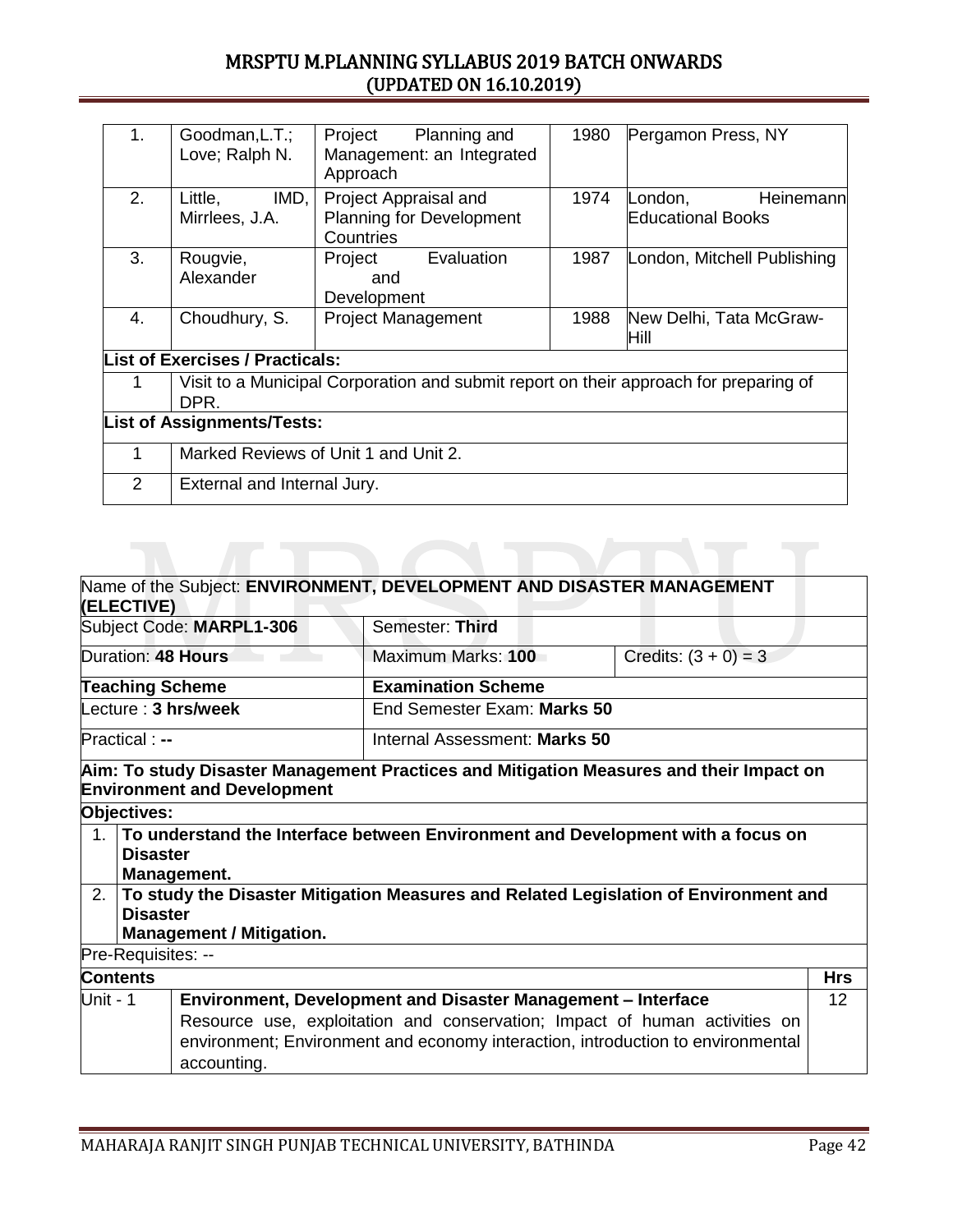| Unit - $2$                                                                                                                                                                                                                                                                                                                                                                                                                                                                                                           |                                                                                                             | 12<br><b>Environmental Management</b><br>Environmental Impact Assessment, thresholds, indicators, audits, environmental<br>certification, lifecycle analysis, environment and poverty links, environmental<br>policy, Acts and regulations; Environmental education, participatory approaches,<br>emerging concepts. Disaster classification, concepts, hazards, vulnerability, risks,<br>human response to disaster, impacts |                                                                                                                                                                |                |                                                |            |  |  |
|----------------------------------------------------------------------------------------------------------------------------------------------------------------------------------------------------------------------------------------------------------------------------------------------------------------------------------------------------------------------------------------------------------------------------------------------------------------------------------------------------------------------|-------------------------------------------------------------------------------------------------------------|-------------------------------------------------------------------------------------------------------------------------------------------------------------------------------------------------------------------------------------------------------------------------------------------------------------------------------------------------------------------------------------------------------------------------------|----------------------------------------------------------------------------------------------------------------------------------------------------------------|----------------|------------------------------------------------|------------|--|--|
| Unit - $3$<br><b>Disaster Mitigation and Management</b><br>Relevance of disaster management in development and environment, disaster<br>preparedness, prevention, displacement and<br>development,<br>Role<br>and<br>responsibilities of government and non-government organizations, Disaster<br>Education - awareness of individuals, communities and participation at various<br>levels; Integrating disaster mitigation in the spatial planning process, provision of<br>infrastructure for disaster mitigation. |                                                                                                             |                                                                                                                                                                                                                                                                                                                                                                                                                               |                                                                                                                                                                |                |                                                | 15         |  |  |
| Unit - $4$                                                                                                                                                                                                                                                                                                                                                                                                                                                                                                           |                                                                                                             | <b>Management</b>                                                                                                                                                                                                                                                                                                                                                                                                             | Policies and Legislation Pertaining to Environment and Disaster<br>Policies and Legislation at various levels.                                                 |                |                                                | 9          |  |  |
|                                                                                                                                                                                                                                                                                                                                                                                                                                                                                                                      |                                                                                                             | <b>Text / Reference Books:</b>                                                                                                                                                                                                                                                                                                                                                                                                |                                                                                                                                                                |                |                                                |            |  |  |
| S.<br>No.                                                                                                                                                                                                                                                                                                                                                                                                                                                                                                            |                                                                                                             | <b>Name of Authors</b>                                                                                                                                                                                                                                                                                                                                                                                                        | <b>Titles of the Book</b>                                                                                                                                      | <b>Edition</b> | <b>Name of the Publisher</b>                   |            |  |  |
| 1.                                                                                                                                                                                                                                                                                                                                                                                                                                                                                                                   |                                                                                                             | Rajib Shaw                                                                                                                                                                                                                                                                                                                                                                                                                    | Community, Environment and<br>Disaster Risk Management                                                                                                         | 2010           | <b>Emerald Group Publishing Li</b><br>mited    |            |  |  |
| 2.                                                                                                                                                                                                                                                                                                                                                                                                                                                                                                                   |                                                                                                             | Rajib Shaw Hari<br>Srinivas, Anshu<br><b>Sharma</b>                                                                                                                                                                                                                                                                                                                                                                           | Urban Risk Reduction An Asian<br>Perspective                                                                                                                   | 2009           | <b>Emerald Group Publishing</b><br>Li mited    |            |  |  |
| 3.                                                                                                                                                                                                                                                                                                                                                                                                                                                                                                                   |                                                                                                             | P C Sinha                                                                                                                                                                                                                                                                                                                                                                                                                     | Introduction to<br><b>Disaster</b><br>Management                                                                                                               | 2007           | Anmol Publications,<br>Delhi                   | <b>New</b> |  |  |
| 4.                                                                                                                                                                                                                                                                                                                                                                                                                                                                                                                   |                                                                                                             | Pardeep Sahni,<br>Alka Dhameja, Uma<br>Medury                                                                                                                                                                                                                                                                                                                                                                                 | <b>Disaster Mitigation: Experiences</b><br>and Reflections                                                                                                     | 2008           | PHI Learning Pvt. Limited,<br>New Delhi        |            |  |  |
| 5.                                                                                                                                                                                                                                                                                                                                                                                                                                                                                                                   |                                                                                                             | Jegadish Gandhi P                                                                                                                                                                                                                                                                                                                                                                                                             | Mitigation<br>&<br>Disaster<br>Management PostTsunami<br>Perspectives                                                                                          | 2007           | Deep & Deep Publications<br>Pvt Ltd, New Delhi |            |  |  |
| 6.                                                                                                                                                                                                                                                                                                                                                                                                                                                                                                                   | <b>NDMA</b>                                                                                                 |                                                                                                                                                                                                                                                                                                                                                                                                                               | Disaster Management Guidelines 2007-11 NDMA                                                                                                                    |                |                                                |            |  |  |
| 7.                                                                                                                                                                                                                                                                                                                                                                                                                                                                                                                   | Ministry of Home<br><b>Affairs</b>                                                                          |                                                                                                                                                                                                                                                                                                                                                                                                                               | Model Amendment in Town and<br>Country Planning Legislations,<br><b>Regulation for Land Use Zoning</b><br>and Building Byelaws for<br><b>Structural Safety</b> | 2004           | <b>MHA</b>                                     |            |  |  |
| 8.                                                                                                                                                                                                                                                                                                                                                                                                                                                                                                                   | Ministry of Home<br>National Policy on Disaster<br>2006<br><b>MHA</b><br><b>Affairs</b><br>Management(NPDM) |                                                                                                                                                                                                                                                                                                                                                                                                                               |                                                                                                                                                                |                |                                                |            |  |  |
|                                                                                                                                                                                                                                                                                                                                                                                                                                                                                                                      |                                                                                                             | <b>List of Exercises / Practicals:</b>                                                                                                                                                                                                                                                                                                                                                                                        |                                                                                                                                                                |                |                                                |            |  |  |
| 1                                                                                                                                                                                                                                                                                                                                                                                                                                                                                                                    |                                                                                                             |                                                                                                                                                                                                                                                                                                                                                                                                                               | Visit NDMA / NIDM and submit the report.                                                                                                                       |                |                                                |            |  |  |
|                                                                                                                                                                                                                                                                                                                                                                                                                                                                                                                      |                                                                                                             | <b>List of Assignments/Tests:</b>                                                                                                                                                                                                                                                                                                                                                                                             |                                                                                                                                                                |                |                                                |            |  |  |
| 1                                                                                                                                                                                                                                                                                                                                                                                                                                                                                                                    | Test on Unit 1 or Unit 2.                                                                                   |                                                                                                                                                                                                                                                                                                                                                                                                                               |                                                                                                                                                                |                |                                                |            |  |  |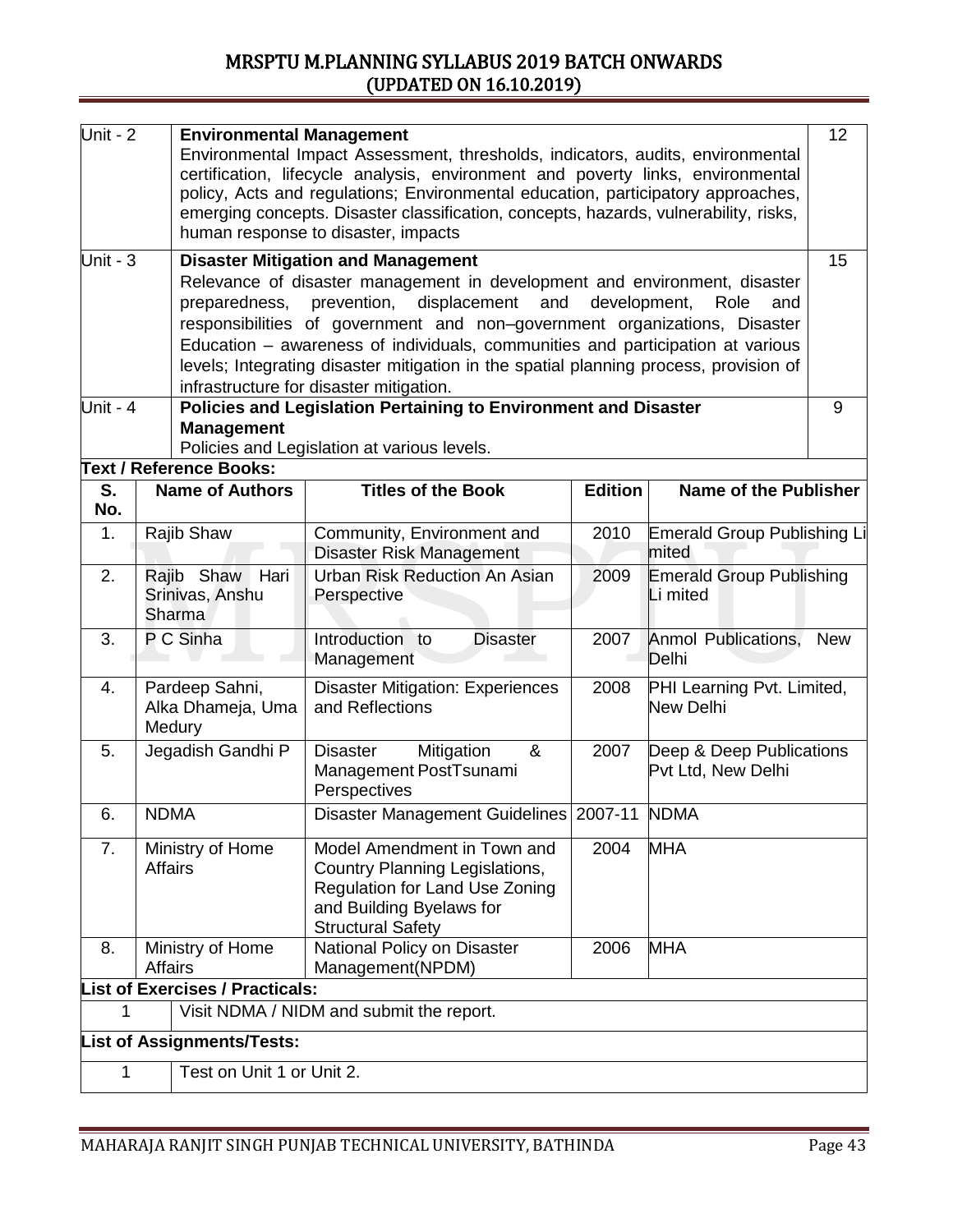2 Assignment on Unit 3.

### **INSTRUCTIONS TO QUESTION PAPER SETTER**

- 1. One compulsory question containing five questions of 2 marks (10 marks), each requiring short answers, are to be set from the entire syllabus.
- 2. The examiner is required to set another six questions (atleast one from each unit), out of which the students are required to attempt any four questions (selecting at least one from each unit).

### Name of the Subject: **ENERGY, CLIMATE CHANGE AND URBAN DEVELOPMENT (ELECTIVE)**

| Subject Code: MARPL1-307 | Semester: Third               |                        |  |
|--------------------------|-------------------------------|------------------------|--|
| Duration: 48 Hours       | Maximum Marks: 100            | Credits: $(3 + 0) = 3$ |  |
| <b>Teaching Scheme</b>   | <b>Examination Scheme</b>     |                        |  |
| Lecture: 3 hrs/week      | End Semester Exam: Marks 50   |                        |  |
| <b>Practical:</b> --     | Internal Assessment: Marks 50 |                        |  |

# Aim: **To study Interface between Energy, Climate Change and Urban Development.**

### Objective:

1. **To study the Determinants of Energy Supply and Demand.**

2. **To study relationship of Plans, Policies and Strategies with reference to Energy Planning.**

Pre-Requisites: --

| <b>Contents</b> |                                                        |                                                                                |                    |                                   | <b>Hrs</b> |  |  |  |
|-----------------|--------------------------------------------------------|--------------------------------------------------------------------------------|--------------------|-----------------------------------|------------|--|--|--|
| Unit - 1        | <b>Introduction</b>                                    |                                                                                |                    |                                   | 9          |  |  |  |
|                 |                                                        | Energy, Climate change and Urban Development - Interface.                      |                    |                                   |            |  |  |  |
| Unit - $2$      | <b>Energy Generation and Consumption</b>               |                                                                                |                    |                                   |            |  |  |  |
|                 |                                                        | Energy Supply and Demand, Energy Consumption in cities, determinants of        |                    |                                   |            |  |  |  |
|                 |                                                        | energy demand, phenomenon of climate change, factors influencing climate       |                    |                                   |            |  |  |  |
|                 |                                                        | change, impacts of climate change                                              |                    |                                   |            |  |  |  |
| Unit - $3$      |                                                        | Energy Planning and Management, and Mitigation and Adaptation to               |                    |                                   | 15         |  |  |  |
|                 | <b>Climate Change</b>                                  |                                                                                |                    |                                   |            |  |  |  |
|                 |                                                        | Energy efficient development, Compact city form, Transit oriented development. |                    |                                   |            |  |  |  |
|                 |                                                        | Mechanisms and measures for mitigating and adapting to climate change at       |                    |                                   |            |  |  |  |
|                 | various levels                                         |                                                                                |                    |                                   |            |  |  |  |
| Unit - $4$      | <b>Plans, Policies and Strategies</b>                  |                                                                                |                    |                                   | 12         |  |  |  |
|                 |                                                        | Related to energy planning, conservation, climate change mitigation and        |                    |                                   |            |  |  |  |
|                 | adaptation.                                            |                                                                                |                    |                                   |            |  |  |  |
|                 | <b>Text / Reference Books:</b>                         |                                                                                |                    |                                   |            |  |  |  |
| S. No.          | Name of Authors                                        | Titles of the Book                                                             | Edition            | Name of the Publisher             |            |  |  |  |
| 1.              | S.K Dash                                               | Climate change: an Indian<br>perspective, New Delhi                            | 2007               | <b>Cambridge University Press</b> |            |  |  |  |
| 2.              | Compact cities: Sustainable<br>2000<br>Jenks,<br>Mike; |                                                                                | Spon Press, London |                                   |            |  |  |  |
|                 | Burgess, Rod                                           | urban forms for developing<br>countries                                        |                    |                                   |            |  |  |  |
|                 |                                                        |                                                                                |                    |                                   |            |  |  |  |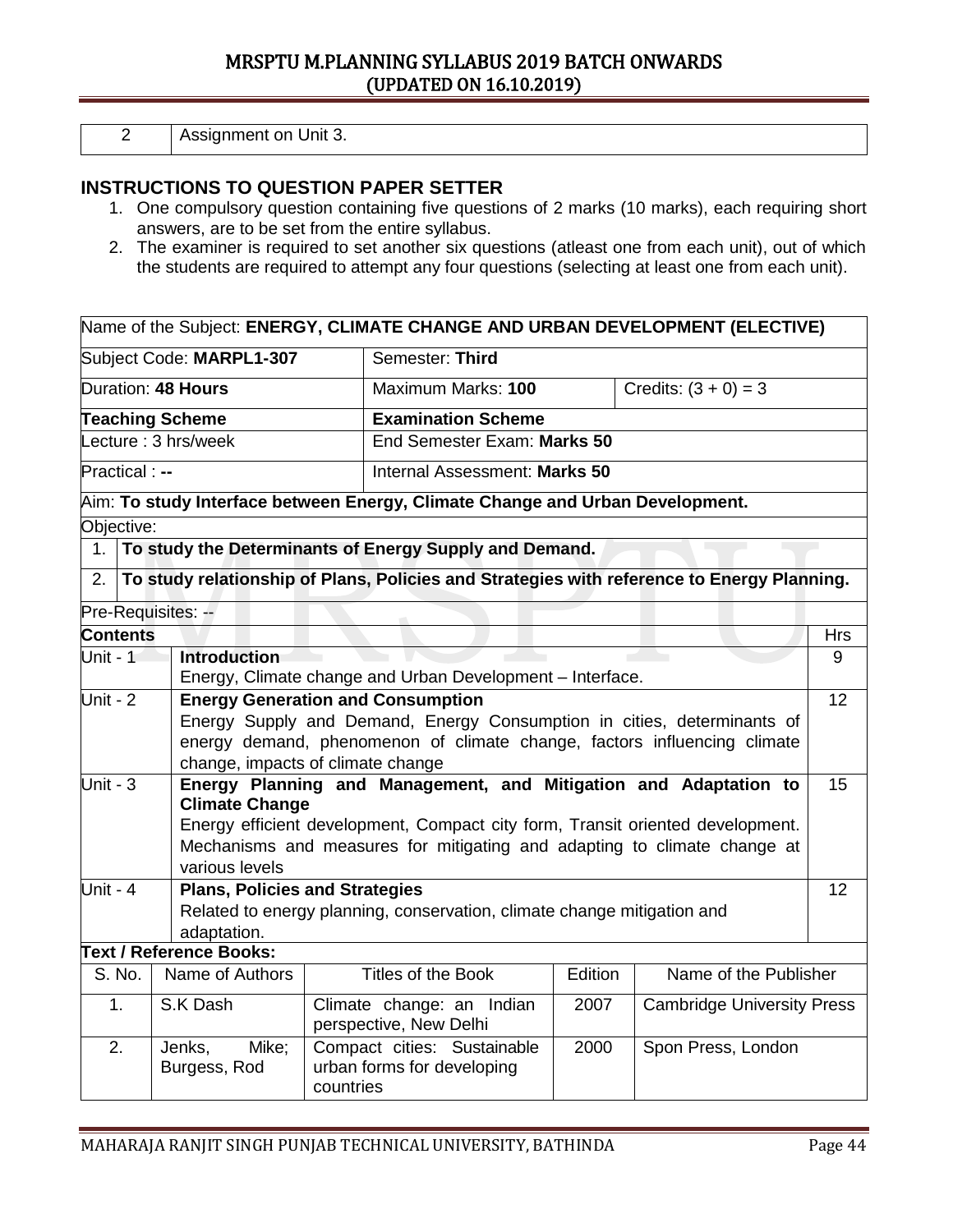| 3.                         | Bicknell, Jane                                | Adapting cities to climate<br>change: understanding and<br>addressing the<br>development<br>Change            | 2009 | Earthscan, London |  |  |
|----------------------------|-----------------------------------------------|---------------------------------------------------------------------------------------------------------------|------|-------------------|--|--|
| 4.                         | Andres Duany,<br>Jeff Speck and<br>Mike Lydon | The Smart Growth Manual                                                                                       | 2009 | McGraw-Hill       |  |  |
| 5.                         | David Owen                                    | Green Metropolis: Why Living<br>Smaller, Living Closer, and<br>Driving Less are the Keys to<br>Sustainability | 2009 |                   |  |  |
|                            | <b>List of Exercises / Practicals:</b>        |                                                                                                               |      |                   |  |  |
| 1                          |                                               | Visit to a Development Authority and submit report, with focus on energy planning.                            |      |                   |  |  |
|                            | <b>List of Assignments/Tests:</b>             |                                                                                                               |      |                   |  |  |
| 1                          | Test on Unit 1 or Unit 2.                     |                                                                                                               |      |                   |  |  |
| 2<br>Assignment on Unit 3. |                                               |                                                                                                               |      |                   |  |  |

- 1. One compulsory question containing five questions of 2 marks (10 marks), each requiring short answers, are to be set from the entire syllabus.
- 2. The examiner is required to set another six questions (atleast one from each unit), out of which the students are required to attempt any four questions (selecting at least one from each unit).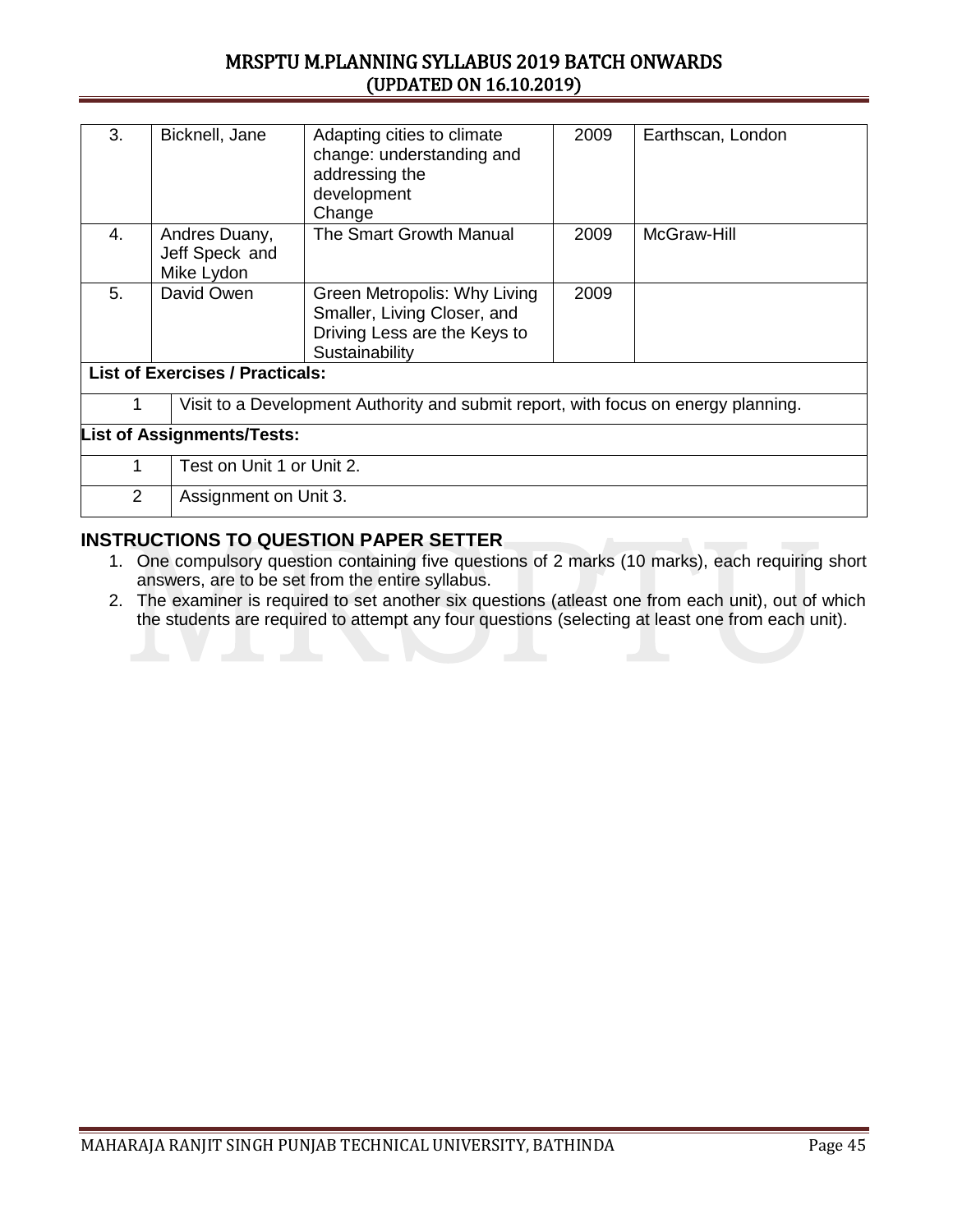# **4 th SEMESTER**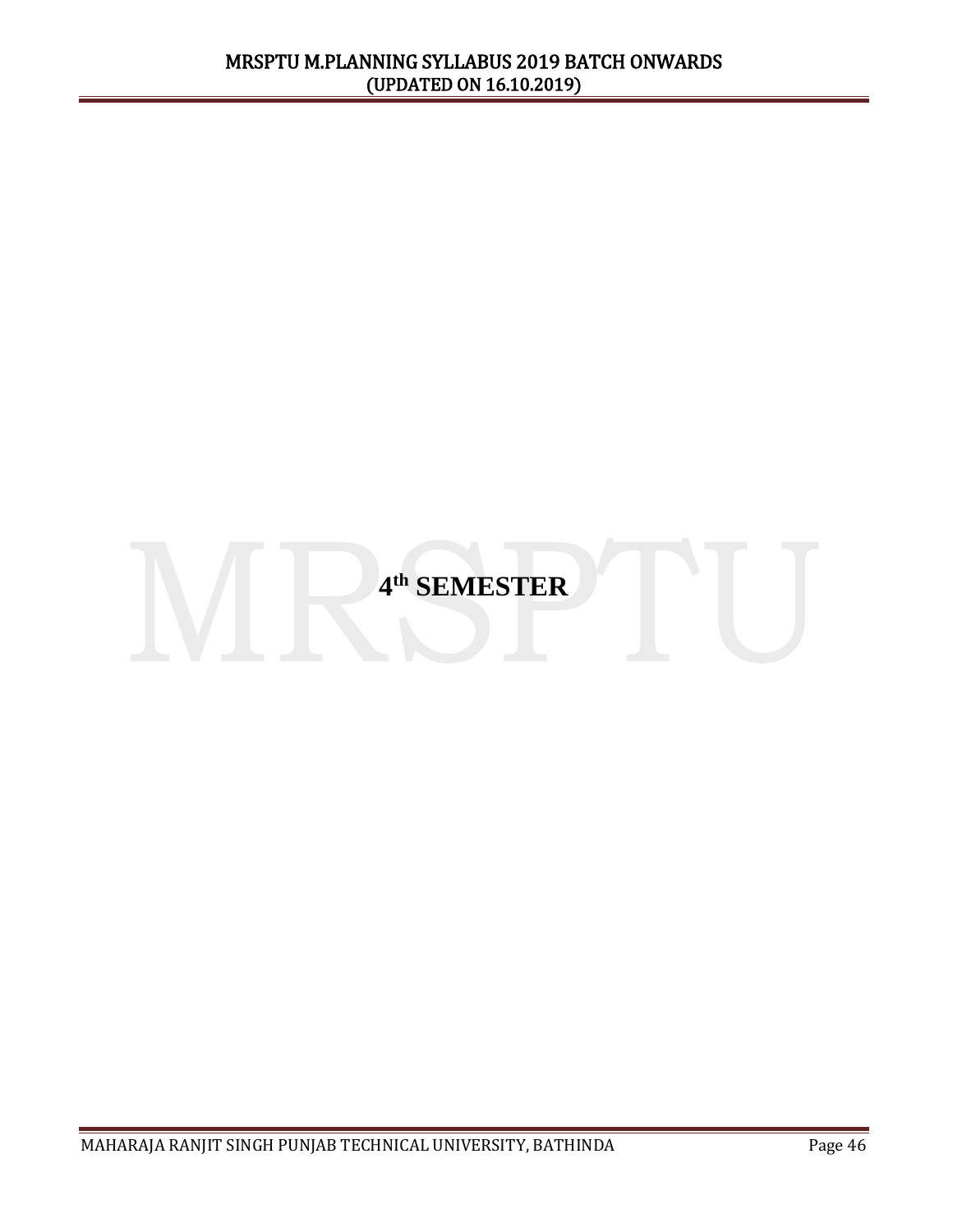|                                                                                                                                                                         | Name of the Subject: DEVELOPMENT FINANCE                                                                                                                                                                                                                                                                                                                                                                                                                                                                                                                              |  |                                                                                                                                                                                                                                                                                                                                                                                                                                                                                       |  |                                                                                 |            |
|-------------------------------------------------------------------------------------------------------------------------------------------------------------------------|-----------------------------------------------------------------------------------------------------------------------------------------------------------------------------------------------------------------------------------------------------------------------------------------------------------------------------------------------------------------------------------------------------------------------------------------------------------------------------------------------------------------------------------------------------------------------|--|---------------------------------------------------------------------------------------------------------------------------------------------------------------------------------------------------------------------------------------------------------------------------------------------------------------------------------------------------------------------------------------------------------------------------------------------------------------------------------------|--|---------------------------------------------------------------------------------|------------|
|                                                                                                                                                                         | Subject Code: MARPL1-401                                                                                                                                                                                                                                                                                                                                                                                                                                                                                                                                              |  | Semester: Fourth                                                                                                                                                                                                                                                                                                                                                                                                                                                                      |  |                                                                                 |            |
|                                                                                                                                                                         | Duration: 48 Hours                                                                                                                                                                                                                                                                                                                                                                                                                                                                                                                                                    |  | Maximum Marks: 100                                                                                                                                                                                                                                                                                                                                                                                                                                                                    |  | Credits: $(3 + 0) = 3$                                                          |            |
|                                                                                                                                                                         | <b>Teaching Scheme</b>                                                                                                                                                                                                                                                                                                                                                                                                                                                                                                                                                |  | <b>Examination Scheme</b>                                                                                                                                                                                                                                                                                                                                                                                                                                                             |  |                                                                                 |            |
|                                                                                                                                                                         | Lecture: 3 hrs/week                                                                                                                                                                                                                                                                                                                                                                                                                                                                                                                                                   |  | End Semester Exam: Marks 50                                                                                                                                                                                                                                                                                                                                                                                                                                                           |  |                                                                                 |            |
| Practical : --                                                                                                                                                          |                                                                                                                                                                                                                                                                                                                                                                                                                                                                                                                                                                       |  | Internal Assessment: Marks 50                                                                                                                                                                                                                                                                                                                                                                                                                                                         |  |                                                                                 |            |
|                                                                                                                                                                         | Aim: To provide an Overview of Development Finance.                                                                                                                                                                                                                                                                                                                                                                                                                                                                                                                   |  |                                                                                                                                                                                                                                                                                                                                                                                                                                                                                       |  |                                                                                 |            |
| Objective:                                                                                                                                                              |                                                                                                                                                                                                                                                                                                                                                                                                                                                                                                                                                                       |  |                                                                                                                                                                                                                                                                                                                                                                                                                                                                                       |  |                                                                                 |            |
| 1 <sub>1</sub>                                                                                                                                                          |                                                                                                                                                                                                                                                                                                                                                                                                                                                                                                                                                                       |  | To study Development Finance covering State Finance and Municipal Finance.                                                                                                                                                                                                                                                                                                                                                                                                            |  |                                                                                 |            |
| 2.                                                                                                                                                                      | <b>Activities.</b>                                                                                                                                                                                                                                                                                                                                                                                                                                                                                                                                                    |  |                                                                                                                                                                                                                                                                                                                                                                                                                                                                                       |  | To analyze Municipal Finance and Investment Planning in relation to Development |            |
| Pre-Requisites: --                                                                                                                                                      |                                                                                                                                                                                                                                                                                                                                                                                                                                                                                                                                                                       |  |                                                                                                                                                                                                                                                                                                                                                                                                                                                                                       |  |                                                                                 |            |
| <b>Contents</b>                                                                                                                                                         |                                                                                                                                                                                                                                                                                                                                                                                                                                                                                                                                                                       |  |                                                                                                                                                                                                                                                                                                                                                                                                                                                                                       |  |                                                                                 | <b>Hrs</b> |
| Unit - $1$                                                                                                                                                              | <b>Overview of Development Finance</b>                                                                                                                                                                                                                                                                                                                                                                                                                                                                                                                                |  | Approaches, concepts, components, process, credit rating.                                                                                                                                                                                                                                                                                                                                                                                                                             |  |                                                                                 | 9          |
| Unit - 2                                                                                                                                                                | <b>State Finance</b>                                                                                                                                                                                                                                                                                                                                                                                                                                                                                                                                                  |  |                                                                                                                                                                                                                                                                                                                                                                                                                                                                                       |  |                                                                                 | 9          |
|                                                                                                                                                                         | Government.                                                                                                                                                                                                                                                                                                                                                                                                                                                                                                                                                           |  | Inter-governmental fiscal relationship between Central, State and Urban Local                                                                                                                                                                                                                                                                                                                                                                                                         |  |                                                                                 |            |
| $Unit - 3$                                                                                                                                                              | <b>Municipal Finance</b>                                                                                                                                                                                                                                                                                                                                                                                                                                                                                                                                              |  |                                                                                                                                                                                                                                                                                                                                                                                                                                                                                       |  |                                                                                 | 15         |
|                                                                                                                                                                         | Urban fiscal reforms, municipal finance and urban inclusion, Sources of revenues<br>and application of money; Equities; Loans; Debt financing; Municipal Bonds, land<br>and non-land based sources; Structure of finances, fiscal problems and issues of<br>financial management, implications of 74 <sup>th</sup> Constitution Amendment Act for<br>municipal finance, expenditure pattern, Bilateral and multi lateral lending<br>institutions mobilizing resources for a project - financial resources, land<br>resources, project resources, and other resources. |  |                                                                                                                                                                                                                                                                                                                                                                                                                                                                                       |  |                                                                                 |            |
| Unit $-4$<br>cost<br>recovery mechanism.                                                                                                                                |                                                                                                                                                                                                                                                                                                                                                                                                                                                                                                                                                                       |  | <b>Investment Planning and Financing Mechanism</b><br>Link with spatial plans, process, components, investment needs and budgeting for<br>infrastructure and services. Financing of urban development, infrastructure and<br>services - mechanisms and instruments, subsidy reduction, cost recovery, public<br>private partnerships; Financial appraisal, investment appraisal; Financial Risk -<br>Sources, Measures and perspectives on risk, Sensitivity analysis and pricing and |  |                                                                                 | 15         |
| <b>Text / Reference Books:</b>                                                                                                                                          |                                                                                                                                                                                                                                                                                                                                                                                                                                                                                                                                                                       |  |                                                                                                                                                                                                                                                                                                                                                                                                                                                                                       |  |                                                                                 |            |
| S. No.                                                                                                                                                                  | Name of the Publisher<br>Name of Authors<br><b>Titles of the Book</b><br>Edition                                                                                                                                                                                                                                                                                                                                                                                                                                                                                      |  |                                                                                                                                                                                                                                                                                                                                                                                                                                                                                       |  |                                                                                 |            |
| 1.<br>Mathur, O.P. and<br><b>Finance Commissions</b><br>2006<br><b>NIPFP</b><br><b>State</b><br>Peterson, George<br>Urban<br>and<br>Fiscal<br>Decentralization in India |                                                                                                                                                                                                                                                                                                                                                                                                                                                                                                                                                                       |  |                                                                                                                                                                                                                                                                                                                                                                                                                                                                                       |  |                                                                                 |            |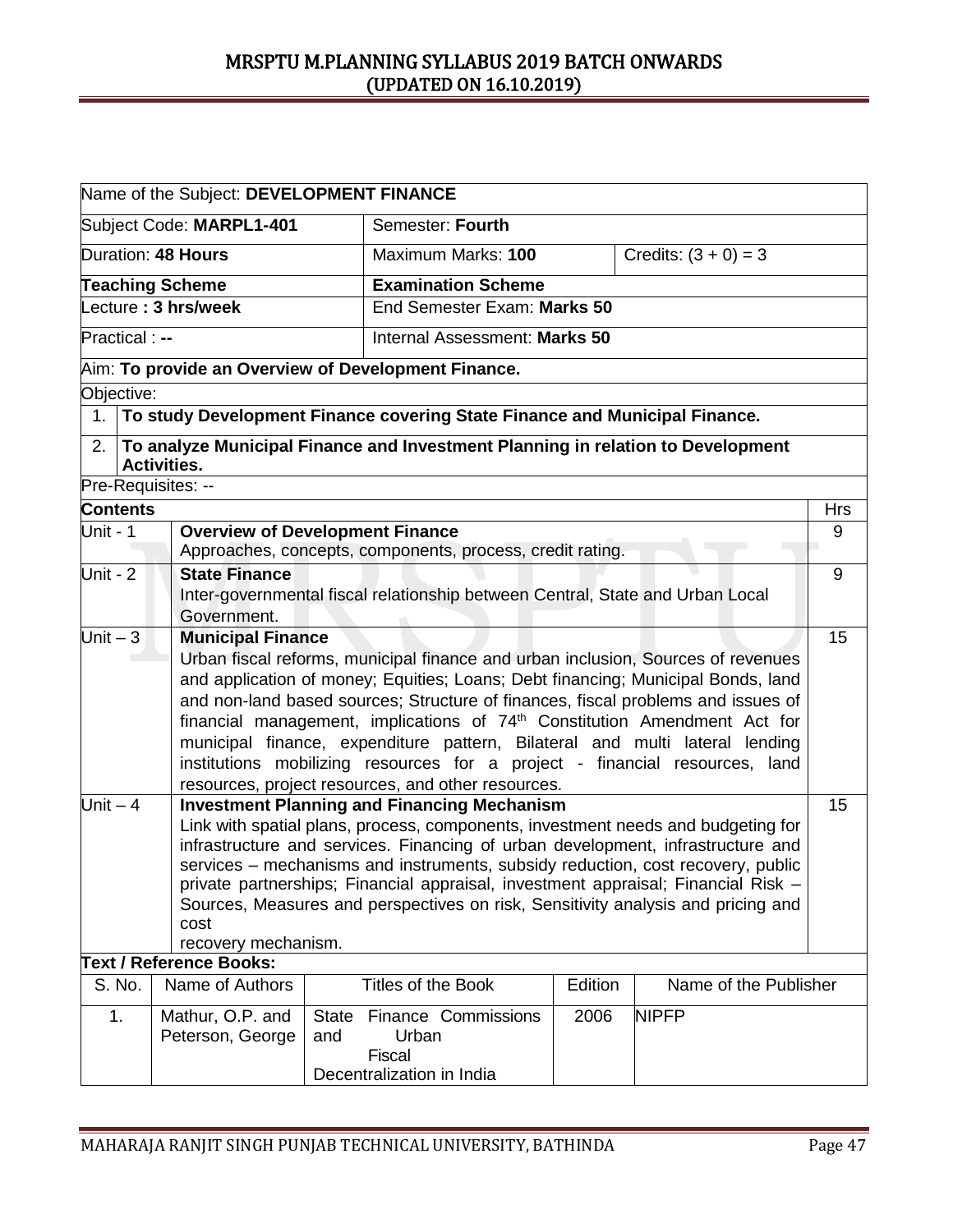| 2.                                | Ministry<br>of<br>Finance              | 13 <sup>th</sup><br>Finance<br>Report of<br>Commission               | 2011 | Government of India, New<br>Delhi |  |  |
|-----------------------------------|----------------------------------------|----------------------------------------------------------------------|------|-----------------------------------|--|--|
| 3.                                | 0f<br>Government<br>India              | 73rd and 74th Constitution<br>Amendment, Acts                        | 1992 | Government of India, New<br>Delhi |  |  |
| 4.                                | Pandey, K.K.                           | Stimulating Revenue Base of<br>ULBs in India                         | 2010 | <b>IIPA</b>                       |  |  |
|                                   | <b>List of Exercises / Practicals:</b> |                                                                      |      |                                   |  |  |
| 1                                 |                                        | Visit to Finance / Budget Section of Local Bodies and submit report. |      |                                   |  |  |
| <b>List of Assignments/Tests:</b> |                                        |                                                                      |      |                                   |  |  |
| 1                                 |                                        | Test on Unit 1 or Unit 2.                                            |      |                                   |  |  |
| 2                                 |                                        | Assignment on Unit 3.                                                |      |                                   |  |  |

- 1. One compulsory question containing five questions of 2 marks (10 marks), each requiring short answers, are to be set from the entire syllabus.
- 2. The examiner is required to set another six questions (atleast one from each unit), out of which the students are required to attempt any four questions (selecting at least one from each unit).

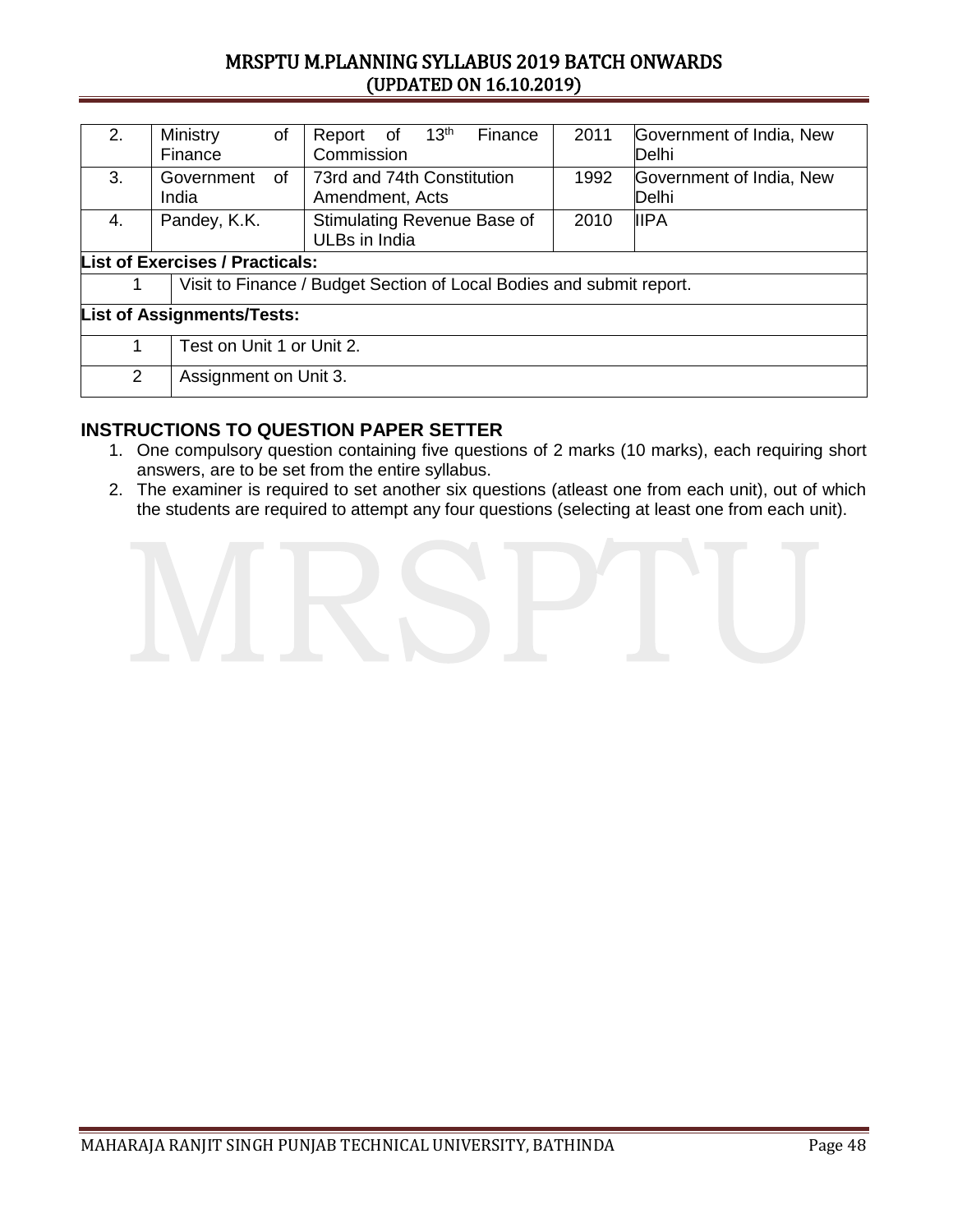|                          | Name of the Subject: LEGAL ISSUES AND PROFESSIONAL PRACTICE                                                                                                                                                                                                                                                                                                                                                                                                                                                                   |                                                                                                                                                                                                                                                                                                                                                                                                                                                                                                                                                                                                                                                               |                                                                                                                                                                                                                                                                                                               |         |                       |            |  |
|--------------------------|-------------------------------------------------------------------------------------------------------------------------------------------------------------------------------------------------------------------------------------------------------------------------------------------------------------------------------------------------------------------------------------------------------------------------------------------------------------------------------------------------------------------------------|---------------------------------------------------------------------------------------------------------------------------------------------------------------------------------------------------------------------------------------------------------------------------------------------------------------------------------------------------------------------------------------------------------------------------------------------------------------------------------------------------------------------------------------------------------------------------------------------------------------------------------------------------------------|---------------------------------------------------------------------------------------------------------------------------------------------------------------------------------------------------------------------------------------------------------------------------------------------------------------|---------|-----------------------|------------|--|
| Subject Code: MARPL1-402 |                                                                                                                                                                                                                                                                                                                                                                                                                                                                                                                               |                                                                                                                                                                                                                                                                                                                                                                                                                                                                                                                                                                                                                                                               | Semester: Fourth                                                                                                                                                                                                                                                                                              |         |                       |            |  |
| Duration: 48 Hours       |                                                                                                                                                                                                                                                                                                                                                                                                                                                                                                                               |                                                                                                                                                                                                                                                                                                                                                                                                                                                                                                                                                                                                                                                               | Credits: $(3 + 0) = 3$<br>Maximum Marks: 100                                                                                                                                                                                                                                                                  |         |                       |            |  |
|                          | <b>Teaching Scheme</b>                                                                                                                                                                                                                                                                                                                                                                                                                                                                                                        |                                                                                                                                                                                                                                                                                                                                                                                                                                                                                                                                                                                                                                                               | <b>Examination Scheme</b>                                                                                                                                                                                                                                                                                     |         |                       |            |  |
|                          | Lecture: 3 hrs/week                                                                                                                                                                                                                                                                                                                                                                                                                                                                                                           |                                                                                                                                                                                                                                                                                                                                                                                                                                                                                                                                                                                                                                                               | End Semester Exam: Marks 50                                                                                                                                                                                                                                                                                   |         |                       |            |  |
| Practical : --           |                                                                                                                                                                                                                                                                                                                                                                                                                                                                                                                               |                                                                                                                                                                                                                                                                                                                                                                                                                                                                                                                                                                                                                                                               | Internal Assessment: Marks 50                                                                                                                                                                                                                                                                                 |         |                       |            |  |
|                          | $\,$ Aim: To study Legislations related to Urban Planning and Development and to make students                                                                                                                                                                                                                                                                                                                                                                                                                                |                                                                                                                                                                                                                                                                                                                                                                                                                                                                                                                                                                                                                                                               |                                                                                                                                                                                                                                                                                                               |         |                       |            |  |
|                          | understand their role and responsibilities as professional planner, and equip them with the                                                                                                                                                                                                                                                                                                                                                                                                                                   |                                                                                                                                                                                                                                                                                                                                                                                                                                                                                                                                                                                                                                                               |                                                                                                                                                                                                                                                                                                               |         |                       |            |  |
|                          | knowledge, procedures, and legal tools required for Professional Practice in Urban Planning.                                                                                                                                                                                                                                                                                                                                                                                                                                  |                                                                                                                                                                                                                                                                                                                                                                                                                                                                                                                                                                                                                                                               |                                                                                                                                                                                                                                                                                                               |         |                       |            |  |
| Objective:               |                                                                                                                                                                                                                                                                                                                                                                                                                                                                                                                               |                                                                                                                                                                                                                                                                                                                                                                                                                                                                                                                                                                                                                                                               |                                                                                                                                                                                                                                                                                                               |         |                       |            |  |
| <b>Concept</b>           | 1. To understand the Interface between Legislation and Urban Planning and to study Basic                                                                                                                                                                                                                                                                                                                                                                                                                                      |                                                                                                                                                                                                                                                                                                                                                                                                                                                                                                                                                                                                                                                               |                                                                                                                                                                                                                                                                                                               |         |                       |            |  |
|                          | of Law and Indian Constitution and the requirement of various Acts, Laws, Rules and                                                                                                                                                                                                                                                                                                                                                                                                                                           |                                                                                                                                                                                                                                                                                                                                                                                                                                                                                                                                                                                                                                                               |                                                                                                                                                                                                                                                                                                               |         |                       |            |  |
|                          | Regulations related to Urban Planning.                                                                                                                                                                                                                                                                                                                                                                                                                                                                                        |                                                                                                                                                                                                                                                                                                                                                                                                                                                                                                                                                                                                                                                               |                                                                                                                                                                                                                                                                                                               |         |                       |            |  |
|                          | 2. To understand the Scope, Nature and Procedure of Professional Practice; prepare consultancy<br>Proposals and Quote Fees and Charges for Professional Work.                                                                                                                                                                                                                                                                                                                                                                 |                                                                                                                                                                                                                                                                                                                                                                                                                                                                                                                                                                                                                                                               |                                                                                                                                                                                                                                                                                                               |         |                       |            |  |
| Pre-Requisites: --       |                                                                                                                                                                                                                                                                                                                                                                                                                                                                                                                               |                                                                                                                                                                                                                                                                                                                                                                                                                                                                                                                                                                                                                                                               |                                                                                                                                                                                                                                                                                                               |         |                       |            |  |
| <b>Contents</b>          |                                                                                                                                                                                                                                                                                                                                                                                                                                                                                                                               |                                                                                                                                                                                                                                                                                                                                                                                                                                                                                                                                                                                                                                                               |                                                                                                                                                                                                                                                                                                               |         |                       | <b>Hrs</b> |  |
| Unit - 1                 | <b>Introduction</b>                                                                                                                                                                                                                                                                                                                                                                                                                                                                                                           |                                                                                                                                                                                                                                                                                                                                                                                                                                                                                                                                                                                                                                                               | Interface between policy and legislation pertaining to urban development.                                                                                                                                                                                                                                     |         |                       | 9          |  |
| Unit - 2                 | <b>Understanding of Law</b>                                                                                                                                                                                                                                                                                                                                                                                                                                                                                                   |                                                                                                                                                                                                                                                                                                                                                                                                                                                                                                                                                                                                                                                               | Concepts, sources, terminologies, significance of law and its relationship to Urban<br>Planning benefits of statutory backing for schemes - eminent domain and police<br>powers; Indian Constitution: concept and contents; 73rd and 74th Constitution<br>Amendment Act, provision regarding property rights. |         |                       | 9          |  |
| Unit - $3$               | policies.                                                                                                                                                                                                                                                                                                                                                                                                                                                                                                                     | <b>Planning Legislation and Policy Formulation and Appraisal</b><br>15<br>Evolution; An over view of legal tools connected with Urban Planning and<br>Development, Town and Country Planning Act, Improvement Trust Act, Urban<br>Planning and Development Authorities Act - objectives, contents, procedures for<br>preparation and implementation of Regional Plans, Master Plans and Town Planning<br>Schemes. Various Acts related to urban governance, planning and development<br>organizations, land resources, environment protection, and public participation in<br>statutory planning process; Approaches of formulation of policies, appraisal of |                                                                                                                                                                                                                                                                                                               |         |                       |            |  |
| Unit - $4$               | <b>Professional Practice</b><br>15<br>Aims and objectives of professional Institutes, sister bodies, professional role and<br>responsibility of planning consultants, professional ethics, code of conduct and scale<br>of professional charges; Formulation of project proposal and outlines, consultancy<br>agreements and contracts, managerial aspects; Role in inter disciplinary groups:<br>Appreciation of the decision-making processes and the process in relation to varied<br>consultancy assignments of planning. |                                                                                                                                                                                                                                                                                                                                                                                                                                                                                                                                                                                                                                                               |                                                                                                                                                                                                                                                                                                               |         |                       |            |  |
|                          | <b>Text / Reference Books:</b>                                                                                                                                                                                                                                                                                                                                                                                                                                                                                                |                                                                                                                                                                                                                                                                                                                                                                                                                                                                                                                                                                                                                                                               |                                                                                                                                                                                                                                                                                                               |         |                       |            |  |
| S. No.                   | Name of Authors                                                                                                                                                                                                                                                                                                                                                                                                                                                                                                               |                                                                                                                                                                                                                                                                                                                                                                                                                                                                                                                                                                                                                                                               | <b>Titles of the Book</b>                                                                                                                                                                                                                                                                                     | Edition | Name of the Publisher |            |  |
| 1.                       | <b>ITPI</b>                                                                                                                                                                                                                                                                                                                                                                                                                                                                                                                   | Planning<br>professional Practice                                                                                                                                                                                                                                                                                                                                                                                                                                                                                                                                                                                                                             | Legislation<br>and                                                                                                                                                                                                                                                                                            |         | ITPI, New Delhi       |            |  |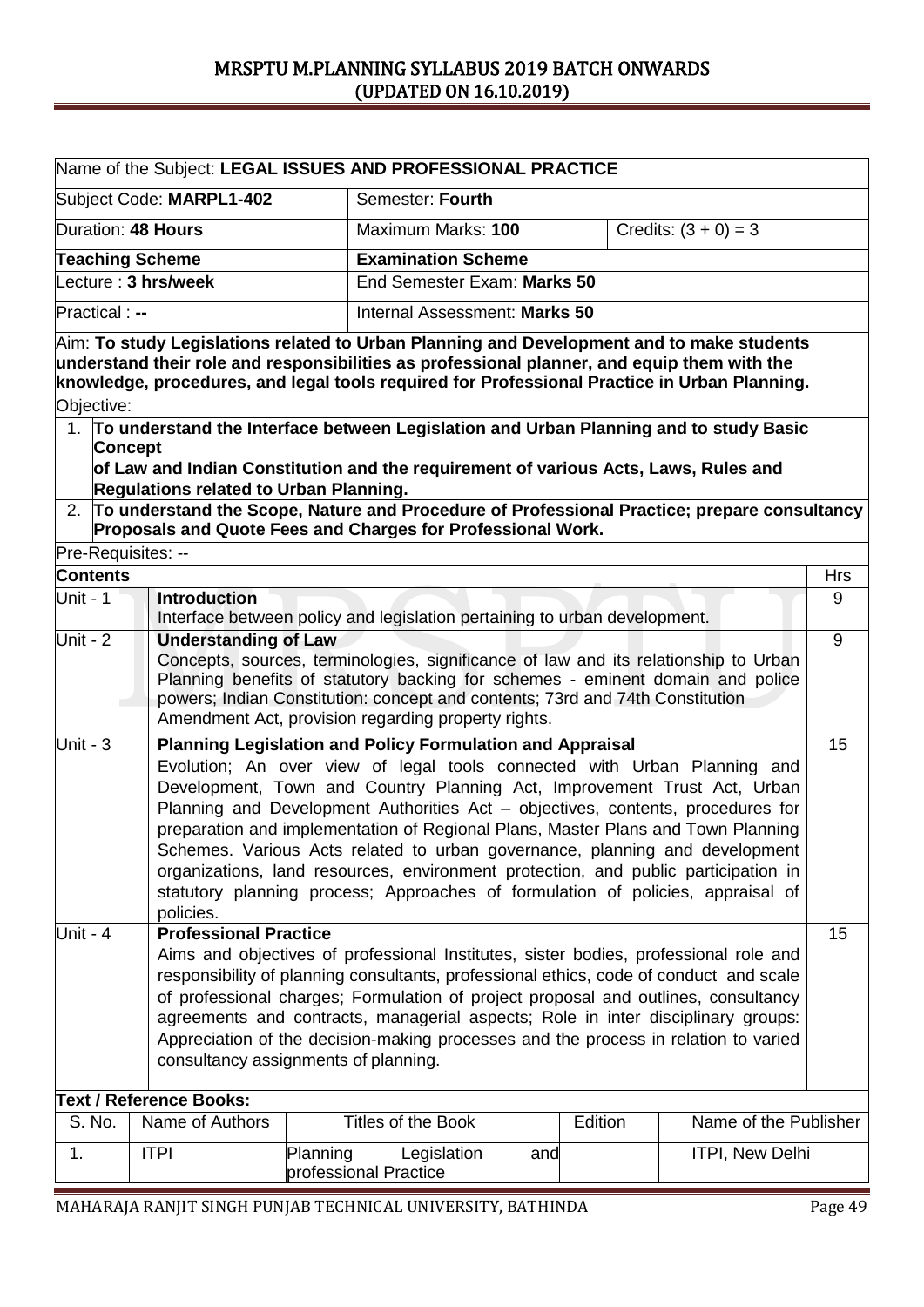| 2.                                                                                                         | Bijlani, H.U. &<br>Balachandran        | Law and Urban Land                                                                                                                                                                                                                                                                                                                                                                                                                                                                                                        | 1978 | <b>IIPA, New Delhi</b>                 |  |  |  |
|------------------------------------------------------------------------------------------------------------|----------------------------------------|---------------------------------------------------------------------------------------------------------------------------------------------------------------------------------------------------------------------------------------------------------------------------------------------------------------------------------------------------------------------------------------------------------------------------------------------------------------------------------------------------------------------------|------|----------------------------------------|--|--|--|
| 3.                                                                                                         | Gol                                    | <b>UDPFI Guidelines Vol. 2A</b>                                                                                                                                                                                                                                                                                                                                                                                                                                                                                           | 1996 | ITPI, New Delhi                        |  |  |  |
| 4.                                                                                                         | Gol                                    | Indian Contract Act 1872; Indian<br>Contract Act 1872; The Arbitration<br>Conciliation<br>and<br>Act<br>1996.<br>Constitution of India; Constitution<br>(73rd & 74th Amendment) Acts<br>1992:<br>Model<br>Rent<br>control<br>Legislation; Slum (Improvement<br>and Clearance) Act 1956; Land<br>1894<br>Acquisition<br>Act<br>and<br>thereof;<br><b>NCR</b><br>amendments<br>Planning Board Act, Environment<br>(Protection) Act 1986;<br>Model Town Planning and Regional<br>Planning Development Law; and<br>other acts |      |                                        |  |  |  |
| 5.                                                                                                         | Government of<br>Maharashtra           | Maharashtra Regional and<br>Town Planning Act 1966                                                                                                                                                                                                                                                                                                                                                                                                                                                                        |      |                                        |  |  |  |
| 6.                                                                                                         | Government of<br>various States        | State Acts related town planning,<br>slum clearance, municipalities,<br>development authorities, etc.                                                                                                                                                                                                                                                                                                                                                                                                                     |      |                                        |  |  |  |
| 7.                                                                                                         |                                        | Kulshrestha, S. K. Urban and Regional Planning in<br>India: Handbook for Professional<br>Practice                                                                                                                                                                                                                                                                                                                                                                                                                         | 2012 | Sage Publications,<br><b>New Delhi</b> |  |  |  |
| 8.                                                                                                         | <b>ITPI</b>                            | Conditions of Engagement of<br>Professional Services and Scale of<br><b>Professional Fee and Charges</b>                                                                                                                                                                                                                                                                                                                                                                                                                  | 2011 | ITPI, New Delhi                        |  |  |  |
| 9.                                                                                                         | <b>CPWD</b>                            | CPWD Manual 2012                                                                                                                                                                                                                                                                                                                                                                                                                                                                                                          | 2012 | CPWD, New Delhi                        |  |  |  |
|                                                                                                            | <b>List of Exercises / Practicals:</b> |                                                                                                                                                                                                                                                                                                                                                                                                                                                                                                                           |      |                                        |  |  |  |
| Visit to the office of a Senior Planning Professional and submit report, on professional<br>1<br>practice. |                                        |                                                                                                                                                                                                                                                                                                                                                                                                                                                                                                                           |      |                                        |  |  |  |
| <b>List of Assignments/Tests:</b>                                                                          |                                        |                                                                                                                                                                                                                                                                                                                                                                                                                                                                                                                           |      |                                        |  |  |  |
| 1                                                                                                          |                                        | Test on Unit 1 or Unit 2.                                                                                                                                                                                                                                                                                                                                                                                                                                                                                                 |      |                                        |  |  |  |
| $\overline{2}$<br>Assignment on Unit 3 or Unit 4.                                                          |                                        |                                                                                                                                                                                                                                                                                                                                                                                                                                                                                                                           |      |                                        |  |  |  |

- 1. One compulsory question containing five questions of 2 marks (10 marks), each requiring short answers, are to be set from the entire syllabus.
- 2. The examiner is required to set another six questions (atleast one from each unit), out of which the students are required to attempt any four questions (selecting at least one from each unit).